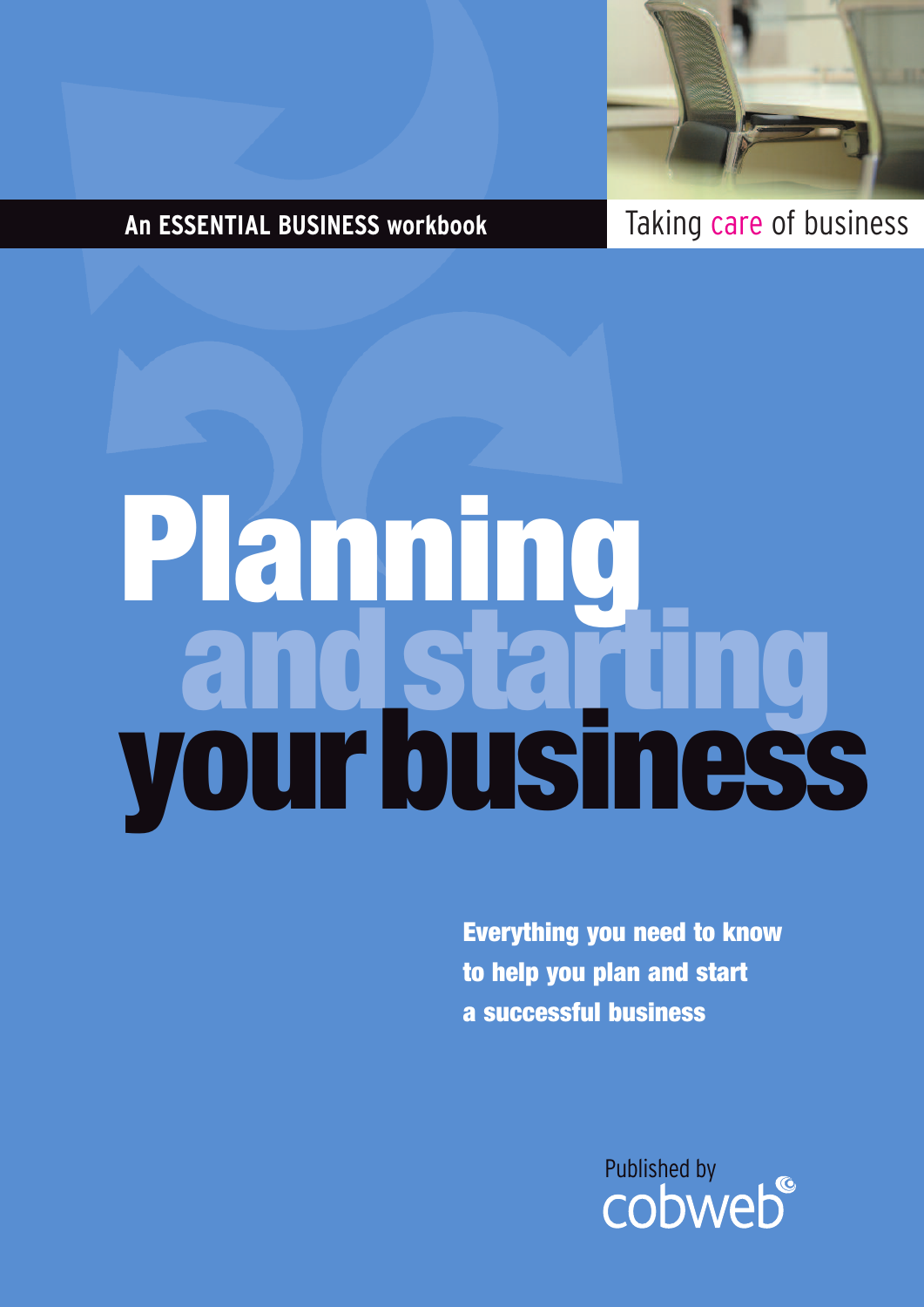# EXAMPLE MATERIALS

© Cobweb Information 2014. Not to be reproduced without permission from the publisher.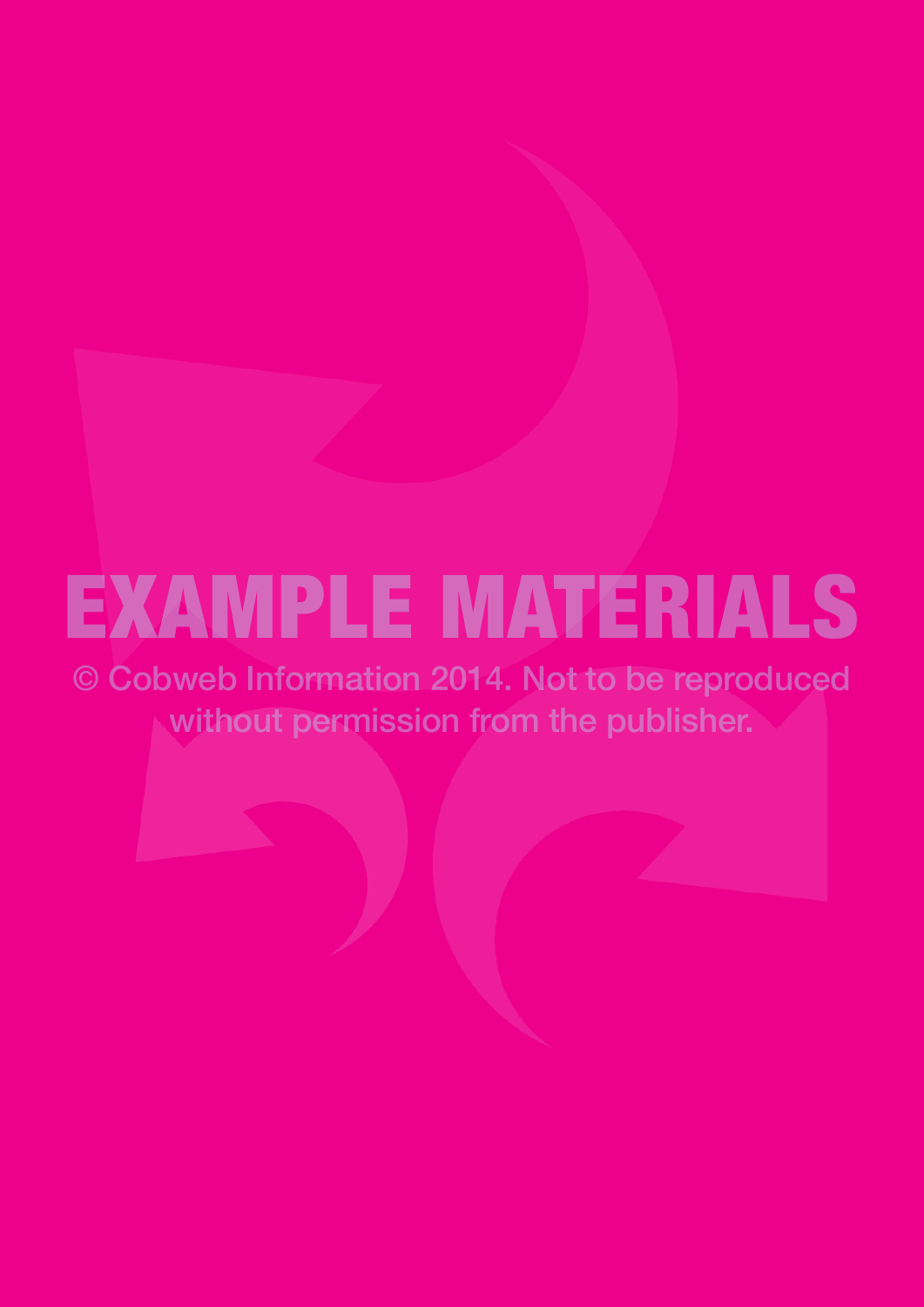**An ESSENTIAL BUSINESS workbook** Taking care of business

# **Planning andstarting yourbusiness** EXAMPLE MATERIALS © Cobweb Information 2014. Not to be reproduced without permission from the publisher.

**Everything you need to know to help you plan and start a successful business**

Published by<br>CODWeb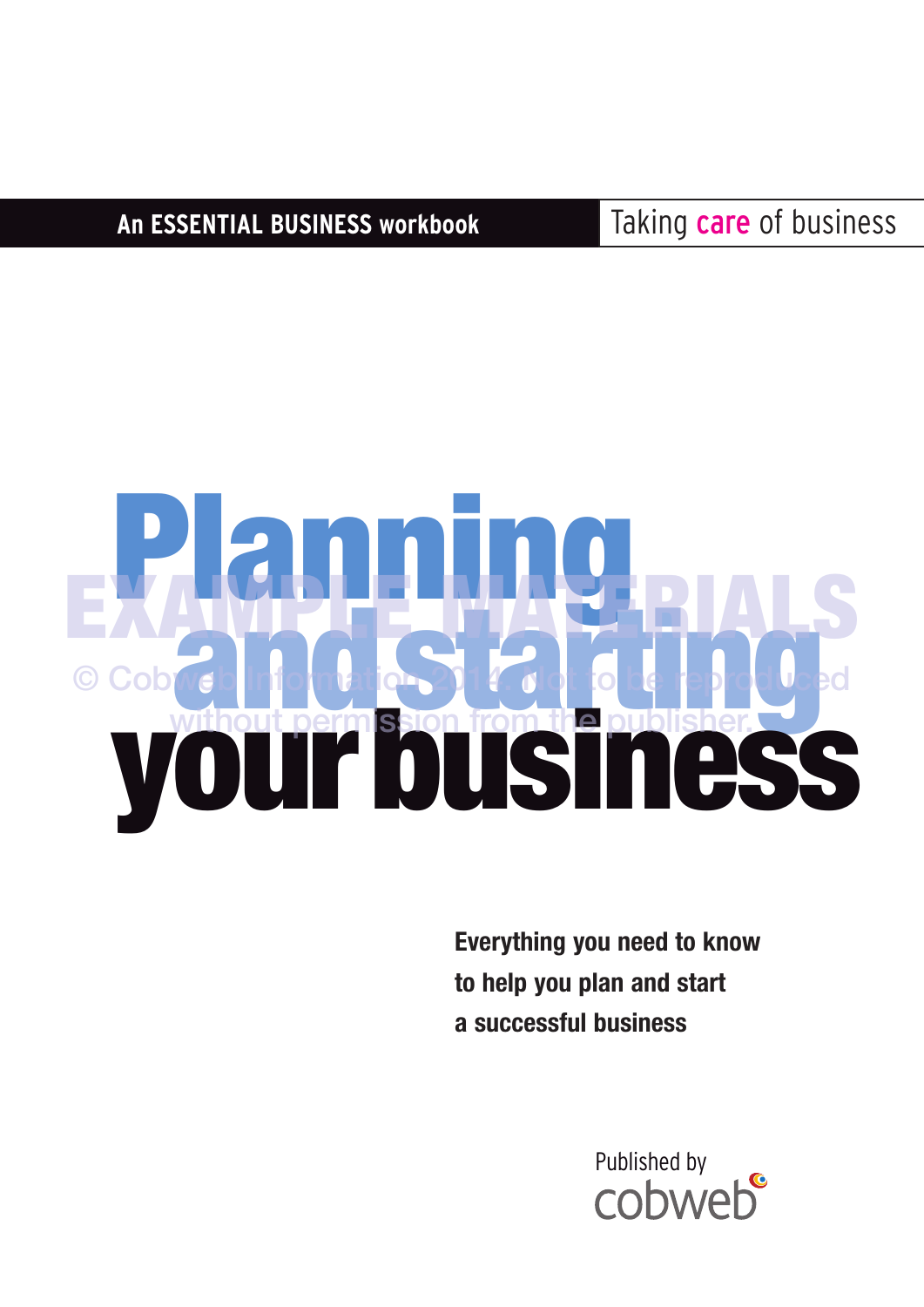# **The Essential Business series**

**Essential Business** books and workbooks are for people who want to set up and run a business properly.

This **Planning and Starting Your Business** workbook is part of the Essential Business series. It is a very practical workbook that has been carefully produced to take you, in clear and straightforward steps, through the sometimes challenging process of starting your own business.

Every step in this workbook has been read and road-tested by business advisers, accountants and people who have just started their own business. We asked them to be critical about every aspect of it, so that we could make it as useful and valuable to you as possible.

Like all Essential Business publications, **Planning and Starting Your Business** is firmly rooted in the day-to-day practice of the business world. It is built on solid business principles by people who have been there, have done it… and are still doing it.

Now it's your turn.

# **Our thanks to:**

- **Tony Robinson** OBE, Enterprise Rockers & SFEDI Group
- **Simon James** of Haines & Co, accountants
- **Paula Tomlinson** of On The Spot Tax
- **Suhail Hashmi** of NBV Enterprise Solutions

Written by **Julie Stanford** and **Jane Priddis**

C Additional material by **Ruth Lowbridge**, SFEDI Group 2014. Note that information, produced and **Julia Chanteray**, The Joy of Business

# Designed by **Julie Stanford**

Edited by **Anna McGrail**

*Worksheets 2 and 3 in this workbook were jointly developed with SFEDI Group and are reproduced here with kind permission.*

# **Published by:**

**Cobweb Information** Unit 9 Bankside, The Watermark Gateshead NE11 9SY

- **T** 0191 461 8000
- **E** enquiries@cobwebinfo.com
- **W** www.cobwebinfo.com

Printed and bound in the UK by **CPI Colour**

### **Planning and Starting Your Business** is part of the **Essential Business** series, and is copyright © Cobweb Information, 2013.

All rights reserved. No part of this publication may be reproduced, stored in a retrieval system, or transmitted in any form or by any means, electronic, mechanical, photocopying or otherwise without the prior permission of the publisher.

The publishers make no representation, express or implied, with regard to the accuracy of the information in this book. Whilst every care has been taken to ensure that the information is true and accurate, the publishers cannot accept responsibility for any omissions or inaccuracy appearing or the consequences thereof.

# **For the attention of our readers** • Paula Tomlinson of On The Spot Tax<br>• Suhail Hashmi of NBV Enterprise Solutions<br>Written by Julie Stanford and Jane Priddis

**Planning and Starting Your Business** offers business

guidance and information, and not direct advice. by Julie Stanford **permission from** it you want more detailed he<mark>r.</mark>

information and guidance, we recommend that you always take advice from professionals.



Price UK £32 .95 RRP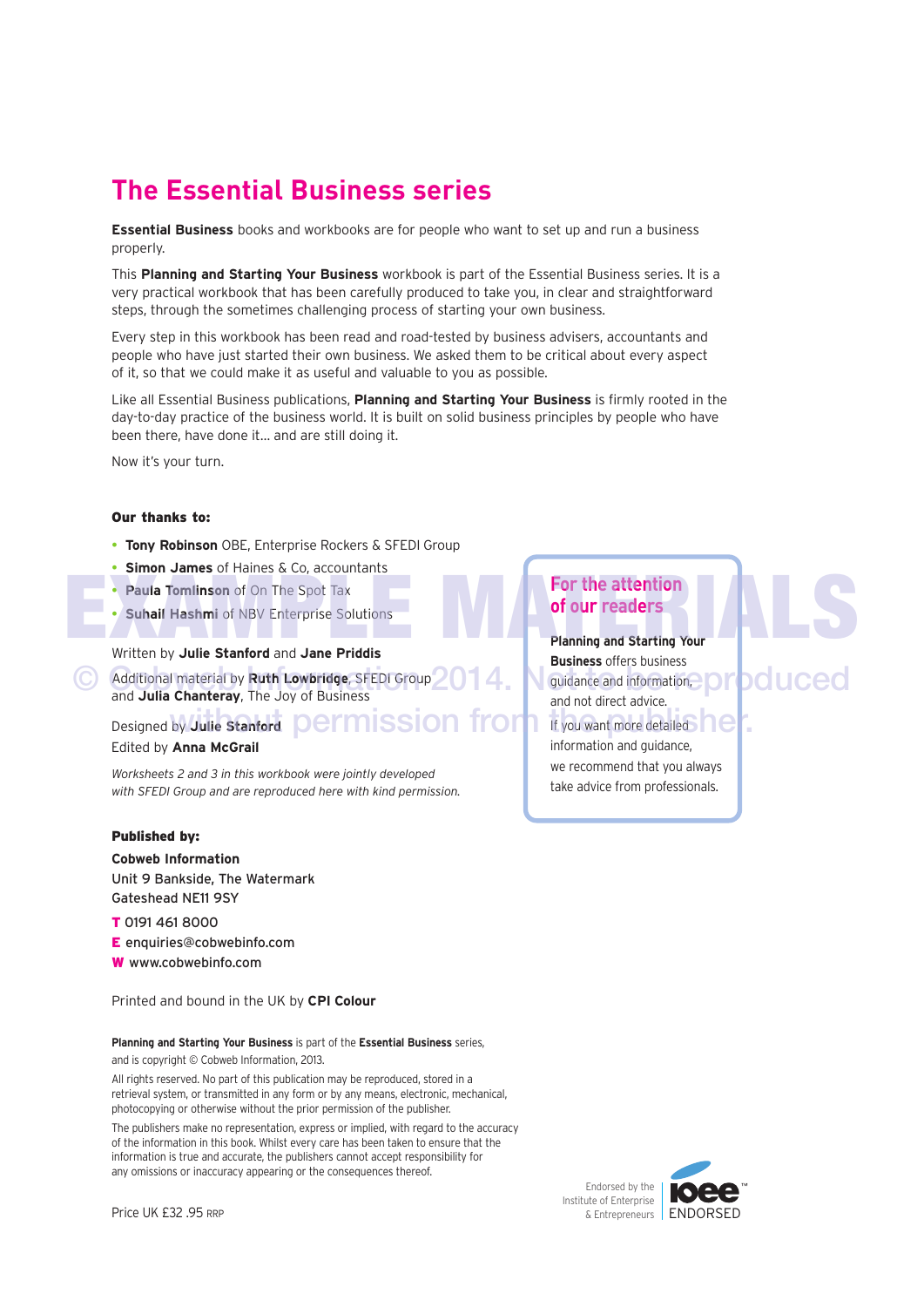

| Who is behind your workbook? |  |
|------------------------------|--|
| Welcome                      |  |
| How to use this workbook     |  |

# **First things first**

|                     | Step 1            | What makes a business successful?                           | 9               |
|---------------------|-------------------|-------------------------------------------------------------|-----------------|
|                     | Step 2            | What do you want from your business?                        | 10              |
|                     | Step <sub>3</sub> | What is your business personality?                          | 11              |
|                     | Step 4            | What will your business values be?                          | 12              |
|                     | Step <sub>5</sub> | What is your vision for your business?                      | 13              |
|                     | Step 6            | How will you communicate your vision?                       | 14              |
| © Cobweb Inf Cheef1 |                   | <b>Creating a vision for your business</b><br><b>TEDIO!</b> | 17 <sup>2</sup> |
|                     |                   | What skills do you need in your business?                   | 23              |
| without Sheet 2     |                   | You and your business skills                                | 24              |
|                     | Step 8            | How will you know how you're doing?                         | 26              |
|                     | <b>Sheet 3</b>    | Reviewing your skills                                       | 27              |

# **Deciding what sort of business to start**

| Step 1            | What are you going to do?          | 29 |
|-------------------|------------------------------------|----|
| Step <sub>2</sub> | How will you set up your business? | 30 |
| <b>Sheet 4</b>    | What form of business?             | 34 |
| Step 3            | Summarise your business idea       | 35 |
| Step 4            | Will it work?                      | 35 |
| Step 5            | Get the critics in                 | 35 |
| <b>Sheet 5</b>    | Your initial business idea         | 36 |
| Sheet 6           | 10 reasons for success             | 38 |
| <b>Sheet 7</b>    | Challenges to your business idea   | 39 |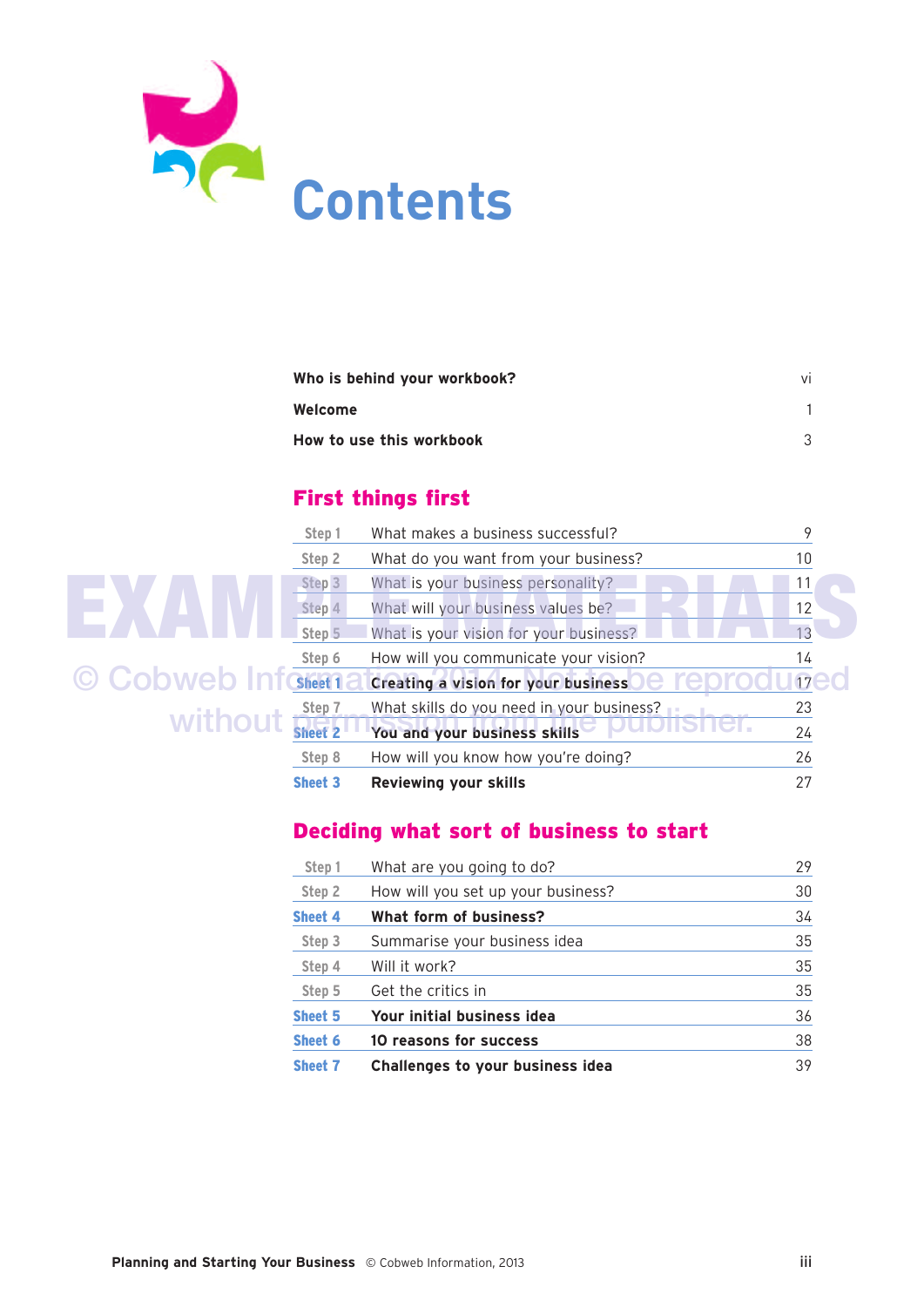# **Researching your market**

| Step 1            | Decide what to ask                    | 41 |
|-------------------|---------------------------------------|----|
| Step <sub>2</sub> | Plan your research                    | 42 |
| <b>Sheet 8</b>    | Key marketing research questions      | 43 |
| <b>Sheet 9</b>    | Secondary research results            | 45 |
| Step 3            | Design a questionnaire                | 46 |
| Step 4            | Test your questionnaire               | 46 |
|                   |                                       |    |
| <b>Sheet 10</b>   | <b>Primary research questionnaire</b> | 47 |
| Step 5            | Use your questionnaire                | 49 |
| Step 6            | Understand your results               | 49 |
| Step 7            | Fill the gaps                         | 50 |
| <b>Sheet 11</b>   | Interview or discussion questions     | 51 |

# **Preparing your marketing plan**

|                    | Where are you now?                                            | 53                        |
|--------------------|---------------------------------------------------------------|---------------------------|
| Step 1             | What are you going to sell?                                   | 53                        |
| Step 2             | Who are all the people you might sell to?                     | 54                        |
| Sheet 12<br>Step 3 | My personal strengths<br>Who are you really going to sell to? | 55<br>be reproduced<br>56 |
| Step 4             | What price should you charge?                                 | ∩lisher.<br>56            |
| <b>Sheet 13</b>    | Total and target customer groups                              | 57                        |
| <b>Sheet 14</b>    | The edge and its value                                        | 60                        |
| Step 5             | Know your competition                                         | 61                        |
| Sheet 15           | <b>Competitor information</b>                                 | 62                        |
| Step 6             | Explore the wider world                                       | 64                        |
| Sheet 16           | The outside world                                             | 65                        |

# **Planning for action**

|                 | Where do you want to go?            | 67 |
|-----------------|-------------------------------------|----|
| Step 1          | Revisit your business purpose       | 67 |
| Step 2          | Create your image                   | 67 |
| Step 3          | Decide what sales to aim for        | 68 |
| <b>Sheet 17</b> | <b>Planning sales</b>               | 69 |
|                 | How will you get there?             | 71 |
| <b>Sheet 18</b> | Outline marketing plan              | 75 |
| <b>Sheet 19</b> | <b>Marketing activity checklist</b> | 76 |
| <b>Sheet 20</b> | <b>Marketing action plan</b>        | 80 |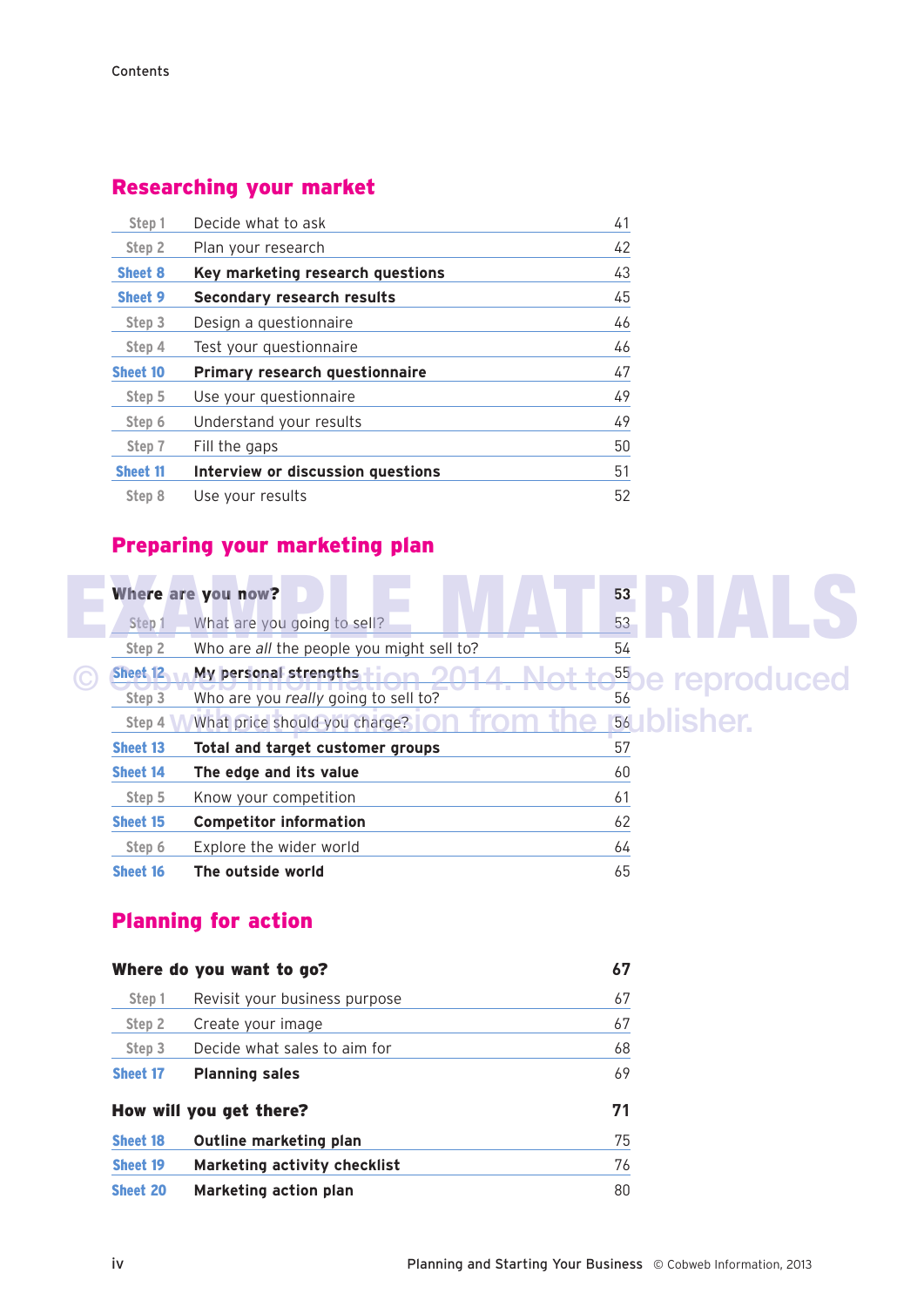# **Thinking about the money**

|  | Step 1          | Work out the costs of starting up      | 87  |
|--|-----------------|----------------------------------------|-----|
|  | Step 2          | Work out your personal survival budget | 88  |
|  | Step 3          | Decide how to fund your business       | 89  |
|  | <b>Sheet 21</b> | Start-up costs                         | 90  |
|  | <b>Sheet 22</b> | <b>Personal survival budget</b>        | 94  |
|  | Step 4          | Work out what you want to earn         | 95  |
|  | Step 5          | Work out your turnover                 | 95  |
|  | <b>Sheet 23</b> | <b>Target income</b>                   | 96  |
|  | 98              |                                        |     |
|  | <b>Sheet 24</b> | Sales targets                          | 99  |
|  | <b>Sheet 25</b> | Variable costs/cost of sales           | 101 |
|  | <b>Sheet 26</b> | <b>Fixed costs</b>                     | 102 |
|  | Step 7          | Work out your profit                   | 103 |
|  | <b>Sheet 27</b> | Net profit calculator                  | 104 |
|  | Step 8          | Work out how your cash will flow       | 105 |
|  | <b>Sheet 28</b> | <b>Cash flow forecast</b>              | 110 |
|  | Step 9          | Keep track of everything               | 113 |
|  | Step 10         | Pay the right amount of tax            | 113 |

# **Getting down to business** © Cobweb Information 2014. Not to be reproduced

|              | <b>Sheet 31</b>   | Finding and keeping customers $-$ checklist    | 125 |
|--------------|-------------------|------------------------------------------------|-----|
|              | Step 4            | Keep your customers happy                      | 124 |
|              | <b>Sheet 30</b>   | The deal                                       | 120 |
|              | Step 3            | Making the deal                                | 118 |
|              | <b>Sheet 29</b>   | Your sales methods                             | 117 |
|              | Step <sub>2</sub> | Match your product or service to your customer | 116 |
| without perr |                   | --<br>Decide which sales methods to use        | 115 |

# **The practical day-to-day**

| Sheet 32 | My business and the law          | 129 |
|----------|----------------------------------|-----|
| Step 1   | Important things to take care of | 127 |

# **Your business plan**

| Sheet 33       | <b>Business plan</b> | 135 |
|----------------|----------------------|-----|
| Sheet 34       | <b>Action plan</b>   | 145 |
| <b>Finally</b> |                      | 147 |
| Jargon buster  |                      | 148 |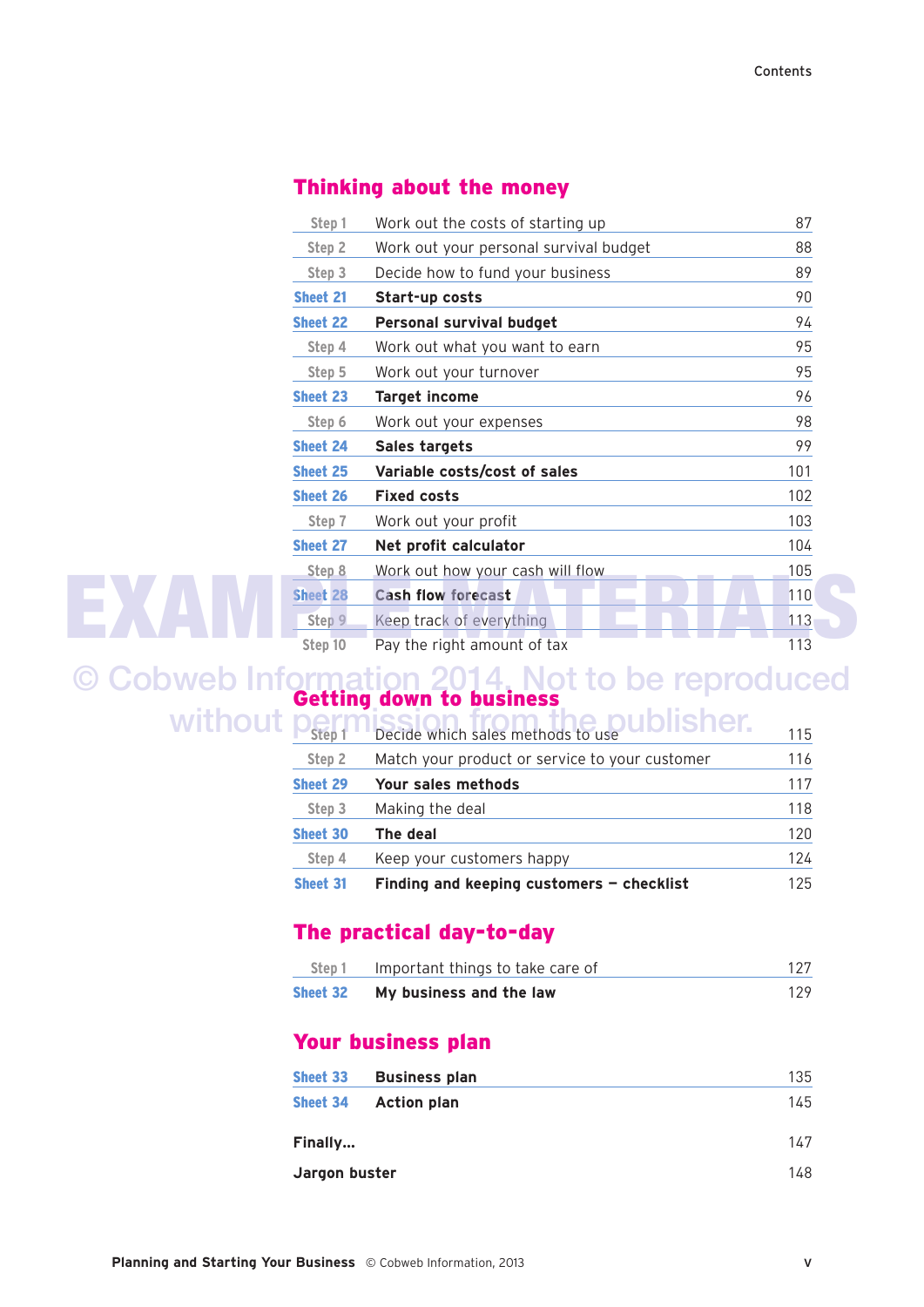# **Who is behind your workbook?**

**Planning and Starting Your Business** is part of a wide range of business publications produced by a team of small business owners and business information specialists with many years' experience and first-hand insight into what it's like to start and build a business.

# **ABOUT THE PUBLISHER**

Your workbook is published by **Cobweb Information**, a leading independent publisher of information describing the risks, rewards, opportunities and facts involved in business start up, micro-enterprise and entrepreneurship.

Our publications cover the 'must know' facts, compliance and trading issues affecting hundreds of different sectors, trades and professions.

# **THE ESSENTIAL BUSINESS WORKBOOKS**

**Essential Business** workbooks provide plain English, straightforward learning material for people who are considering, or are in the process of, starting their own business. THE ESSENTIAL BUSINESS WORKBOOKS<br>Essential Business workbooks provide plain English, straightforward learning<br>material for people who are considering, or are in the process of, starting their own

**OCOBUT SUBSEX**<br>
For over seven years, our interactive workbooks such as *Thinking of Starting a Business* and Start Your Business Step by Step have been used by thousands of individuals who wanted to understand the process of planning to start a new business.

**Planning and Starting Your Business** is the latest in this series and it can be used as a stand-alone workbook that you work through in your own time or alongside more formal enterprise qualifications.

Everyone involved with Cobweb Information and these Essential Business workbooks has years of experience of putting into practice everything you will read on these pages.

We know and understand how it feels to run a business and our team is with you and your advisers every step of the way.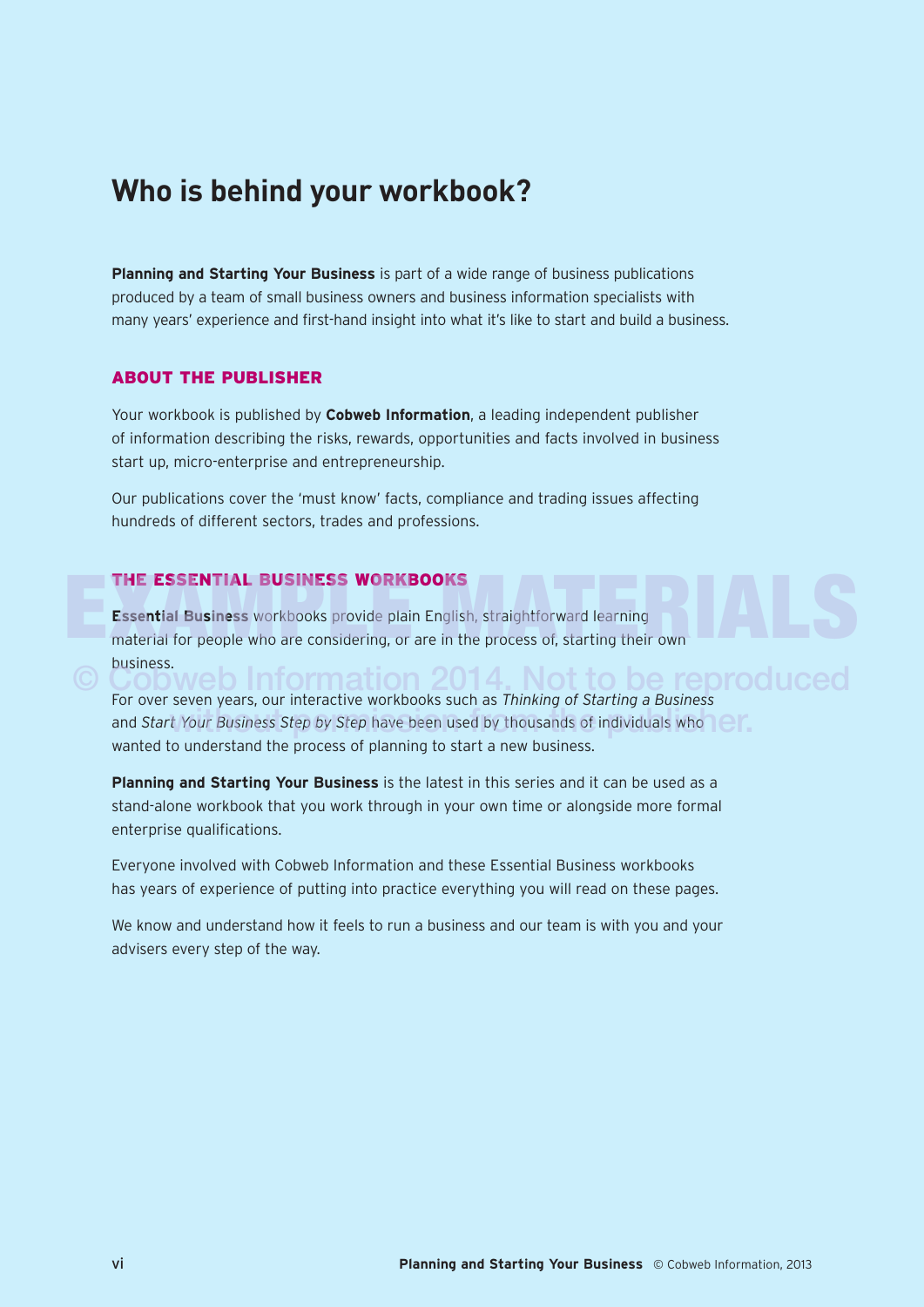

# **Welcome to the Planning and Starting Your Business workbook.**

The aim of this workbook is to help you avoid the trap of rushing into a business idea without thinking about it first. It is easy to get caught up in the excitement of being your own boss, of making lots of money, and of working the hours you choose…

But the business world can be unforgiving. Customers are fickle and it can be frustrating and difficult to get them to part with their money! Which is why successful business owners spend time preparing, thinking and researching first. Do this *before* you invest your time and money into your business idea. Which is why successful business owners spend time preparing, thinking<br>and researching first. Do this before you invest your time and money into<br>your business idea.

With careful thought, research and planning, your business is more likely © Cobweb Inf to be an exciting, profitable and rewarding venture. Getting it right from Ced the start can make the difference between success and disappointing **WithOUI** the start can make the difference between success and disappointing<br>(and expensive) failure. This workbook has been created to help you get it right first time.

# **We wish you the very best of luck with your business.**

Mananie Mul





**Julie Stanford** and **Marianne Whitfield COBWEB INFORMATION Creator and publisher of the Essential Business series**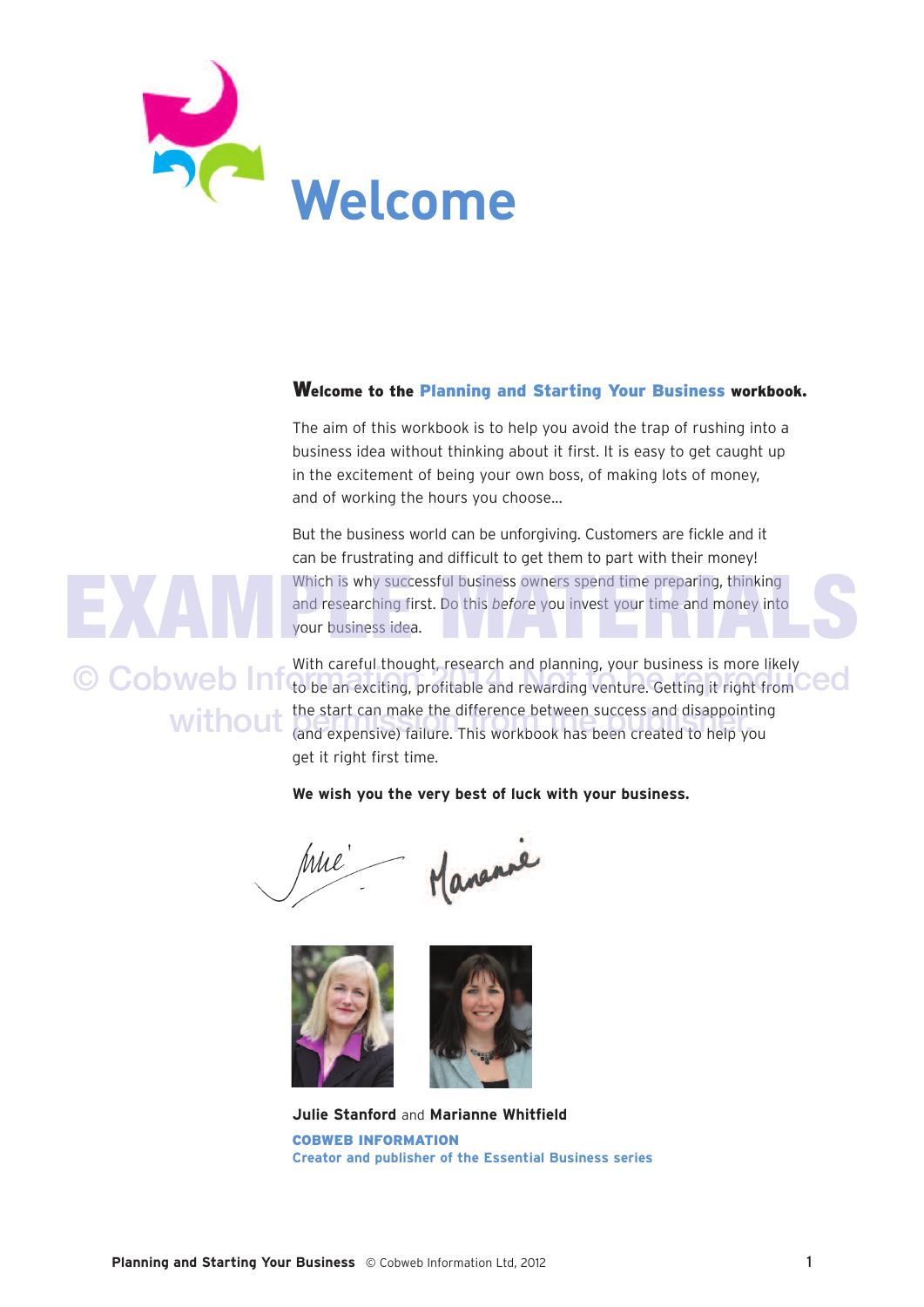# **A word about qualifications** © Cobweb Information 2014. Not to be reproduced without permission from the publisher.

**As well as being used to help you plan and start your business**, this workbook can also be used as evidence for a wide range of enterprise qualifications.

Together, the completed worksheets, business plan and action plan can form part of your 'portfolio of evidence'.

Ask your enterprise trainer or business adviser for more information.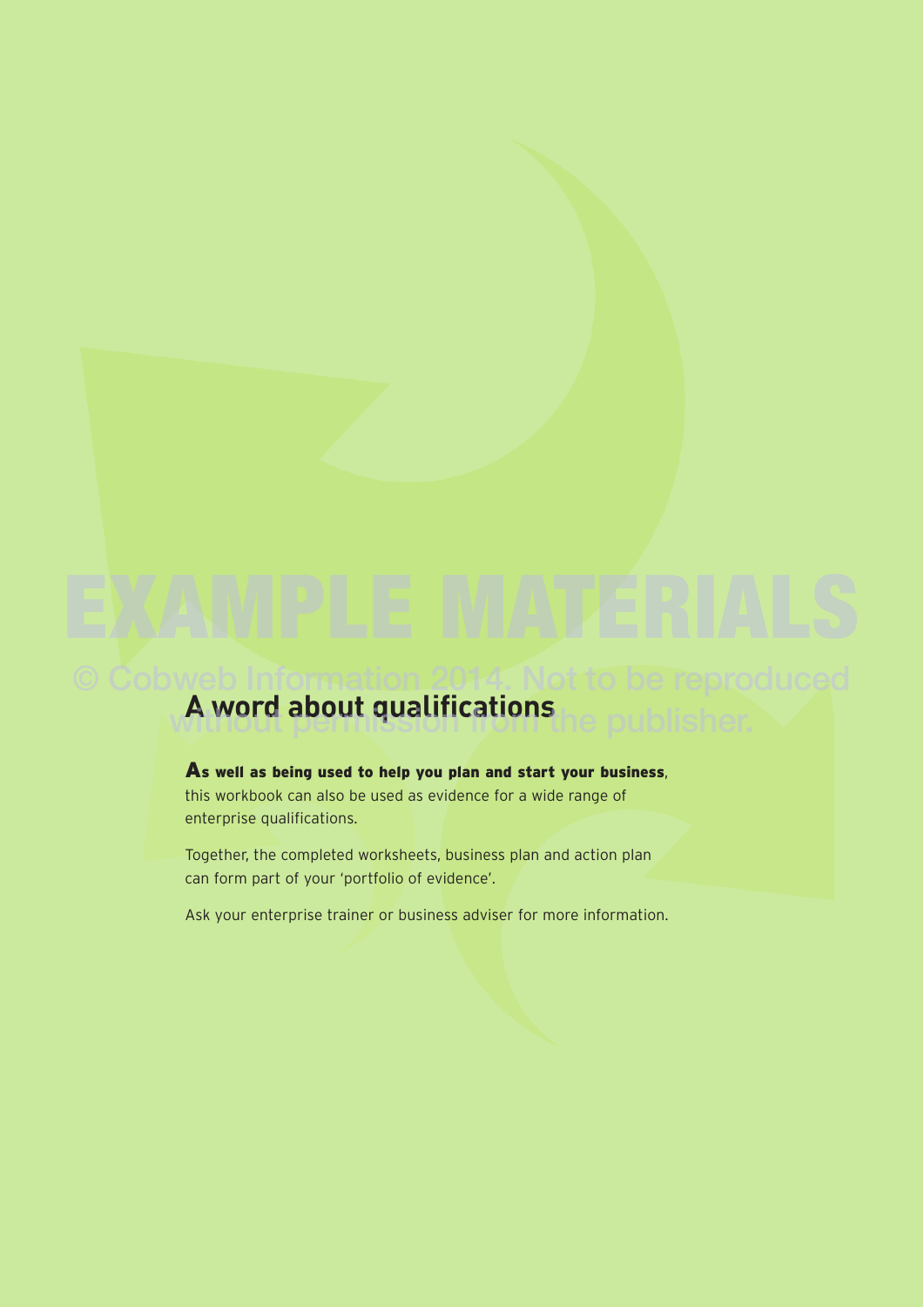

**This Planning and Starting Your Business workbook** is designed to help you achieve two things:

- **1** to set up your business in the way that's right for you
- **2** to put together a practical plan so you know exactly what you're going to do and how you're going to do it.

By following your workbook, each step will help you to record your ideas,<br>add your research results, and capture your thoughts and findings on<br>the worksheets provided. The pack will help you build your own unique<br>business add your research results, and capture your thoughts and findings on the worksheets provided. The pack will help you build your own unique business action plan.

# **Why do you need to plan?** without permission from the publisher.© Cobweb Information 2014. Not to be reproduced

There are many good reasons for writing a plan before you start a business. Probably the main one is to prove to yourself beyond reasonable doubt that you have an idea that can be turned into a profitable business. Here are just a few other (well-researched) reasons:

- $\bullet$  Businesses that have a plan have a better chance of survival than those that do not.
- $\bullet$  Businesses that have a plan are, on average, more profitable than those that do not.
- **.** Good planning means you are less likely to waste time and money chasing the wrong customers with products or services they do not need.
- **.** Good planning reduces the risk in many of your business decisions.

**Important note** Some of the worksheets may seem very thorough. They haven't been given to you just to provide you with more work. It's because **it's necessary to** *do* **the work** if you are going to be successful in your business.

You don't want to be one of those start-ups to whom the term *'Failing to plan is planning to fail'* applies!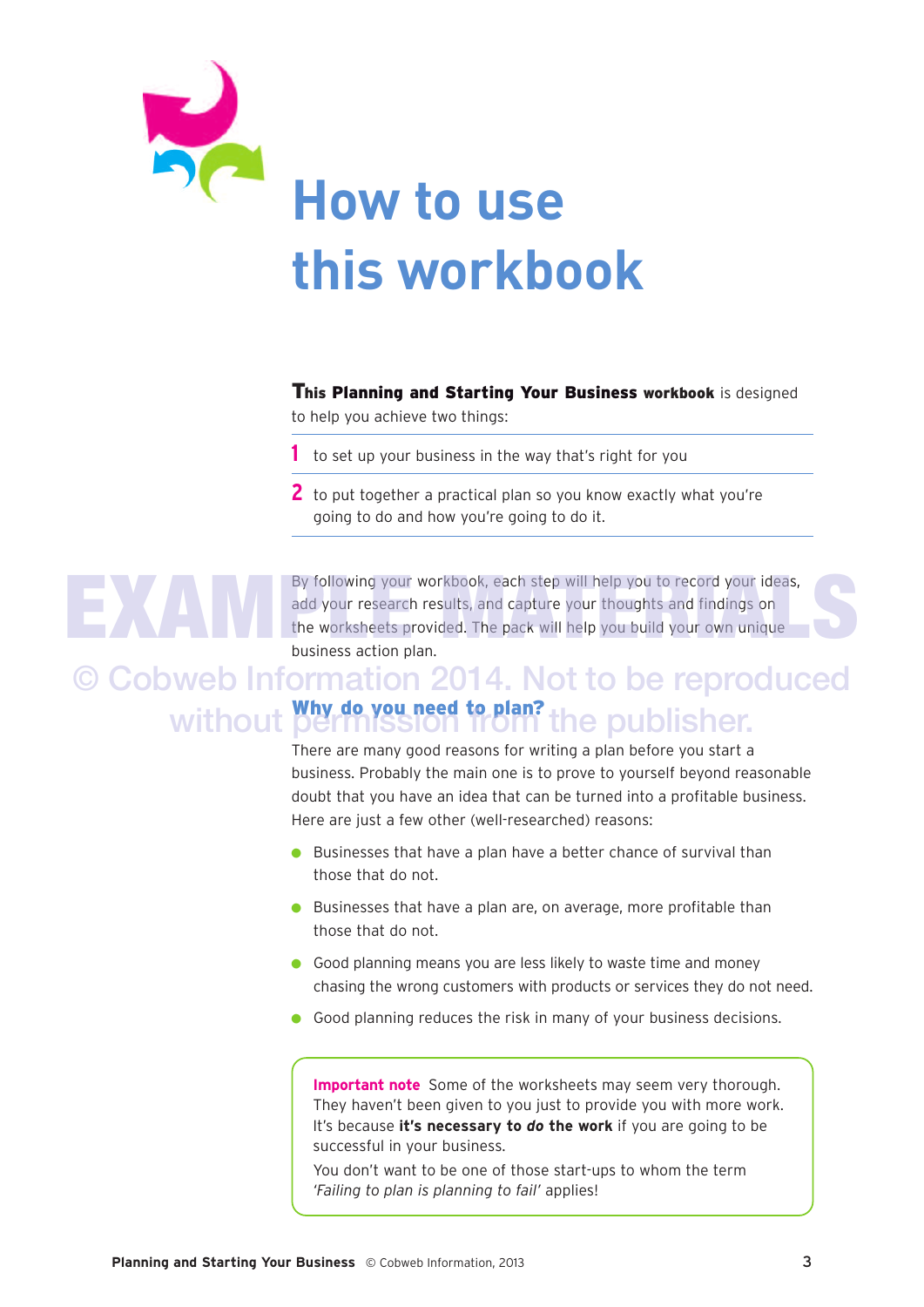# **How long will it take to complete the workbook?**

There is no set timescale for completing the workbook (unless you are using it as the evidence to complete a qualification). However you plan to use it, it's recommended that you do not try to complete it all at once. In any case, you will need to take breaks from filling in the worksheets in order to go and find the information to include in them.

If you are completing the workbook with the help of an adviser or tutor then your adviser or tutor may go through a section of the workbook with you, then let you complete the next section before discussing that with you, and so on.

If you are not working with an adviser or tutor, try to discuss your work with people who know you well, and with people you can trust to give you their honest views. Avoid asking people who might simply tell you what they think you want to hear.

# **Do you have to complete it all?**

It depends. If you are working towards a qualification, then your adviser or tutor will tell you which parts of the book are the most important to complete. If, on the other hand, you are completing it in your own time, C then you are free to leave out any sections that are not relevant to you. **De reproduced** It depends. If you are working towards a qualification, then your adviser<br>or tutor will tell you which parts of the book are the most important to<br>complete If on the other hand, you are completing it in your own time

# **Can you get someone else to do some of it?** the publisher.

Again, it depends how you are using the workbook. But if you are really struggling with one section of the workbook, it may be better to consult an expert, whether this is your business adviser, tutor or a professional, or someone you trust who is already running a business.

You may also be able to find information from outside sources to help you complete certain sections. Organisations such as your local enterprise agency or public library are an excellent source of information.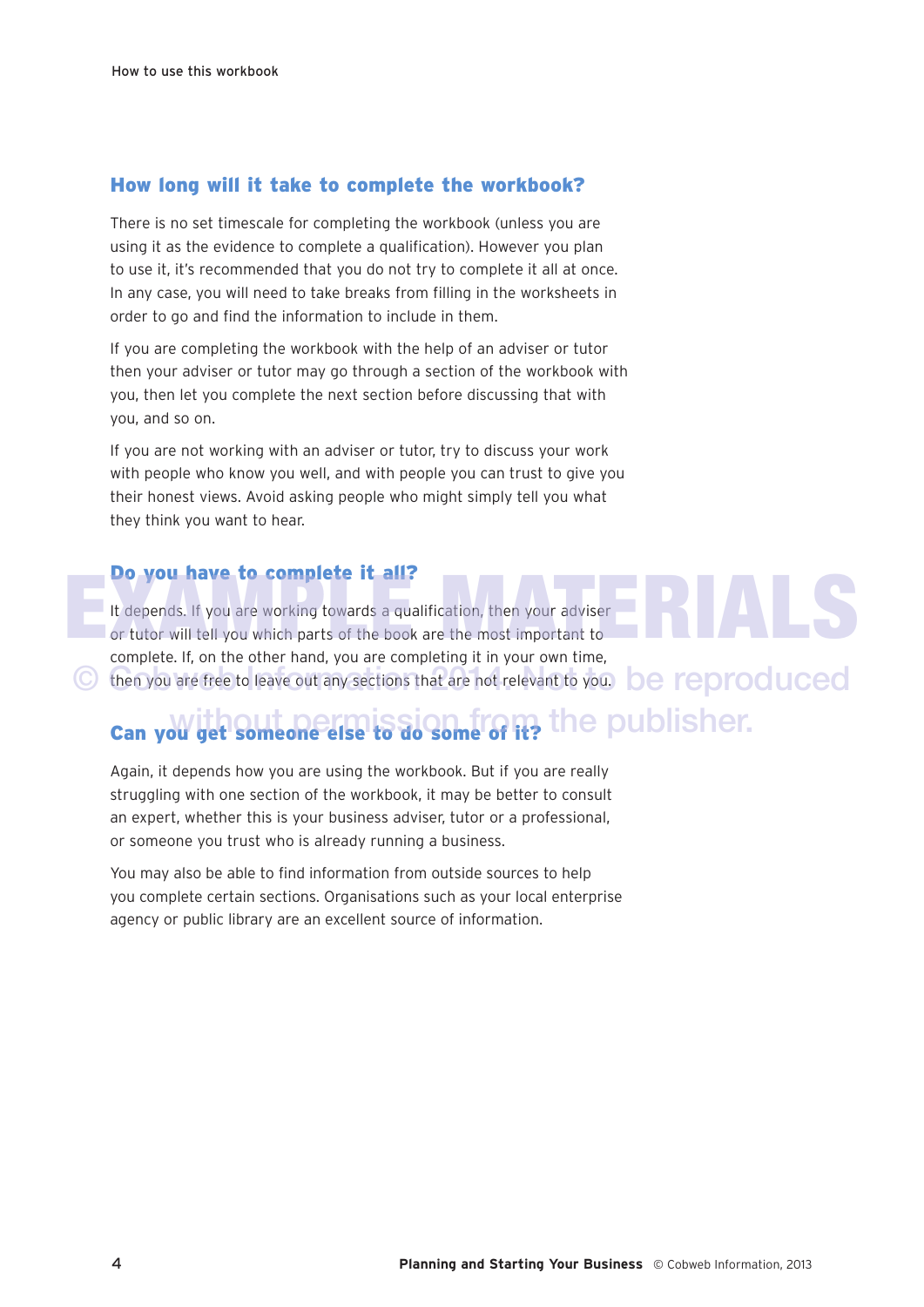# **Getting the most out of Planning and Starting Your Business**

Your workbook contains three main elements:



# **Learn: THE WORKBOOK STEPS**

Your **workbook** explains, step by step, everything you need to know in order to complete the **worksheets** you'll find in each section. As you go through the sections, fill in the sheets. You'll notice that there are a number of symbols used throughout the workbook. Four workbook explains, seep by step, everything you heed to know in<br>order to complete the worksheets you'll find in each section. As you<br>go through the sections, fill in the sheets. You'll notice that there are<br>a number o

**C** Cobweb Information 2014 and to be reproduced without **Pully in the 79th** The 'Why do this??' symbol explains the thinking

**Why do this??**





**Focus on you**

This workbook gives you pointers towards books, websites, magazines and organisations you might find useful.

Businesses are started by people. Even business investors say that they invest in the person as much as in the idea. At intervals throughout the workbook you are asked to stop for a moment and consider the effect of your business on you, yourself — and on the people you care about.

**Jargon text style** Business is full of jargon and sometimes there's no getting around that. From time to time, the workbook uses words or phrases which may be unfamiliar to you. When that happens, the word is **highlighted** and then explained more fully in the **Jargon Buster** on page 148.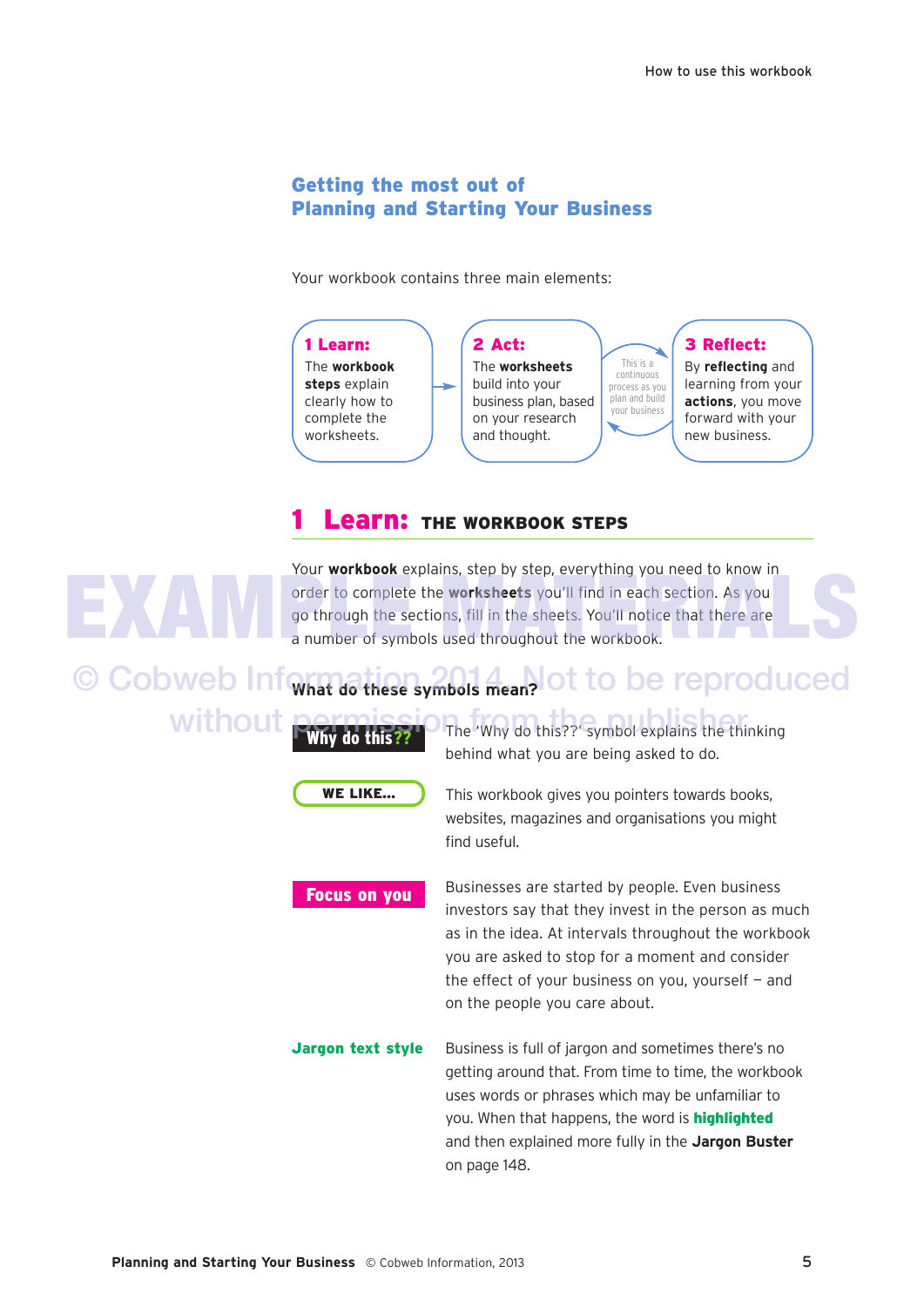# **2 Act: THE WORKSHEETS**

The aim of the **worksheets** is to help you collect your thoughts, your research results and your ideas for the business you're going to create. They are designed to be easy to use and straightforward.

It doesn't matter if any of the worksheets end up looking a bit messy, packed with your ideas and thoughts  $-$  you can always rewrite them once you are clear about your ideas at the end. Be creative! Get thinking and writing.

Your completed worksheets will form part of a professional-looking plan that will not only help you launch your business well, but will also make you proud of it from the start.

As well as being printed in this workbook, the **financial worksheets** are also available as Microsoft Excel® spreadsheets with automatic calculations built in. You may find it easier to use the spreadsheets, instead of having to do all the calculations again each time you change the numbers. You will need Microsoft Office® or equivalent software<br>
to open and save them, and the spreadsheets carry this icon:<br>
If you bought this workbook from the Essential Business website at to open and save them, and the spreadsheets carry this icon:

If you bought this workbook from the Essential Business website at **www.essential-business.co.uk**, then you will find these spreadsheets<br>in your online account. If you have any problems at all locating the **LO De reproduced** © in your online account. If you have any problems at all locating the **TO be reproduced** spreadsheets, e-mail **support@essential-business.co.uk**. he publisher.

**NOTE: If you are using this workbook as learning material for a qualification** or as part of a training course then you also have access to a full set of **Microsoft Word® documents** as well as the **Excel® spreadsheets**. This gives you the opportunity to make alterations if you change any parts of your work as you go along. Some sheets require that you complete more than one copy and carry this icon: **W** Ask your trainer how you can gain access to these electronic templates or e-mail **support@essential-business.co.uk**.

# **How should you use the workbook?**

There are a number of different ways you can use your workbook:

- $\bullet$  Use it simply to learn about the important decisions you need to make as you plan your business start up.
- $\bullet$  Use it to take you step by step through that process.
- **.** Use it to keep a record of all the preparation and research you do.
- $\bullet$  Use it to convince the right people that you are serious about your business, and worth considering for a bank account, grant or loan.

**Workshop use**

**Norkshop** use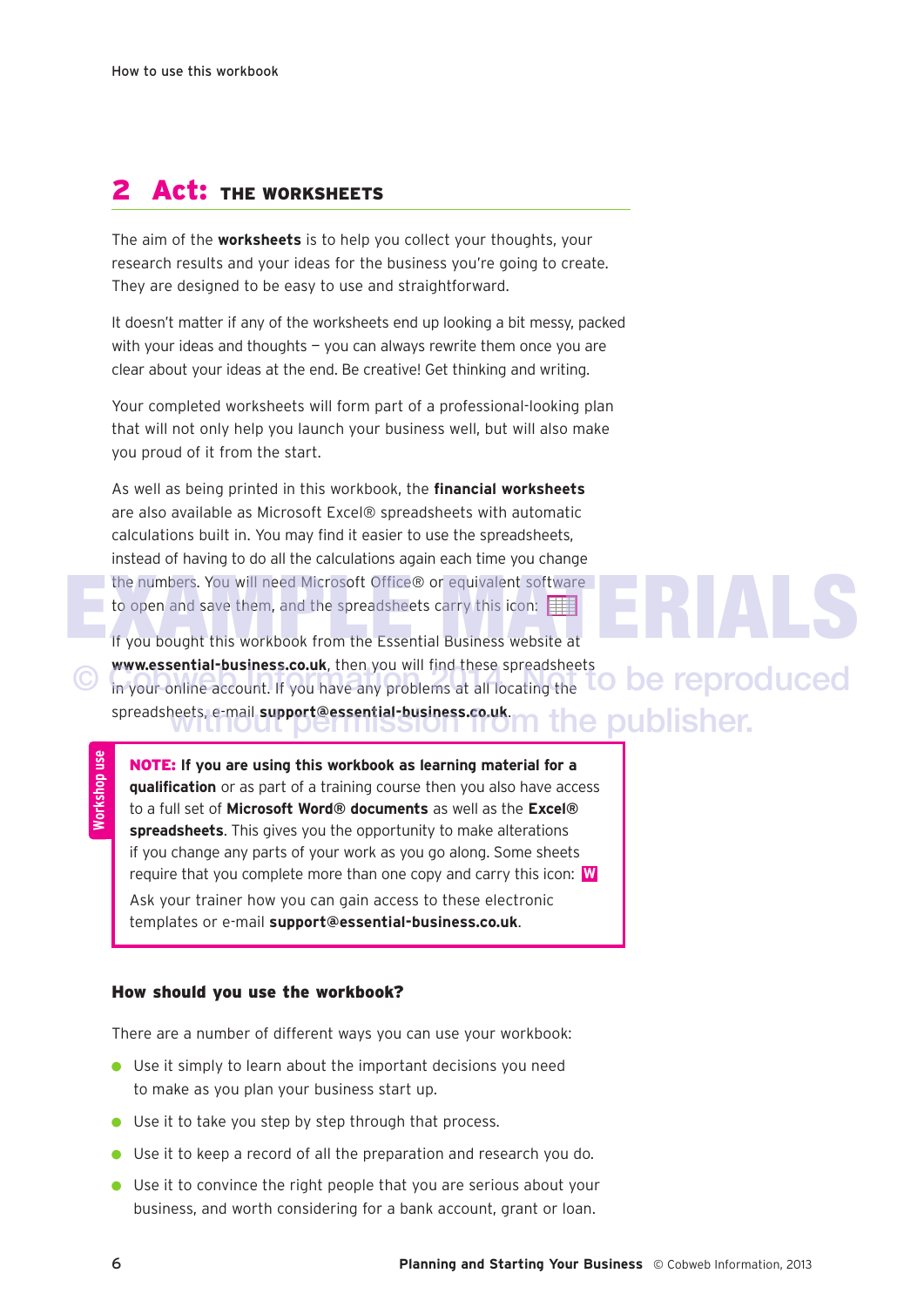# **3 Reflect: 'TIME TO REFLECT' and ACTION PLAN**

As you visualise, plan and start to run your new business, it can be all too easy to lose sight of you as a *person*, because you become so focused on you as the *owner of the new business*.

The **Time to reflect** panel at the end of each section is designed to remind you to take time *away* from your business planning now and again. This is so that you can reflect on what you've achieved so far and what you have learned. In this way, you can make sure that you understand the sections you have completed, and, if you don't, whether you might need to seek outside help, support or training.

**Time to reflect** is also designed to keep you focused on the specific actions you need to prepare to start your business.

# **Reflection leads to action**



Many people who start their own business do not prepare themselves properly for their new role and their new responsibilities. By stopping now and again as you progress through this workbook, to give yourself time to reflect, and to focus on the actions you need to take to move forward, you will be much more likely to succeed in your business — © Cobweb Infand enjoy the process. After all, you are unlikely to create a business JCed that will thrive if you are worried, lacking skills, or simply overwhelmed without that will thrive if you are worried, facking skills, or simply overwhere. business, it applies to you, too. properly for their new role and their new responsibilities. By stopping<br>now and again as you progress through this workbook, to give yourself<br>time to reflect, and to focus on the actions you need to take to move<br>forward wo

> **Learn**, **act**, **reflect** — then **act** again. By adding items to your **action plan** (**Sheet 34** on page 145), and committing to them on paper, you are far more likely to carry out those actions. Remember, only action is action!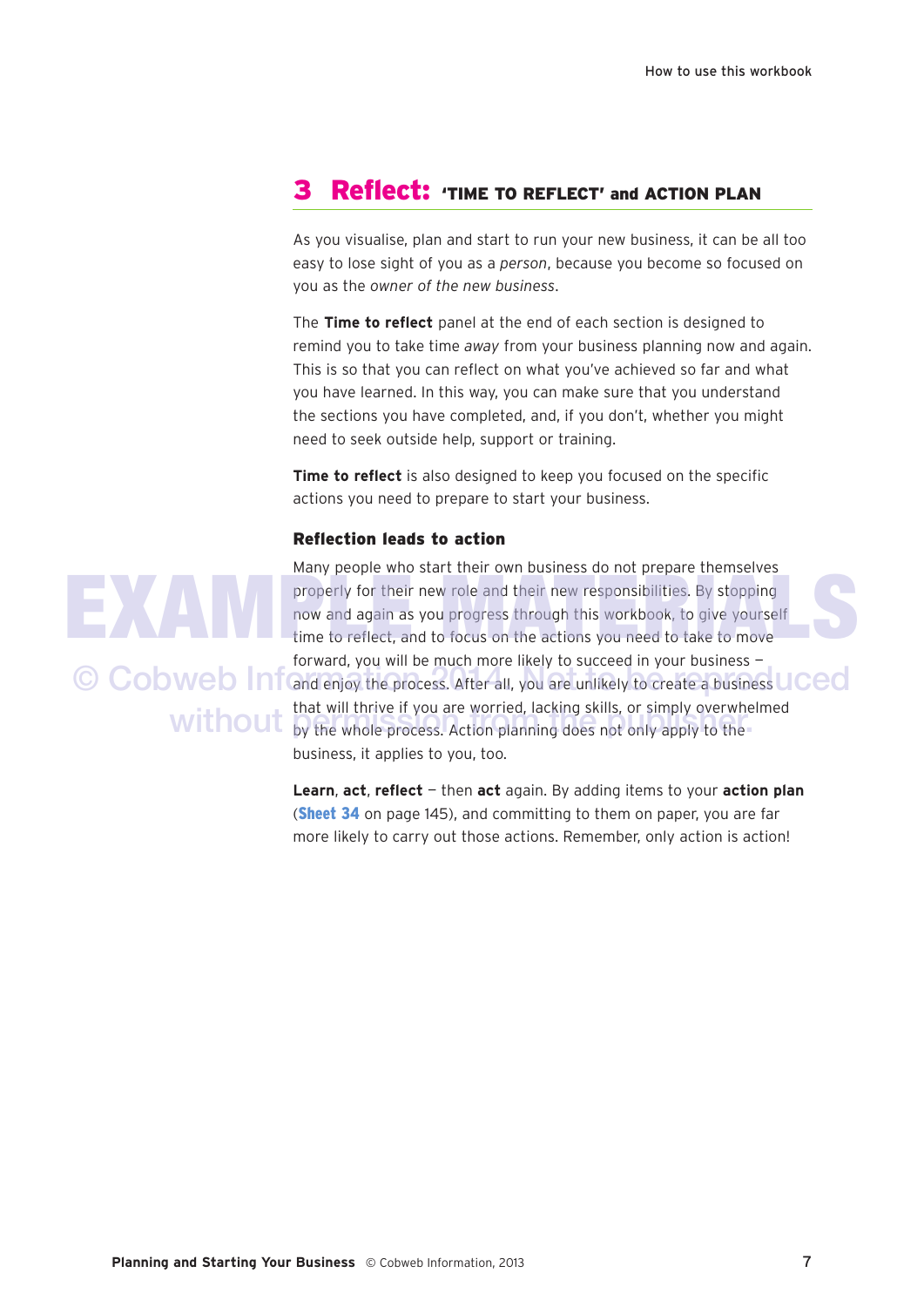# **Other publications from Cobweb**

# **THE ESSENTIAL BUSINESS GUIDE**

**The Essential Business Guide** is a user friendly reference manual packed with information about running a business and is an ideal companion to your **Planning and Starting Your Business** workbook. You may find it easier to complete your business plan if you have a copy of the Guide as a reference source to help you make your way through all the worksheets. It is full of additional, practical information on a whole host of subjects — far more than could be included in this workbook.



**The Essential Business Guide** will make your task easier because you will be able to refer to it to find out more information on each business topic. You will also be signposted to the many additional resources (websites, books, organisations) that are listed in the Guide. These can provide you with more in-depth information to help you complete your plan. are listed in the Guide. These can provide you with more in-depth information to help you complete your plan.

Although we have been able to reproduce some of the key information from the Guide in this workbook, there just isn't enough space to include all of it. Find out **COLICEC** more at **www.essential-business.co.uk/guide**

# **BETTER BUSINESS**

**Better Business** is a bi-monthly subscription-based journal full of practical tips, ideas and know-how for independent business owner-managers, freelancers, consultants and business advisers.

To subscribe, go to **www.better-business.co.uk**

# **ENTERQUEST BULLETIN**

**EnterQuest** is a free weekly e-mail newsletter providing tips and ideas for start ups and small business owners. You can sign up to receive EnterQuest at **www.cobwebinfo.com**

# **SMALL BUSINESS GUIDES AND FACTSHEETS**

Cobweb's **Business Opportunity Profiles** provide market information and details of the key trading issues for over 300 different types of business and our **Business Information Factsheets** cover all aspects of starting up and running a business.

All these factsheets are available to buy from our business information superstore at **www.scavenger.net**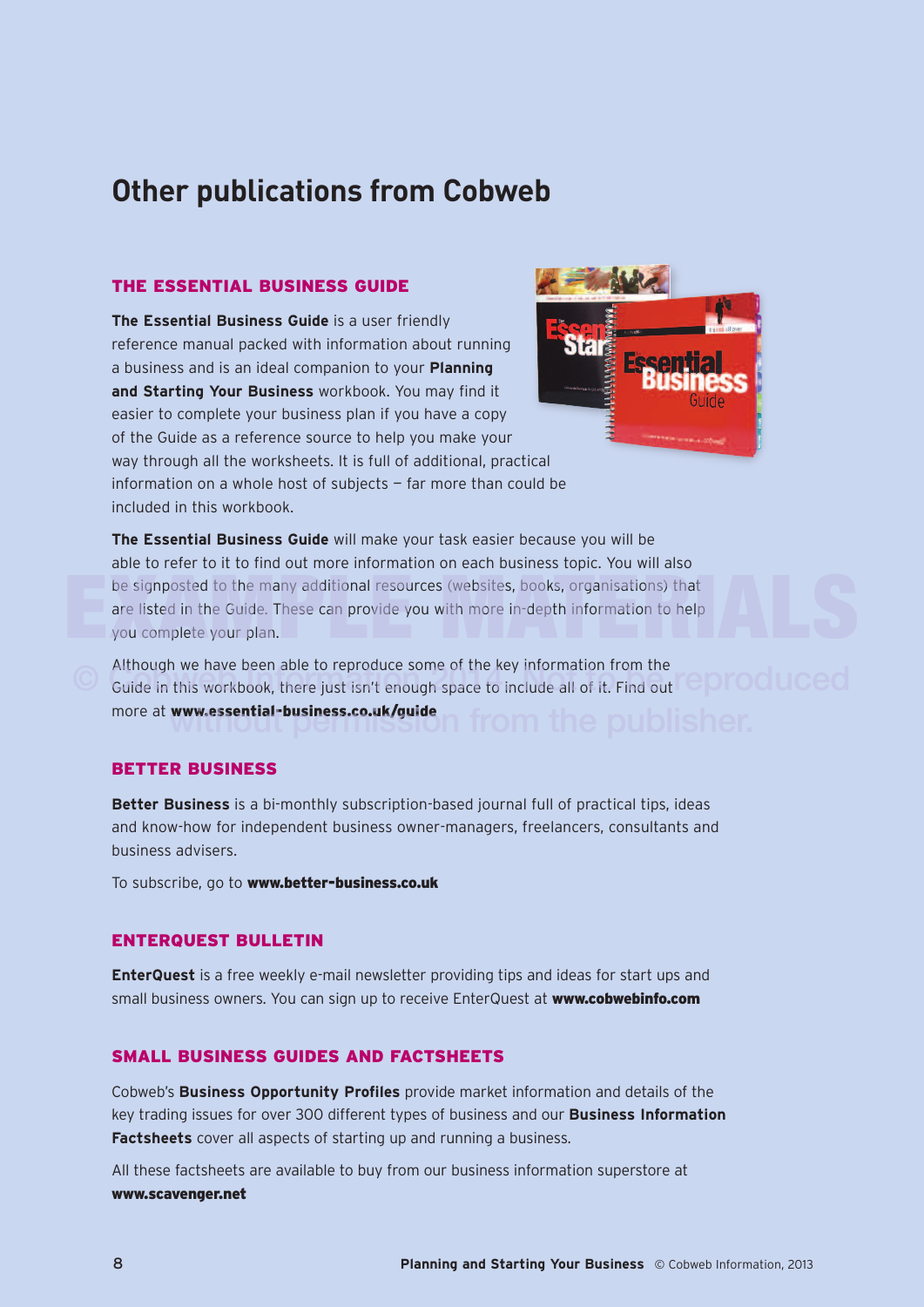

**The most important person** in your new business is you, so start by taking a moment to consider your vision of yourself as a business owner.

The first of the worksheets, **Sheet 1 > Creating a vision for your business**, aims to get you thinking about a number of aspects:

 $\bullet$  what business success means to you

and build the business.

- $\bullet$  the importance of having a clear vision for your business
- $\bullet$  your business values and whether they fit with your vision

# how you will communicate your vision to the people who need to be inspired by it: your family, your staff, and other important people THE MATERIAL ORDER WHO WAS UP TO MATERIALS YOU WILL COMMUNICATE YOUR STAFF, and other important people who need to be inspired by it: your family, your staff, and other important people what skills you will need to run the

 $\bullet$  what skills you will need to run the business and how to fill any gaps

C Cohweb Information well you are doing as a business owner, and who can help you to © Cobweb Informative your performance. Not to be reproduced

# without the sheet (which is on pages 17-22) is designed to work as your own **personal development plan** and encourages you to think about these things *before* you start the business. Plus, by coming back to it as part of your **Time to reflect** reviews, it will keep you firmly on track as you start

Work your way through the steps in this section. Complete the relevant parts of the sheet as you work through each step. This process will help you on your way to becoming the best business owner you can be. You may find some surprises as well as some challenges.

### **What makes a business successful? Step 1**

# **Why do this??**

If you don't know what success means to you, how will you know you've achieved it?

It's a trick question, of course! There is no single definition of success. This is also a serious question, though, because if you don't ask yourself, 'Where do I want this business to go?', then how will you know when you have got there? It is vital that you have a vision for your business.

So, what are the things that will make you class your business as 'successful'?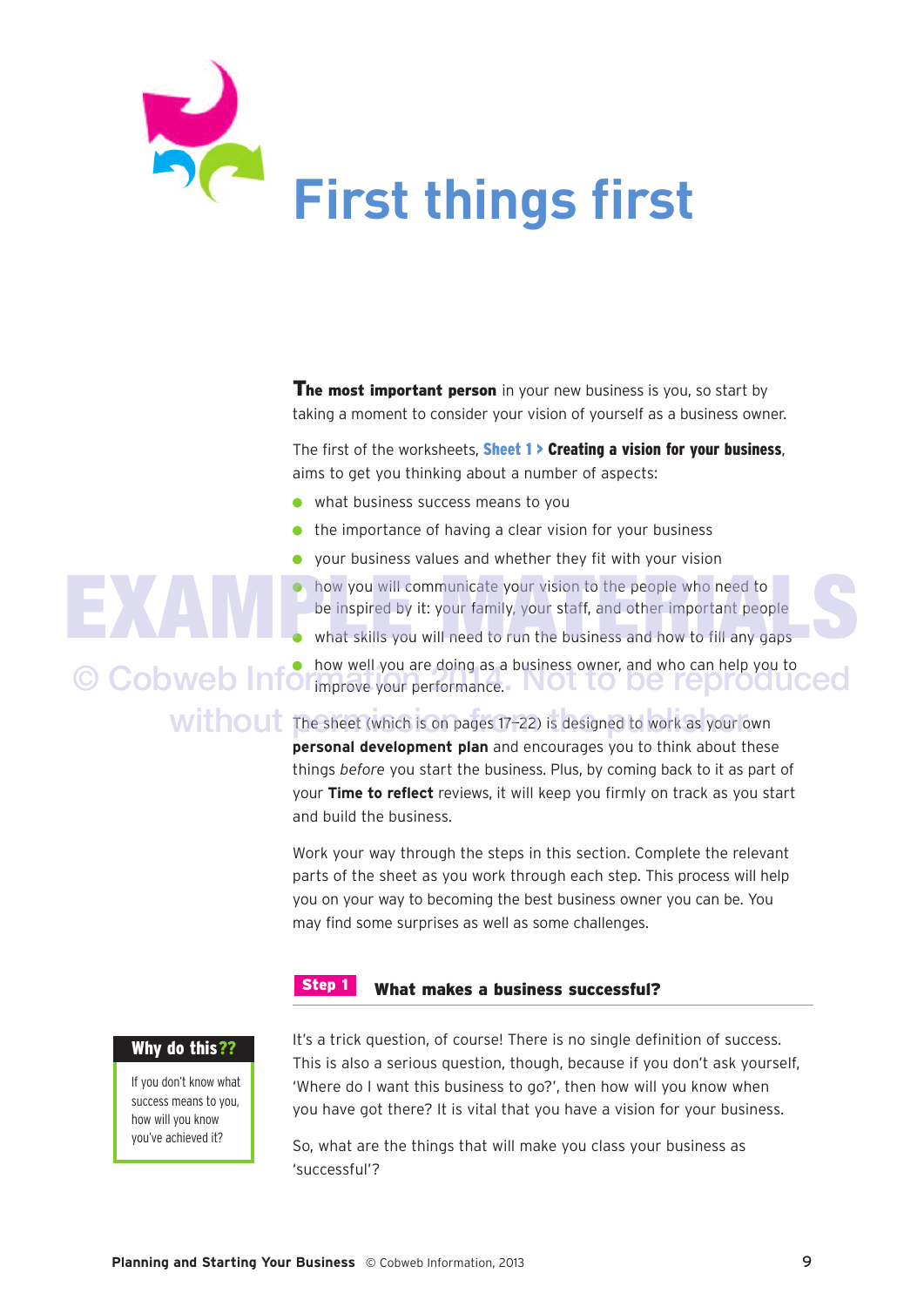# Turn to **Sheet 1 > Creating a vision for your business** and complete **Part A**.

# **There could be a variety of answers:**

- **I** will have made enough money to pay off my mortgage/take an exotic holiday each year/buy a new car.
- **I** will sell my business for a million pounds by the time I'm 40, and spend the rest of my life in the country/working for a charity/writing my book.
- **I** I simply want to be able to live comfortably for the foreseeable future, but I always want to be my own boss.
- **I** will have supplemented our family income and worked round school hours for as long as the children need me to do that.

In many ways, it doesn't matter how you define success. What matters is that you have thought about what you want, and decided what 'success' means for *you*. Then, you can plan for that success and work towards it. And, when you get there, you'll know you've arrived.

### **What do you want from your business? Step 2**

People decide to start a business for all sorts of reasons. For some, it's simple: they see a need for a new product or service that doesn't exist Coby simple: they see a need for a new product or service that doesn't exist<br>and get straight on to it. Others find that something they've been doing as a hobby or a favour for friends grows and grows... and suddenly,  $\epsilon$  oublisher. they're hiring staff and premises to cope with the demand.

Spend some time thinking about why you want to start a business and what your vision for the business will be. That way, you have a clear idea of why you are starting your business and where you hope it will take you.

Think about how you want your business to have changed your life in five years' time. Then complete **Part B** of **Sheet 1 > Creating a vision for your business**. What do you think needs to happen in each of the five years for your dream to be achieved? Your answers should be things that are measurable (for example: earning £50,000 a year, providing employment for the local community), so that you can check back afterwards to see whether you achieved your aims.

**One handy tip:** It is better to start with Year 5 and work back from there. If you think about where you want to be in five years' time, you can plan each of the years between now and then as steps towards reaching that point. That's why we've set out the sheet in the way we have! Don't try to put too much detail in Years 5 and 4. Your plans for Years 1, 2 and 3 will have more detail in them, but still not too much — this is only meant as an outline.

# **Why do this??**

It can be so easy to get pulled off track in business. By having a clear idea of what you want to get from all your hard work, you are more likely to keep working towards what success means for you.

# **Why do this??**

If you start by planning Year 1 and then plan forwards, there is a danger that you will just be doing more of the same in five years' time, rather than turning your dreams into reality.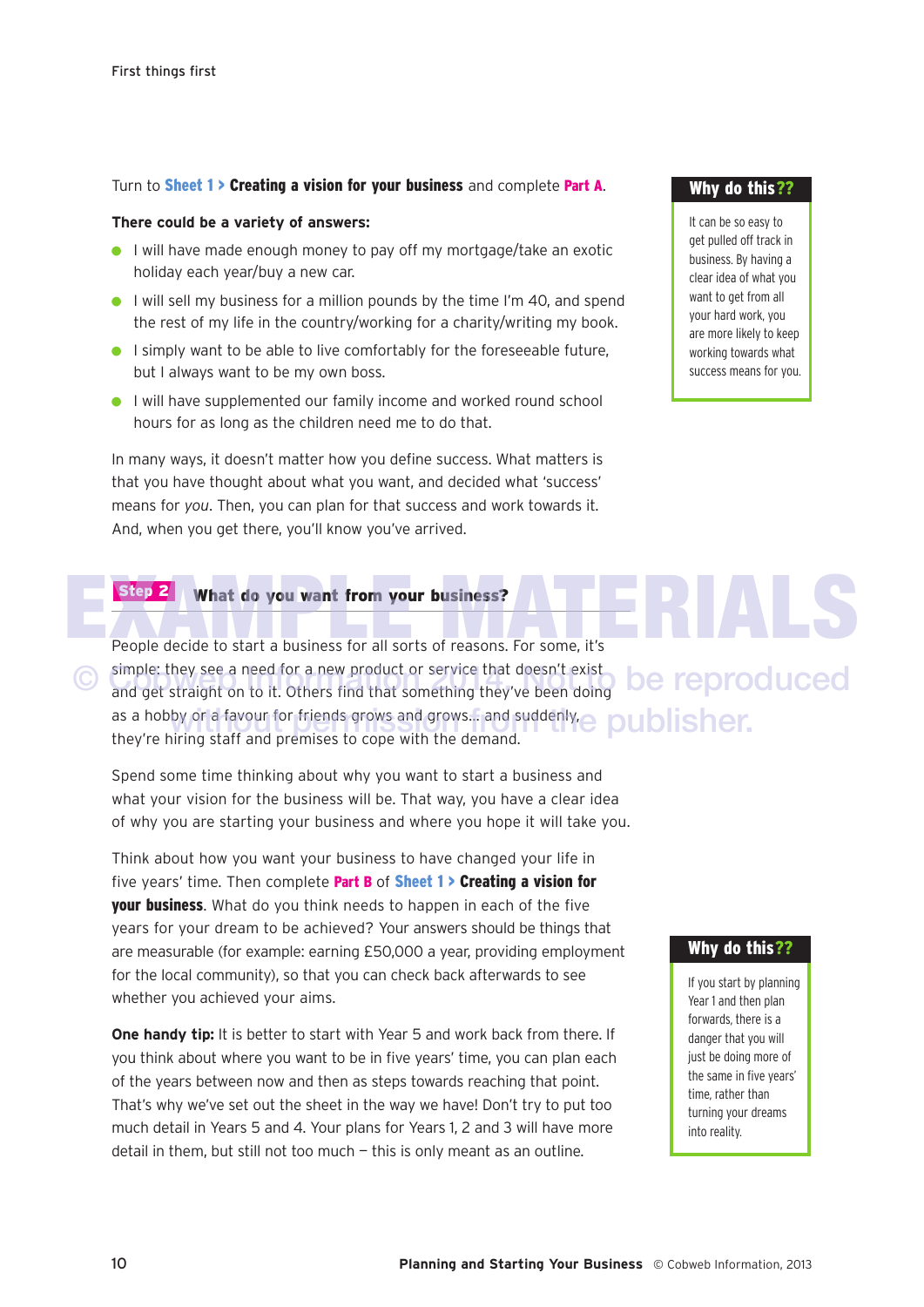### **What is your business personality? Step 3**

Turn to **Part C** of **Sheet 1 > Creating a vision for your business** and, with your business idea in mind, think about ways that you can build the business so that it fits comfortably with your own personal strengths and weaknesses.

If you already have a business idea, is it right for your personality? There are some basic questions you should consider. For example:

- **.** Do you get a thrill from taking risks, or does it terrify you?
- $\bullet$  Are you thrown into a panic by financial insecurity, or do you relish the challenge?
- $\bullet$  Do you like communicating with people, or are you quite shy?
- Do you like to have structured routines in your life, or are you very adaptable?
- $\bullet$  Are you happy to work alone and be self-sufficient when needed, or would this drive you crazy?
- Can you do lots of jobs at once, and switch easily between them, or are you a one-thing-at-a-time person?<br>Are you optimistic and able to take things in your stride, or do you or are you a one-thing-at-a-time person?
	- Are you optimistic and able to take things in your stride, or do you easily become disheartened if things do not go to plan?

**Cobweb Information 2014 Not to be reproduced With the publisher.** 

- $\bullet$  If you are not naturally a risk-taker, and hate financial insecurity, have you chosen a business idea that will need a big investment at the start? If so, can you find ways to finance it that will not leave you penniless if it all goes wrong?
- **If you're shy, can you employ a salesperson or a telemarketer?**
- $\bullet$  If you love being around other people but would be working alone in your new business, can you join with others who work in related businesses, or rent space in a shared office?
- $\bullet$  If you are well organised and good at multitasking, you will be glad of these skills once you start your own business, away from all the natural support structures of many employed jobs. If you know that you are a disorganised person, put structures in place to help you create order (for example, invest in good management software or rent a serviced office).

**\*If you don't have a business idea yet, don't worry**. We'll be looking into the detail of your business idea in the next section. At this stage we're thinking more about you as the owner of your new business.

# **Focus on you**

If you set up your business so that it fits with your personality, you are far more likely to enjoy the experience.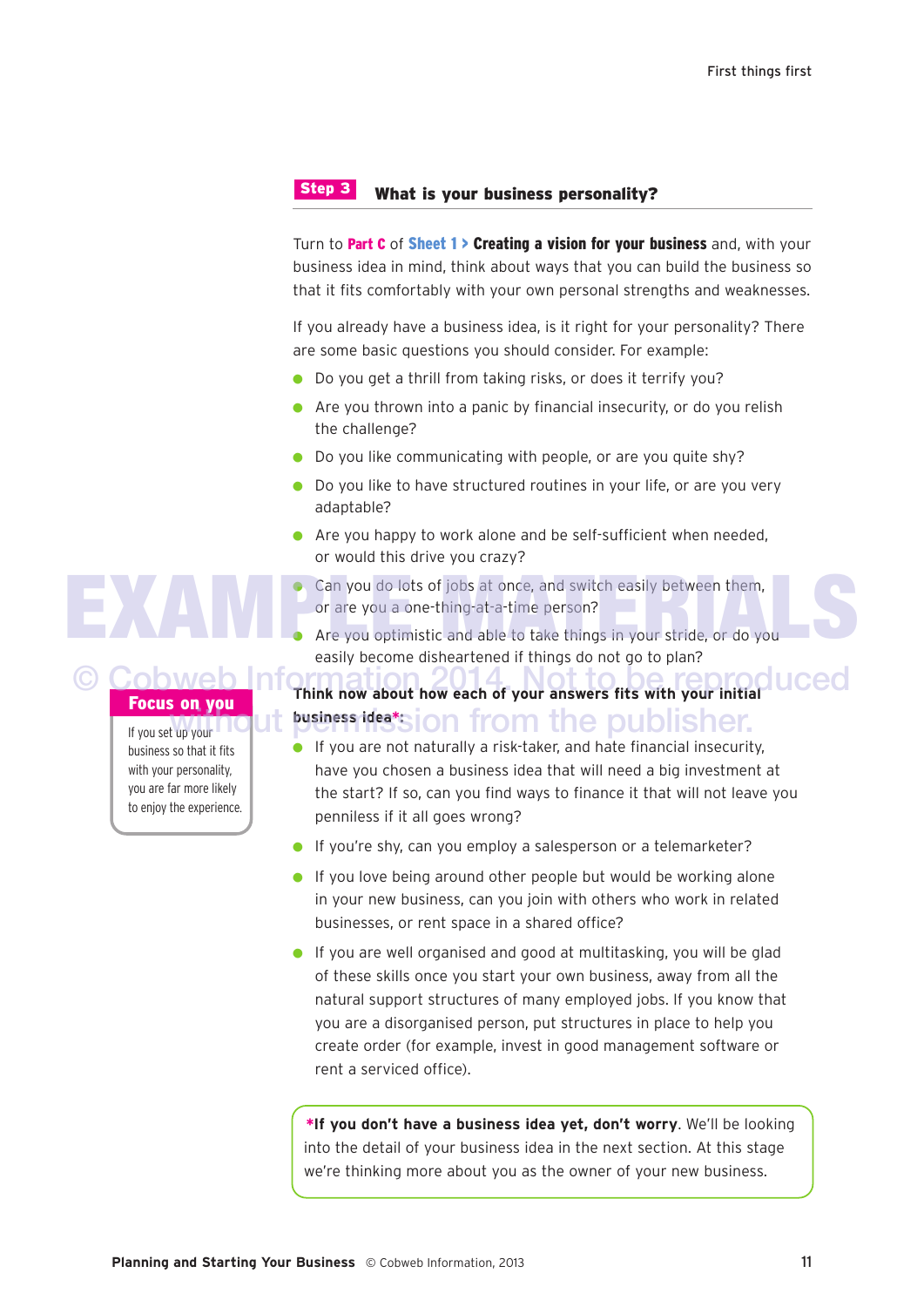### **What will your business values be? Step 4**

While you may have decided your personal goals for the business, it is important to take some time to consider your values, too. You may have definite ideas about how you want to conduct your business. If you are going into business with partners, staff, or financial backers, it is also important that they know these values, so they aren't shocked when you won't compromise on them.

# **Think about:**

- $\bullet$  What will I always do?
- **.** What will I sometimes do?
- **What will I never do?**

# **For example:**

- **.** 'I will always use ethically produced materials.' 'I will always allow family-friendly working.' 'I will always use a socially responsible bank.'
- **I** 'I will sometimes run training courses, even though my main business is publishing.' 'I will sometimes do wedding photographs, but only for friends.' 'I will sometimes work weekends, but not every weekend.' The Community of the Community of the Community of the Community of the Community of the Community of the Community of the Community of the Community of the Community of the Community of the Community of the Community of t
- © C'I will never take sponsorship from a tobacco company.' 'I will never **De reproduced** take on a new client without a credit check.' 'I will never work for my old employer.Ut permission from the publisher.

You don't need to think of every possible scenario but, if you have firm beliefs, it pays to make them clear.

Turn to **Part D** of **Sheet 1 > Creating a vision for your business** and make a list of the things that you value. Score them as 'always', 'sometimes' and 'never'.

This step is also a useful sanity check. For example, if your **aim** for the business is to make a million pounds but your personal **value** is always to give your products away for free to anyone who asks for them, then either the aim or the value will need to change.

Revisit your completed list as you build your business to keep on track with your values and your business vision.

# **Focus on you**

By being clear from the outset about what you will and will not do in your business, you're much less likely to end up lying awake at night feeling guilty about a contract you've just signed.

**You and your business may be separate but your values are shared.**

# **WE LIKE…**

## **Authentic Business**

## by Neil Crofts

This book shows that it is possible to start a successful business without compromising your values.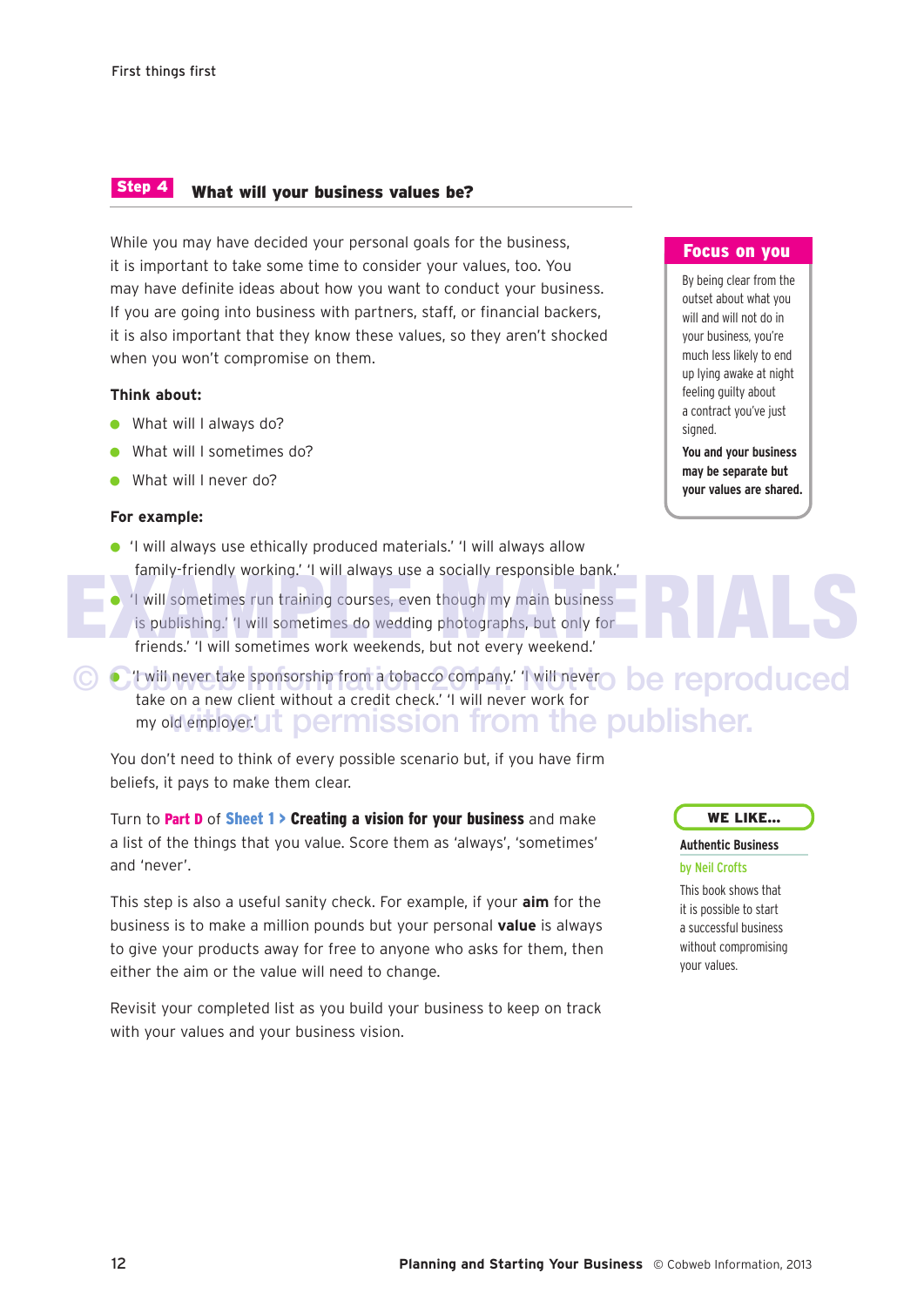# **Step 5**

# **What is your vision for your business?**

So, you've decided what success means to you. You've decided what you want your business to give you ('To pay off my mortgage in ten years', or whatever you have written in Part A of **Sheet 1**). You have also decided the business values by which you will work. Before we get into the nuts and bolts of how you will set up your business and the practicalities of running it, take a few moments to consider the question:

 $\bullet$  What am Lin business for and what do Lwant to achieve?

# **You may have some definite ideas:**

- $\bullet$  To make my life more comfortable.
- $\bullet$  To make the world a better place.
- **.** To reduce climate change by making greener fuels more affordable.
- $\bullet$  To build a family business my children can inherit.

You may have some less definite ideas, too; perhaps you think it will provide challenge and excitement — you're not sure what excitement, but you love the idea that every day will be different. You may have some less definite ideas, too; perhaps you think it will<br>provide challenge and excitement – you're not sure what excitement,<br>but you love the idea that every day will be different.

Turn to **Part E** of **Sheet 1 > Creating a vision for your business** and write © Cobweb Information statement. Make it inspiring and motivating, to keep you LCEC focused on the future and moving towards your vision for the business. without poused on the ruture and moving towards your vision for the busine. refine your ideas as your business grows.

> You might also like to build a **vision board**. A vision board is a collage of images that capture your dreams and desires. Or you may want to choose just one iconic object that for you sums up the essence of what your business is about. Put your vision board or your object somewhere you can see it. As you build your business, it can sometimes be difficult to remember  $-$  on a day when you're snowed under with bills, staff sickness and frozen pipes — why you started all this in the first place. Your vision board will remind you why you're doing this, and what you want to achieve.

Your vision statement or board will become your constant 'touchstone', helping you to make sure that you plan and develop your business in line with this vision.

# **Why do this??**

Business can be tough. Some days you'll need to remind yourself why you've set out on this enterprise journey. **Having such a visual reminder of your vision always in view will keep you focused and energised.**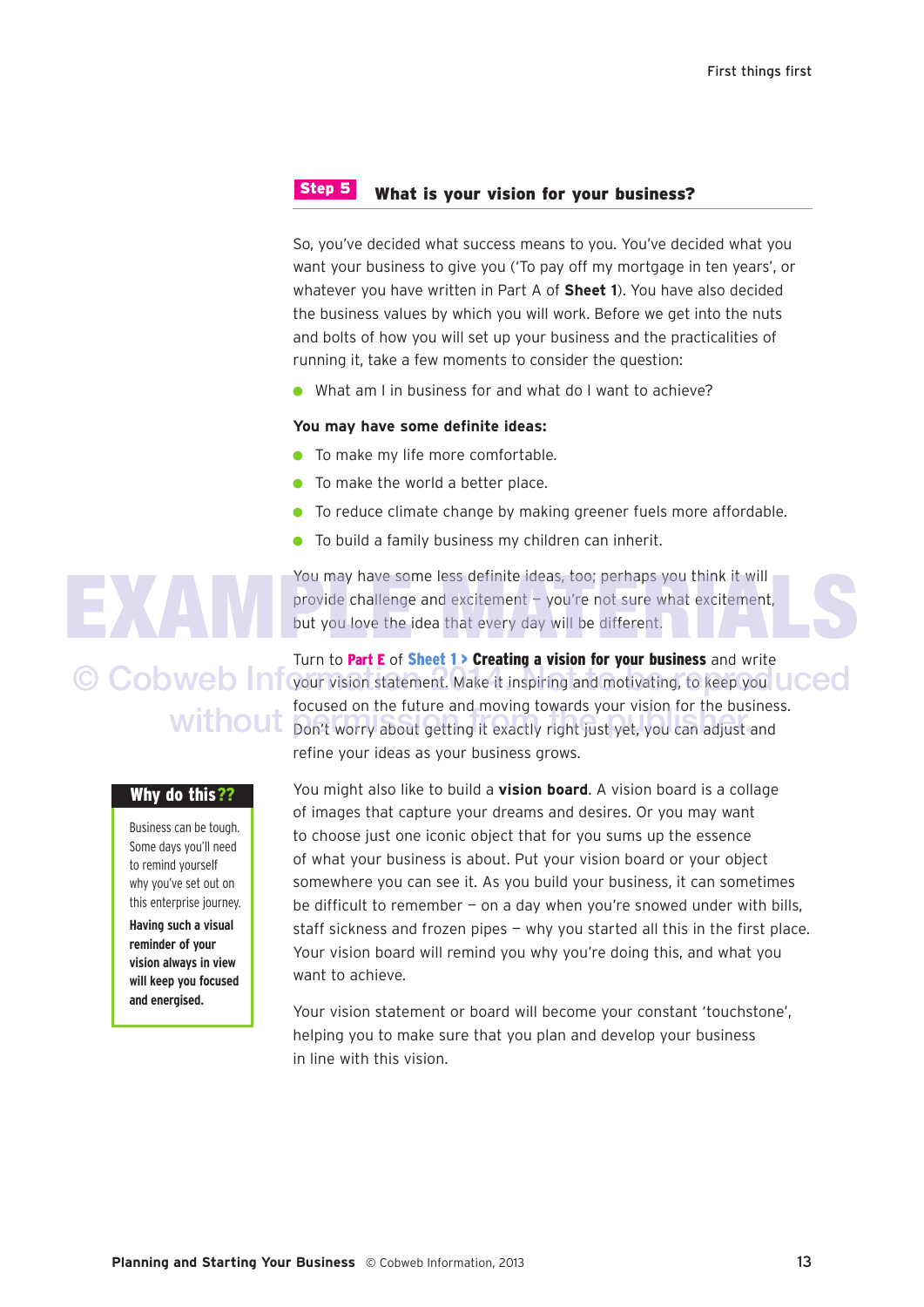### **How will you communicate your vision? Step 6**

As a business owner, it is vital that you can inspire all manner of people to 'buy into' your business vision. For example, you may need to explain to your family why it's worth you working such long hours to achieve your goals, or persuade your bank manager that you and your business are worth investing in, or convince your potential customers to buy from you.

We'll look at some of these important skills in more detail again when we focus on sales and negotiation; however, here are the things to remember when trying to communicate your vision to the people who matter.

# **1 Create a positive first impression**

Business is all about relationships with other people. During the course of your business life, you'll meet lots of new people. You have only a few seconds to make a good first impression, so it's worth thinking about the best way to do that. Most of what you need to do is common sense. There are a number of ways in which you can build good rapport and<br>create a good impression from the start, including:<br>
be punctual create a good impression from the start, including:

- $\bullet$  be punctual
- © Cdress appropriately (and make sure you are clean and tidy!) ot to be reproduced
	- **o** don't fidget
	- watch your body language ermission from the publisher.
	- $\bullet$  look the person in the eye and smile
	- $\bullet$  be open and positive
	- **watch your manners.**

# **2 Build your communication skills — and listen!**

We are constantly giving out messages in more subtle ways than we might realise. Here are a few things to consider to make sure you are not saying one thing while giving out completely different  $-$  and hidden  $-$  signals.

# **Body language and posture**

Your body movements, gestures, eye contact and even your rate of breathing can all reveal your true feelings. To give a confident, open impression:

- $\bullet$  turn your body towards the person
- le keep your arms open and relaxed  $-$  do not cross them in front of you
- $\bullet$  keep looking at the person (without staring)
- $\bullet$  smile
- speak calmly and clearly.

# **Why do this??**

Business is all about people, whether it's your staff, your clients, your suppliers or your advisers. They all need to believe in you.

**No people? No business.**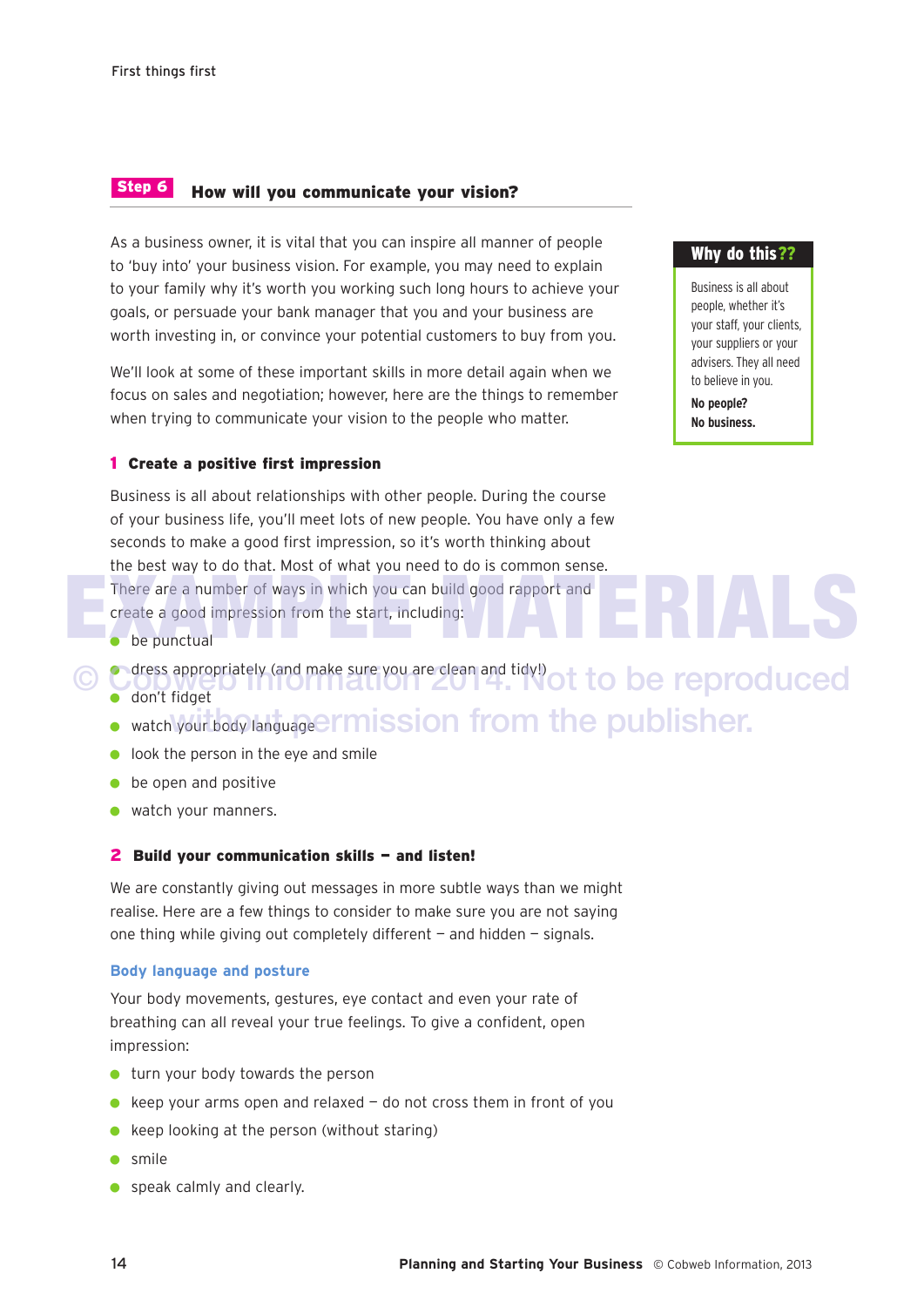# **Learning to listen**

Good listening skills are crucial for good communication. Here are some ways to become a great listener:

- $\bullet$  Look at the person and turn off any negative thoughts you might have about them.
- Start listening with the first word and listen intently. Concentrate on what the person is saying instead of thinking what *you* could be saying.
- $\bullet$  Listen with an open mind quard against the tendency to 'zone out' or skip over ideas that you would rather not hear.
- $\bullet$  Listen all the way through  $\overline{\phantom{a}}$  do not jump to conclusions.
- Do not interrupt.
- $\bullet$  Nod in agreement; use facial expressions and body language to show you understand.
- Ask questions... and listen carefully to the answers.

Great communication skills are not just for your business, they are for your personal life too.

**Good communication = better relationships all round.**

**3 Present your business in a clear way**

The fact that you have thought about why you are starting your business. and have taken the time to think about and write down your business vision, means you are well on the way to being able to present your Cobusiness in a clear and compelling way. Here are some tips to make sure ced you get the message across simply, yet powerfully: **Focus on you**<br> **Example 19 Your State Communication**<br>
Stream communication<br>
Stream communication<br>
Stream and have taken the time to think about and write down your business<br>
your business, they<br>
vision, means you are well

- In Be concise. Aim to present your business in as few words as possible.
	- **Be clear.** Use straightforward language that everyone understands. Don't use language or jargon that your listener won't understand, or you risk annoying your audience.
	- **Be confident.** Choose words that are powerful and engaging.
	- **Be genuine and sincere.** Be yourself.
	- **Paint a picture.** Use words that create a strong visual image in the mind of your listener. This will help your message stay with them.
	- **Tell the tale.** Everyone loves a story and you'll bring your business to life if you talk about it in the same way. Think about what makes a great story and try to build those elements into your presentation.
	- **Be appropriate.** Try to match what you say to your audience. You will almost certainly need a different message for each group.
	- **Draw them in.** Try to strike a chord with the listener. Use memorable words and phrases to reach them on an emotional level.
	- **Keep reviewing.** Over time, your message may need to change and adapt. Keep it current and relevant to you, your business and your customers.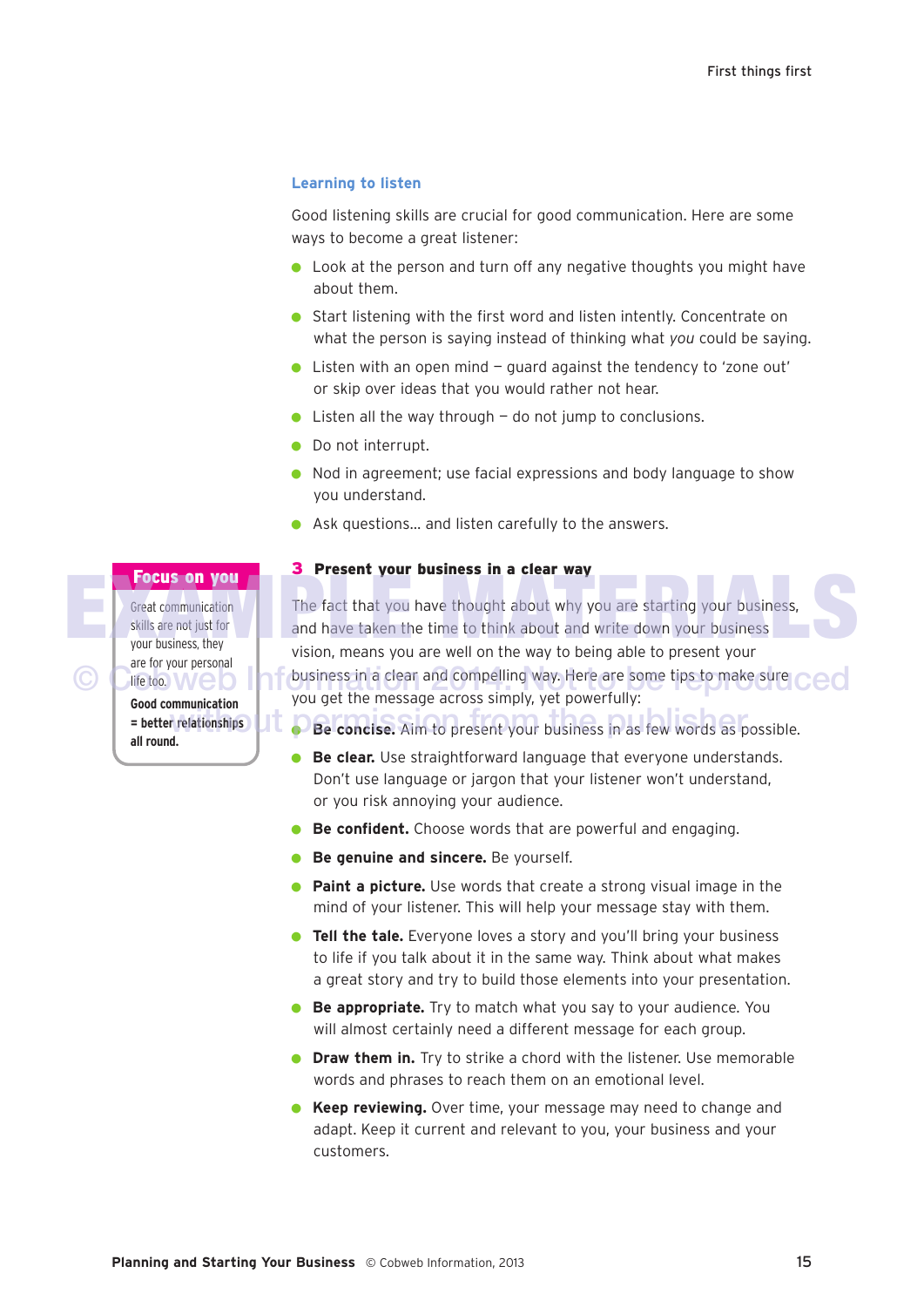Now, turn to **Part F** of **Sheet 1 > Creating a vision for your business**. Write down how you could present your business vision to someone you need to have on side as you start and build the business. You could choose:

- $\bullet$  a potential financial investor
- $\bullet$  a reluctant partner
- **vour cynical bank manager**
- **.** someone you admire who you would love to have as a mentor.

Don't worry if you don't have a crystal clear business idea at this stage. This step in the process is designed to get you thinking about *how* you will tell people about your business and inspire them to believe in *you*, rather than the business idea. We will look into the detail of your business idea in the next section. For now, you need to see how well you can convey your business vision in a simple, straightforward and engaging way.

Once you've decided on your message, you need to check how effectively you're communicating it. Turn again to **Part F** of **Sheet 1**. Note down what you will do to test your communication skills. For example, you could test out some words and phrases on your friends and family to see if you can get them excited; or you might choose to present your vision to a business person you know and ask for their honest feedback; or you could arrange to end a presentation skills workshop. Whatever method you choose, make<br>Sure you get feedback about how well you're getting your message across sure you get feedback about how well you're getting your message across. you will do to test your communication skills. For example, you could test<br>out some words and phrases on your friends and family to see if you can<br>get them excited; or you might choose to present your vision to a business

Your business success will depend on your ability to communicate well to all **ublisher.** manner of people. It's vital that you acquire and build these important skills.

# **Why do this??**

Be prepared to wow people with a clear and exciting vision of your business. You never know who you might bump into…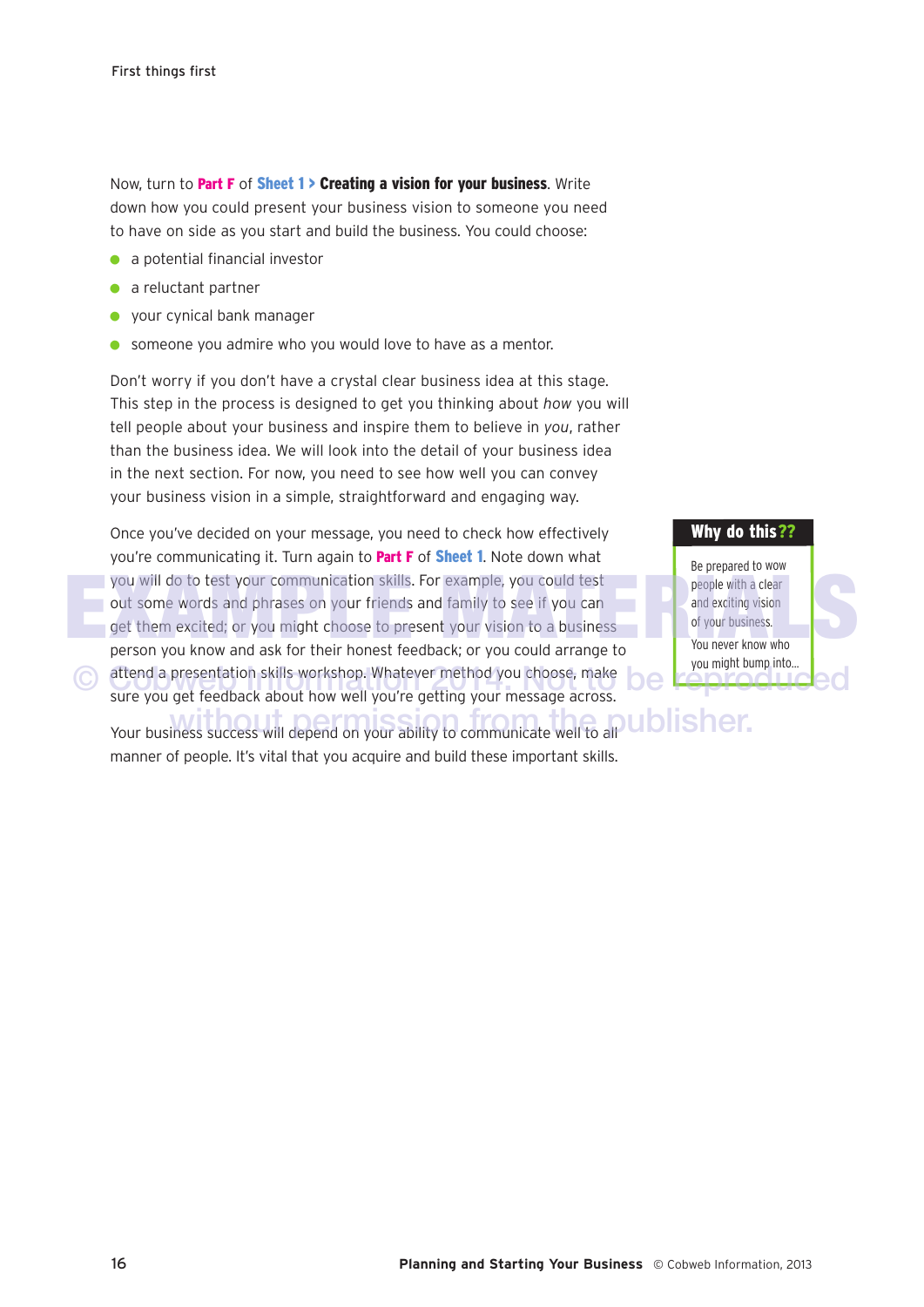

| $\blacktriangleright$ |                                               |  |  |
|-----------------------|-----------------------------------------------|--|--|
|                       | <b>De Creating a vision for your business</b> |  |  |

**As you work your way through this sheet**, it will become clear that this is your personal development plan. It asks you to focus on what you want for your business and the ways in which you will achieve this.

### **WHAT DOES SUCCESS MEAN TO YOU? A**

**Take a few minutes to think about what business success means to you.**  We have listed a few of the more common answers people give, but yours may be completely different. It doesn't actually matter what your reasons are; what matters more is that you have thought about it and have a clear idea of why you are starting a business and how you will judge your success.

In other words, where are you going and how will you know you have got there?

|  | I will know that I am successful when: |  |                                  |  |  |  |  |
|--|----------------------------------------|--|----------------------------------|--|--|--|--|
|  |                                        |  |                                  |  |  |  |  |
|  |                                        |  |                                  |  |  |  |  |
|  |                                        |  | I have paid off everything I owe |  |  |  |  |

**Cobware employing people and have business premises t to be reproduced** 

I am earning enough money to comfortably pay my bills  $\rho$  ublisher.

I am earning  $E$  a year

# **Add your own reasons:**

Continued…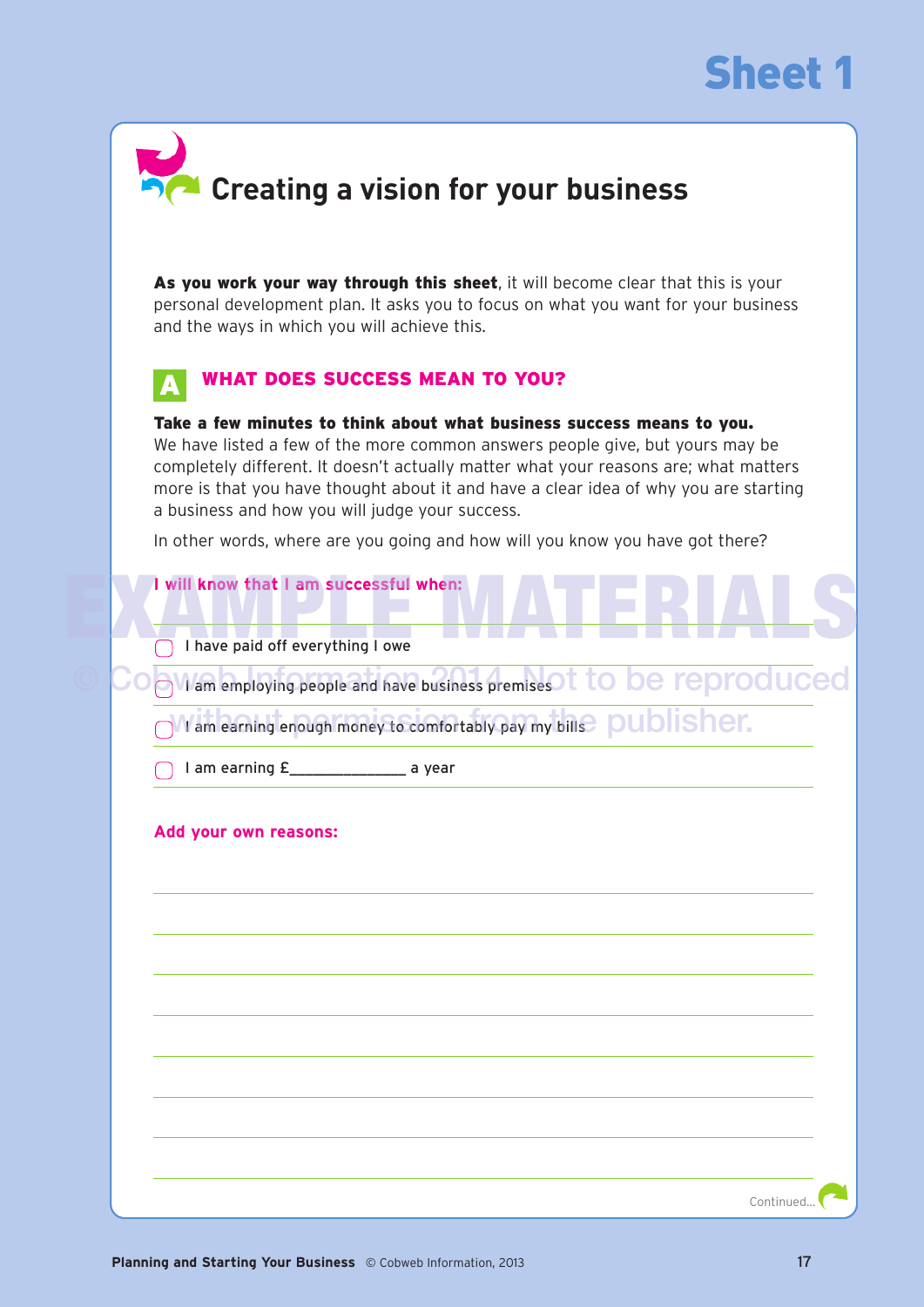| <b>WHAT DO YOU WANT FROM YOUR BUSINESS?</b>                                         |
|-------------------------------------------------------------------------------------|
|                                                                                     |
| How do you want your business to change your life over each of the next five years? |
| By the end of <b>year 5</b> , I would like my business to give me:                  |
|                                                                                     |
|                                                                                     |
|                                                                                     |
|                                                                                     |
| By the end of <b>year 4.</b> I would like my business to give me:                   |
|                                                                                     |
|                                                                                     |
|                                                                                     |
|                                                                                     |
| By the end of year 3, I would like my business to give me:                          |
| Cobweb Information 2014. Not to be reproduc                                         |
| without permission from the publisher.                                              |
|                                                                                     |
| By the end of <b>year 2</b> , I would like my business to give me:                  |
|                                                                                     |
|                                                                                     |
|                                                                                     |
|                                                                                     |
|                                                                                     |
| By the end of <b>year 1</b> , I would like my business to give me:                  |
|                                                                                     |
|                                                                                     |
|                                                                                     |
|                                                                                     |
|                                                                                     |
| Continued                                                                           |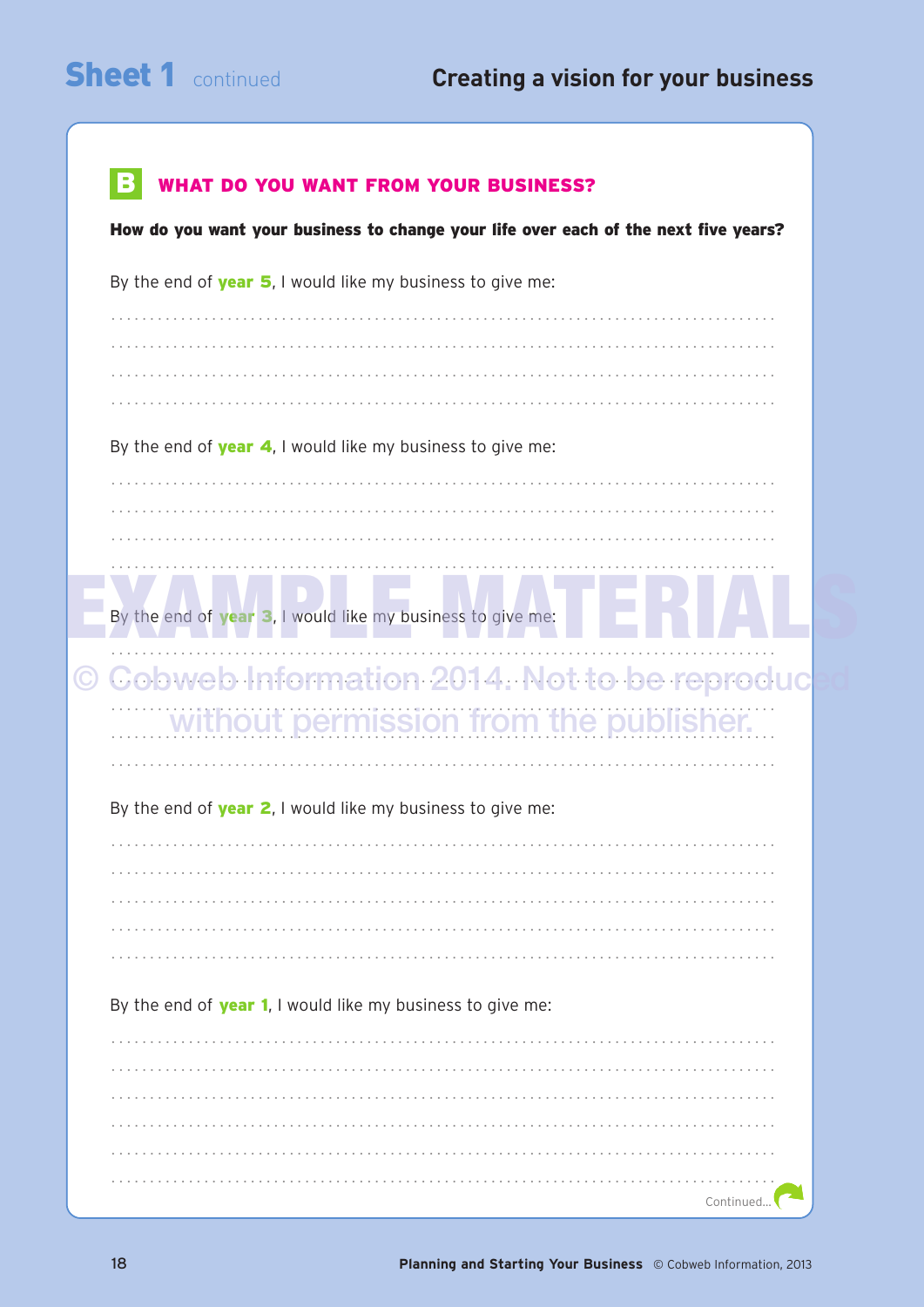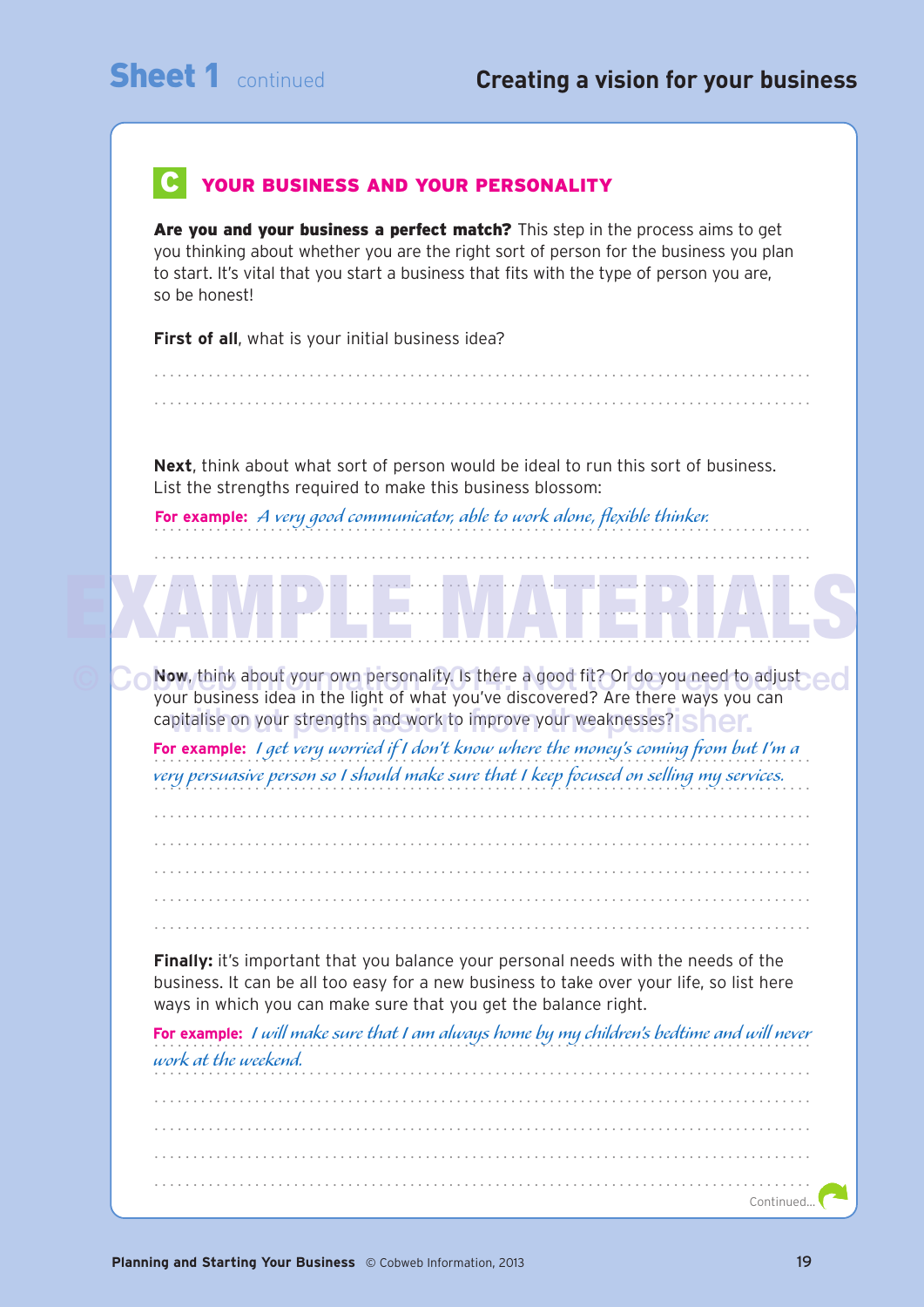### **YOUR BUSINESS VALUES D**

Make a list of the things that you value. Score them as 'always', 'sometimes' and 'never'. Revisit this list as you build the business to keep in line with your values and to make sure that they fit with your business vision.

|                                            | <b>Always</b>           | <b>Sometimes</b> | <b>Never</b> |
|--------------------------------------------|-------------------------|------------------|--------------|
| For example:                               |                         |                  |              |
| Making sure my business is family-friendly | $\overline{\checkmark}$ |                  |              |
| Working at weekends                        |                         |                  | $\checkmark$ |
| Giving away free product samples           |                         | $\checkmark$     |              |
|                                            |                         |                  |              |
|                                            |                         |                  |              |
|                                            |                         |                  |              |
|                                            |                         |                  |              |
|                                            |                         |                  |              |
| <b>Cobweb Information 2014. N</b>          |                         |                  |              |
| without permission from                    |                         | L.               |              |
|                                            |                         |                  |              |
|                                            |                         |                  |              |
|                                            |                         |                  |              |
|                                            |                         |                  |              |
|                                            |                         |                  |              |
|                                            |                         |                  |              |
|                                            |                         |                  |              |
|                                            |                         |                  |              |
|                                            |                         |                  |              |
|                                            |                         |                  |              |
|                                            |                         |                  |              |
|                                            |                         |                  |              |
|                                            |                         |                  |              |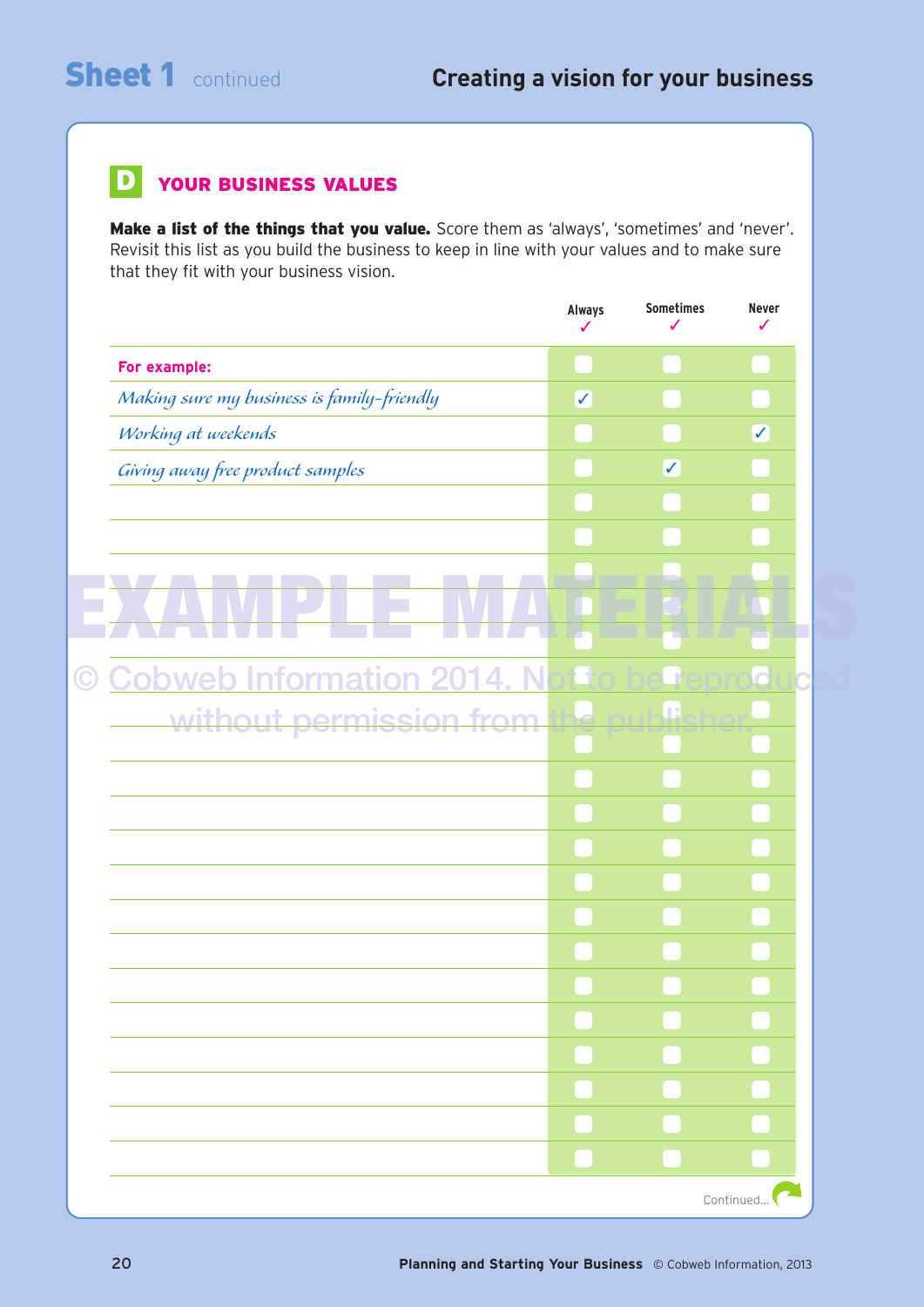# **YOUR VISION FOR YOUR BUSINESS E**

**It is important to put your business vision down on paper.** By putting it into words in this way, it will provide inspiration, energy and motivation to you and to your team. Make your statement big and bold, and focus on the future (at least five, if not 10, years ahead) and describe what success will look like.

# **For example:**

. . . . . . . . . . . . . . . . . . . . . . . . . . . . . . . . . . . . . . . . . . . . . . . . . . . . . . . . . . . . . . . . . . . . . . . . . . . . . . . . . . . . . . Five years from now, WonderWeb will be a leading web development company serving  $\ldots$ businesses across the UK. We will provide exceptional website design and development to those business owners who value our skills and knowledge and we will have reached a . . . . . . . . . . . . . . . . . . . . . . . . . . . . . . . . . . . . . . . . . . . . . . . . . . . . . . . . . . . . . . . . . . . . . . . . . . . . . . . . . . . . . . *turnover figure of £750,000 a year.*

. . . . . . . . . . . . . . . . . . . . . . . . . . . . . . . . . . . . . . . . . . . . . . . . . . . . . . . . . . . . . . . . . . . . . . . . . . . . . . . . . . . . . . . . . . . . . . . . . . . . . . . . . . . . . . . . . . . . . . . . . . . . . . . . . . . . . . . . . . . . . . . . . . . . . . . . . . . . . . . . . . . . . . . . . . . . . . . . . . . . . . . . . . . . . . . . . . . . . . . . . . . . . . . . . . . . . . . . . . . . . . . . . . . . . . . . . . . . . . . . . . . . . . . . . . . . . . . . . .

# . . . . . . . . . . . . . . . . . . . . . . . . . . . . . . . . . . . . . . . . . . . . . . . . . . . . . . . . . . . . . . . . . . . . . . . . . . . . . . . . . . . . . . . . . . . . . . . . . . . . . . . . . . . . . . . . . . . . . . . . . . . . . . . . . . . . . . . . . . . . . . . . . . . . . . . . . . . . . . . . . . . . . . . . . . . . . . . . . . . . . . . . . . . . . . . . . . . . . . . . . . . . . . . . . . . . . . . . . . . . . . . . . . . . . . . . . . . . . . . . . . . . . . . . . . . . . . . . . . EXAMPLE MATERIALS

. . . . . . . . . . . . . . . . . . . . . . . . . . . . . . . . . . . . . . . . . . . . . . . . . . . . . . . . . . . . . . . . . . . . . . . . . . . . . . . . . . . . . .

© Cobweb Information 2014. Not to be reproduced . . . . . . . . . . . . . . . . . . . . . . . . . . . . . . . . . . . . . . . . . . . . . . . . . . . . . . . . . . . . . . . . . . . . . . . . . . . . . . . . . . . . . . without permission from the publisher.

**REMEMBER: Use your vision statement to keep you on track** as you plan and develop your business. It will remind you of where you want the business to be in the future and will keep you focused as opportunities and challenges arise. Ask yourself, 'Does this fit with my vision for the business, or am I in danger of getting sidetracked?'

Continued…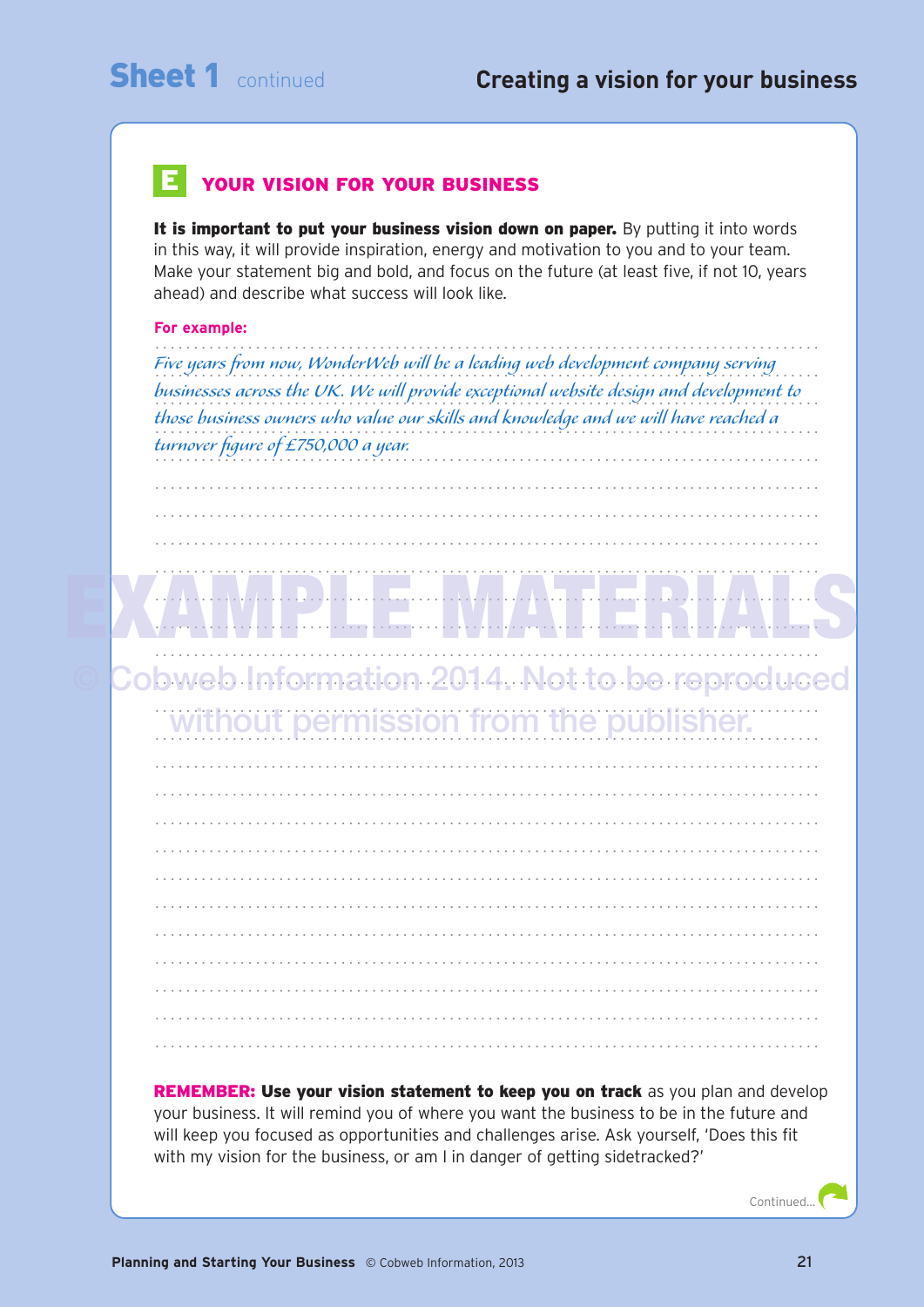### **GETTING THE MESSAGE ACROSS F**

**People are important in business.** You will need to inspire them, convince them, and engage their support. By thinking about how you will do this *before* a meeting, a telephone call or an appointment, you're more likely to have a successful outcome.

**1** Write down, in as few words as possible, how you could present your business vision to someone important to the business. Always bear in mind, 'What's in it for them?'

# **For example:**

. . . . . . . . . . . . . . . . . . . . . . . . . . . . . . . . . . . . . . . . . . . . . . . . . . . . . . . . . . . . . . . . . . . . . . . . . . . . . . . . . . . . . . To a partner: By building this web company I will earn more money and, as soon as I have . . . . . . . . . . . . . . . . . . . . . . . . . . . . . . . . . . . . . . . . . . . . . . . . . . . . . . . . . . . . . . . . . . . . . . . . . . . . . . . . . . . . . . *staff in place, I will have more free time to spend with you and our children.* To a bank manager: WonderWeb will be successful because I have 10 years' experience in web development and, at my last job, I was responsible for bringing £230,000 of new  $\ldots$ . . . . . . . . . . . . . . . . . . . . . . . . . . . . . . . . . . . . . . . . . . . . . . . . . . . . . . . . . . . . . . . . . . . . . . . . . . . . . . . . . . . . . . *business into the company.*

. . . . . . . . . . . . . . . . . . . . . . . . . . . . . . . . . . . . . . . . . . . . . . . . . . . . . . . . . . . . . . . . . . . . . . . . . . . . . . . . . . . . . . . . . . . . . . . . . . . . . . . . . . . . . . . . . . . . . . . . . . . . . . . . . . . . . . . . . . . . . . . . . . . . . . . . . . . . . . . . . . . . . . . . . . . . . . . . . . . . . . . . . . . . . . . . . . . . . . . . . . . . . . . . . . . . . . . . . . . . . . . . . . . . . . . . . . . . . . . . . . . . . . . . . . . . . . . . . . . . . . . . . . . . . . . . . . . . . . . . . . . . . . . . . . . . . . . . . . . . . . . . . . . . . . . . . . . . . . . . . . . . . . . . . . . . . . . . . . . . . . . .

© Cobweb Information 2014. Not to be reproduc<mark>ed</mark> . . . . . . . . . . . . . . . . . . . . . . . . . . . . . . . . . . . . . . . . . . . . . . . . . . . . . . . . . . . . . . . . . . . . . . . . . . . . . . . . . . . . . . . . . . . . . . . . . . . . . . . . . . . . . . . . . . . . . . . . . . . . . . . . . . . . . . . . . . . . . . . . . . . . . . . . . . . . . . . . . . . . . . . . . . . . . . . . . . . . . . . . . . . . . . . . . . . . . . . . . . . . . . . . . . . . . . . . . . . . . . . . . . . . . . . . . . . . . . . . . . . . . . . . . . . . . . . . . .

without permission from the publisher.

EXAMPLE HEIMANDS

**2** How will you test out how well you are communicating? What can you do to build your confidence and skills?

# **For example:**

. . . . . . . . . . . . . . . . . . . . . . . . . . . . . . . . . . . . . . . . . . . . . . . . . . . . . . . . . . . . . . . . . . . . . . . . . . . . . . . . . . . . . . I'm going to go on a public speaking course. Then I'll give a short speech about the business to a few friends. I'll ask for their honest feedback (and won't get angry at their feedback!).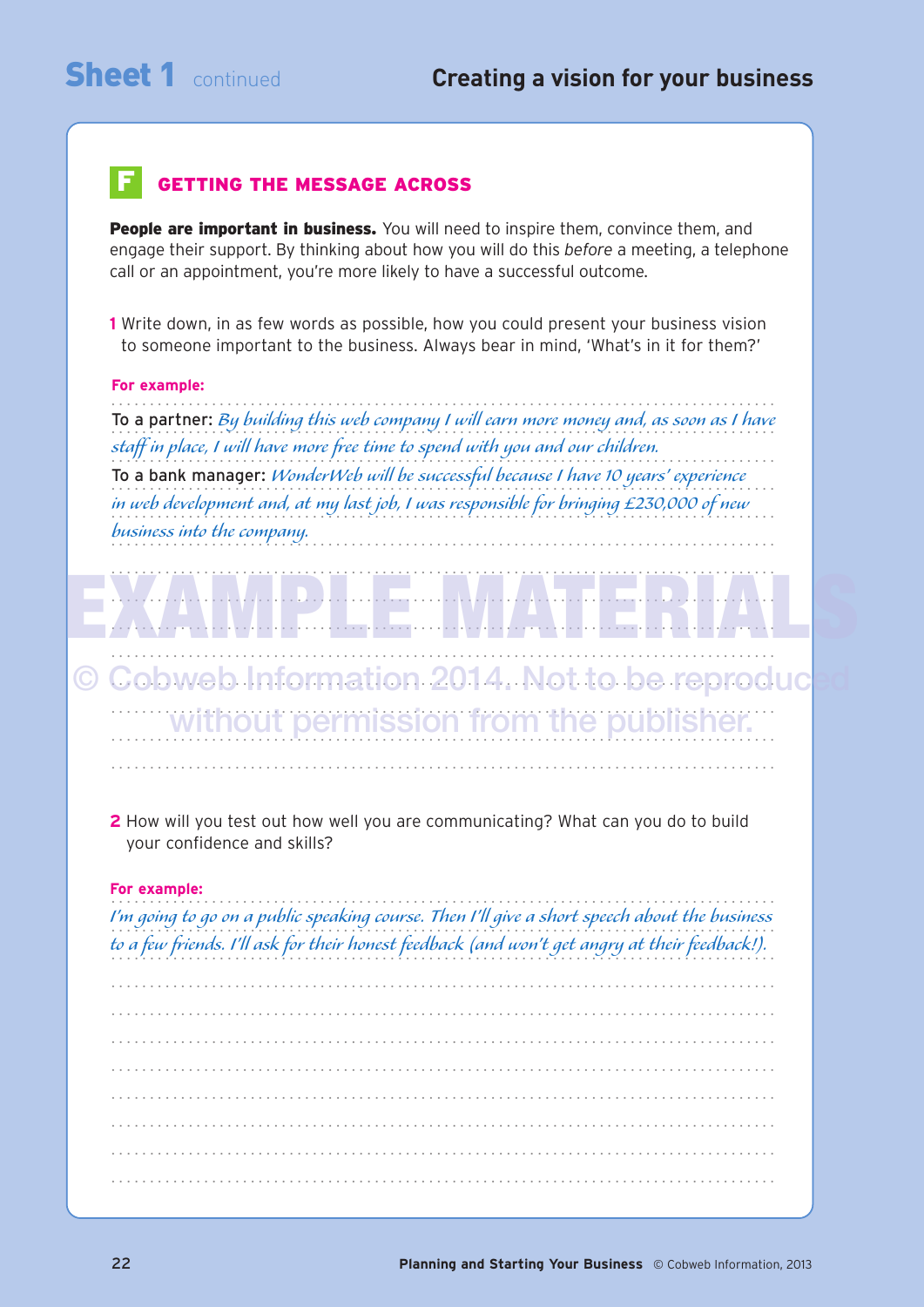# **Step 7**

# **What skills do you need in your business?**

**WE LIKE…**

**The Institute of Enterprise and Entrepreneurs**

# www.ioee.co.uk

The ideal mentor is someone who has 'been there, done that'. The IOEE website is a good place to find one. There you'll find people who've been running businesses for years, offering their time and expertise to people who are just starting out.

# What you will learn to do<br>What you could ask other people to do.

# **Focus on you**

We have come across lots of people who give themselves a very hard time over their lack of skills. Please don't do that. You weren't born knowing how to run a business!

**Just invest time and care in finding the right people to help you fill the gaps.**

You may have a brilliant idea for a business, and the determination and drive to make it a success. But can you do all the things you need to do to keep a business running? For example:

- **.** You're a good plumber, but you know that you're not very good at paperwork, so raising the invoices could be a problem.
- **•** Your skills with paperwork are exceptional, but you have never managed people and you worry about this.
- You're a born people manager, but you can't get your head around legal stuff and it has you running for the hills…

Very few people have *all* the skills it takes to start and run a business successfully. The answer is often not to try to learn all the skills yourself (although many people do), but to decide:

- what you can already do
- what you will learn to do
- **.** what you could ask other people to do
	- what you will pay other people to do.

C Cobweb Informatimes, you may need to make trade-offs. For example, you might ceed like the idea of having a bookkeeper so that you don't have to do all the without work of filling in the figures and keeping track of the paperwork yourself, but  $-$  especially in the early days  $-$  you might feel unable to afford one.

> Perhaps you could get a friend or relation to do the bookkeeping if you exchange a skill that you're good at, whether it's babysitting once a week or rewiring their kitchen. Or you may decide that, to get your business up and running, you really need to employ a professional bookkeeper, so you take less money out of the business for a while. If you're not spending the hours doing something you struggle with, but devoting those hours to doing what you're best at, the business might grow more quickly and successfully, and you can afford a bookkeeper *and* an accountant.

Turn over to **Sheet 2 > You and your business skills**, which is in two parts.

In **Part One**, decide what you can do already and think about who will carry out those parts of the business you cannot do. Not all skills will be relevant at first.

In **Part Two**, rank your skills in order of your ability, and consider how much you will enjoy that particular aspect of business. In this way, you can match your role in the business with your skills and your personality.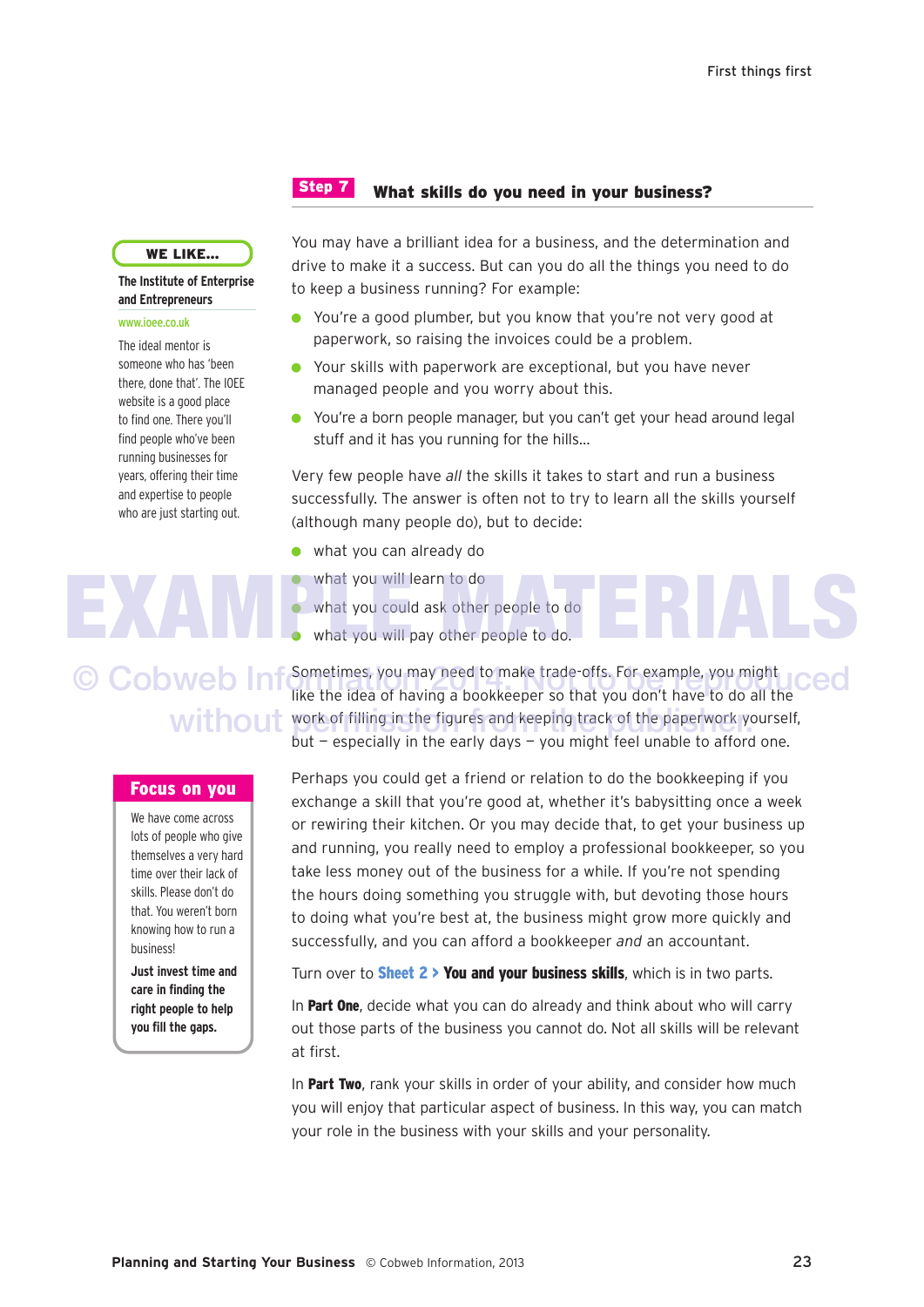# **Sheet 2**



# **You and your business skills Part One**

|                                   | I can do<br>this now | I need to develop<br>this skill | A friend or family member<br>can do this (insert name) | I will need to seek<br>professional advice |
|-----------------------------------|----------------------|---------------------------------|--------------------------------------------------------|--------------------------------------------|
| <b>Essential enterprise skill</b> | $\checkmark$         | $\checkmark$                    | Name:<br>✓                                             | ✓                                          |
| <b>Practical</b>                  |                      |                                 |                                                        |                                            |
| Sourcing supplies                 |                      |                                 |                                                        |                                            |
| Production                        |                      |                                 |                                                        |                                            |
| Purchasing                        |                      |                                 |                                                        |                                            |
| Maintaining equipment             |                      |                                 |                                                        |                                            |
| IT skills and knowledge           |                      |                                 |                                                        |                                            |
| Monitoring quality                |                      |                                 |                                                        |                                            |
| Dealing with customers            |                      |                                 |                                                        |                                            |
| Leadership                        |                      |                                 |                                                        |                                            |
| Negotiating                       |                      |                                 |                                                        |                                            |
| Making decisions                  |                      |                                 |                                                        |                                            |
| Solving problems                  |                      |                                 |                                                        |                                            |
| Administration                    |                      |                                 |                                                        |                                            |
| Finance and bookkeeping           |                      |                                 |                                                        |                                            |
| Paperwork and admin               |                      |                                 |                                                        |                                            |
| Setting up systems                |                      |                                 |                                                        |                                            |
| <b>Marketing and selling</b>      |                      |                                 |                                                        |                                            |
| Selling a product/service         |                      |                                 |                                                        |                                            |
| Marketing planning                |                      |                                 |                                                        |                                            |
| Getting publicity                 |                      |                                 |                                                        |                                            |
| Marketing activities              |                      |                                 |                                                        |                                            |
| Strategic thinking                |                      |                                 |                                                        |                                            |
| Communicating                     |                      |                                 |                                                        |                                            |
| Legal                             |                      |                                 |                                                        |                                            |
| Health and safety                 |                      |                                 |                                                        |                                            |
| <b>Business law</b>               |                      |                                 |                                                        |                                            |
| Contract law                      |                      |                                 |                                                        |                                            |
| Employment legislation            |                      |                                 |                                                        |                                            |
| Employment/HR                     |                      |                                 |                                                        | Jointly developed with SFEDI Group         |
| Recruiting staff                  |                      |                                 |                                                        |                                            |
| Managing staff                    |                      |                                 |                                                        |                                            |
| Motivating staff                  |                      |                                 |                                                        |                                            |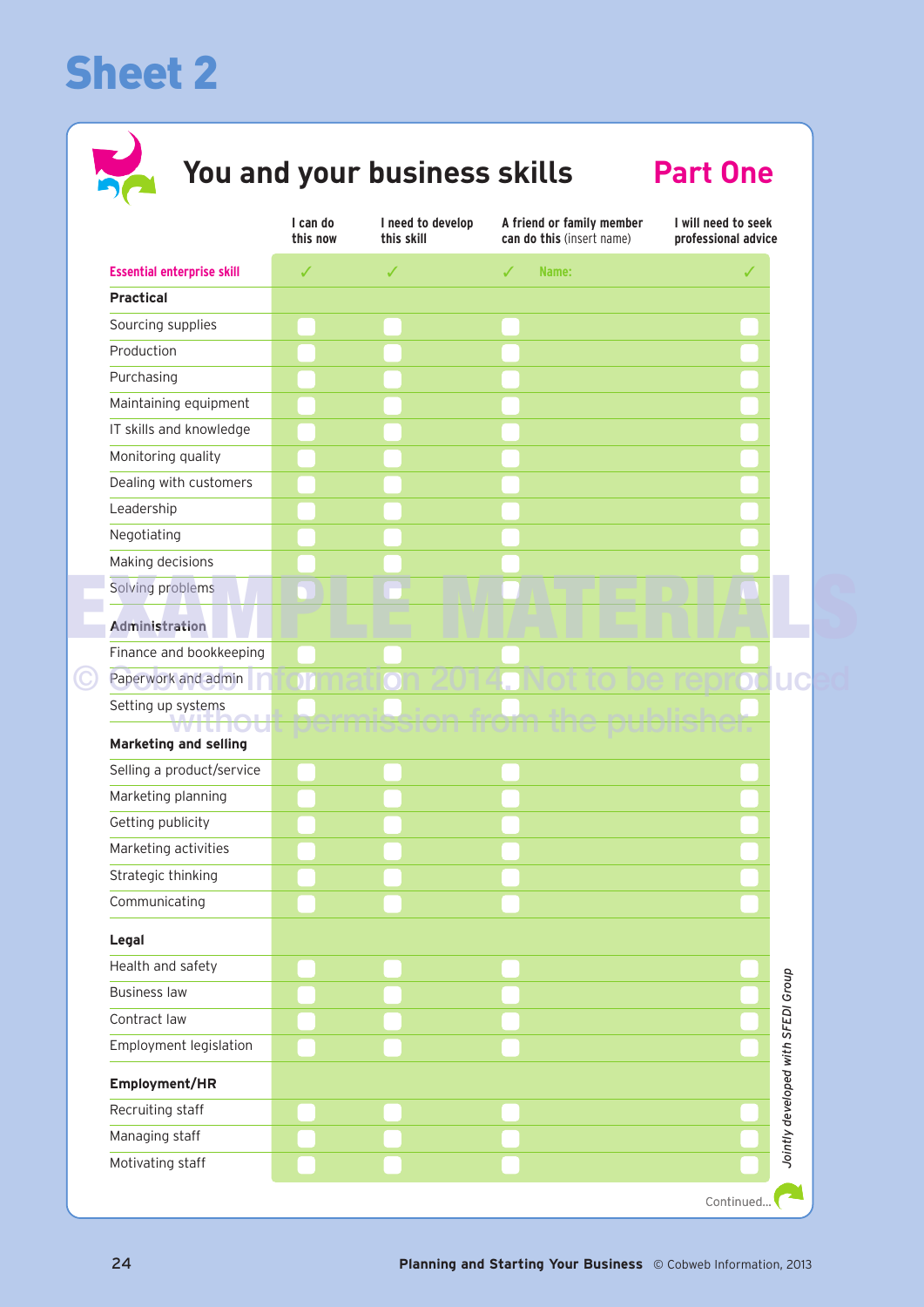# **Sheet 2** continued



# **You and your business skills Part Two**

**Now rank your skills** from 1 to 5 to find your strengths and weaknesses.

|                                   | Did I say in step one<br>that I have this skill? | If 'yes', how good<br>am I at doing this? | Do I enjoy<br>doing this?          | How important is<br>it to my business?      |                                    |
|-----------------------------------|--------------------------------------------------|-------------------------------------------|------------------------------------|---------------------------------------------|------------------------------------|
| <b>Essential enterprise skill</b> |                                                  | $1 = Not good$<br>$5 =$ Very good         | $1 = 1$ hate it<br>$5 = 1$ love it | $1 = Not important$<br>$5 =$ Very important |                                    |
| <b>Practical</b>                  |                                                  |                                           |                                    |                                             |                                    |
| Sourcing supplies                 | Yes                                              |                                           |                                    |                                             |                                    |
| Production                        | Yes                                              |                                           |                                    |                                             |                                    |
| Purchasing                        | Yes                                              |                                           |                                    |                                             |                                    |
| Maintaining equipment             | Yes                                              |                                           |                                    |                                             |                                    |
| IT skills and knowledge           | Yes                                              |                                           |                                    |                                             |                                    |
| Monitoring quality                | Yes                                              |                                           |                                    |                                             |                                    |
| Dealing with customers            | Yes                                              |                                           |                                    |                                             |                                    |
| Leadership                        | Yes                                              |                                           |                                    |                                             |                                    |
| Negotiating                       | Yes                                              |                                           |                                    |                                             |                                    |
| Making decisions                  | Yes                                              |                                           |                                    |                                             |                                    |
| Solving problems                  | Yes<br>m                                         |                                           |                                    |                                             |                                    |
| Administration                    |                                                  |                                           |                                    |                                             |                                    |
| Finance and bookkeeping           | Yes                                              |                                           |                                    |                                             |                                    |
| Paperwork and admin               | Yes                                              |                                           |                                    |                                             |                                    |
| Setting up systems                | Yes                                              |                                           |                                    |                                             |                                    |
| <b>Marketing and selling</b>      |                                                  |                                           |                                    |                                             |                                    |
| Selling a product/service         | Yes                                              |                                           |                                    |                                             |                                    |
| Marketing planning                | Yes                                              |                                           |                                    |                                             |                                    |
| Getting publicity                 | Yes                                              |                                           |                                    |                                             |                                    |
| Marketing activities              | Yes                                              |                                           |                                    |                                             |                                    |
| Strategic thinking                | Yes                                              |                                           |                                    |                                             |                                    |
| Communicating                     | Yes                                              |                                           |                                    |                                             |                                    |
|                                   |                                                  |                                           |                                    |                                             |                                    |
| Legal                             |                                                  |                                           |                                    |                                             |                                    |
| Health and safety                 | Yes                                              |                                           |                                    |                                             |                                    |
| <b>Business law</b>               | Yes                                              |                                           |                                    |                                             |                                    |
| Contract law                      | Yes                                              |                                           |                                    |                                             |                                    |
| Employment legislation            | Yes                                              |                                           |                                    |                                             |                                    |
| Employment/HR                     |                                                  |                                           |                                    |                                             |                                    |
| Recruiting staff                  | Yes                                              |                                           |                                    |                                             | Jointly developed with SFEDI Group |
| Managing staff                    | Yes                                              |                                           |                                    |                                             |                                    |
| Motivating staff                  | Yes                                              |                                           |                                    |                                             |                                    |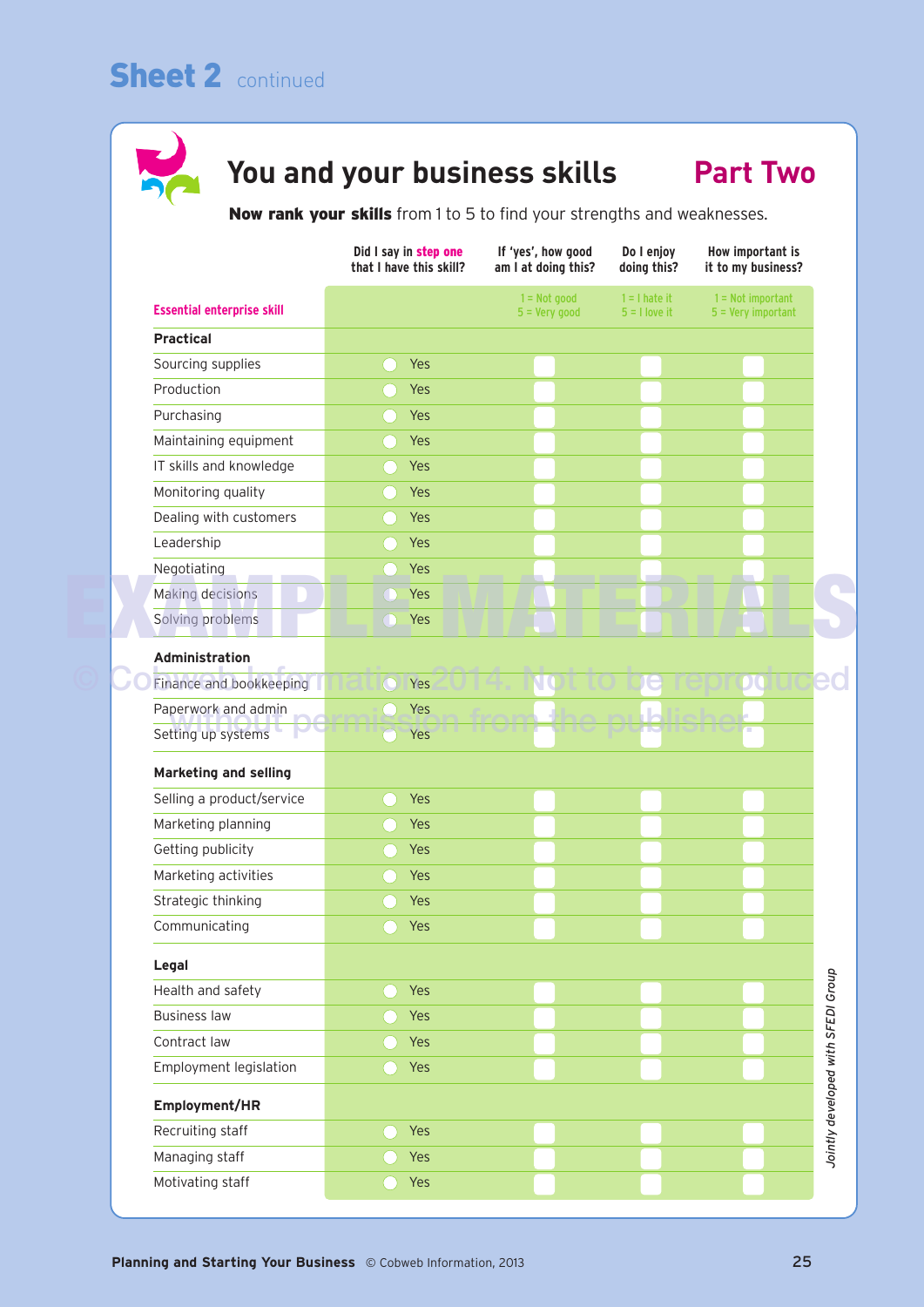### **How will you know how you're doing? Step 8**

If you were working for someone else, your manager would be the one to tell you what you were doing well and highlighting any skills that you might need to improve.

When you run your own business, you need to get that feedback from someone else. Who can you ask to find out how well you are performing as a business owner?

# **Your list could include:**

- $\bullet$  a business owner friend
- a family member with business experience
- $\bullet$  your accountant
- $\bullet$  a member of your business network, such as another business owner
- **a** a professional business adviser.

Turn to **Sheet 3 > Reviewing your skills**. Make a note of the people you will ask for feedback. Keep a note of their comments and list what action you will take to fill any gaps they have highlighted. Decide on your priorities. Furn to Sheet 3 > Reviewing your SKIIIS. Make a note of the people you will<br>ask for feedback. Keep a note of their comments and list what action you<br>will take to fill any gaps they have highlighted. Decide on your prioriti

Revisit the list frequently. Keep it up to date and remember, in business C you have to learn not to take things personally. You need to be ready to **be reproduced** hear tough things about yourself and your skills (or lack of them). You must be willing to learn, take action, and move forward. Om the publisher.

**Be honest with yourself** and encourage honesty from your advisers. If your trusted business support person feels unable to tell you the truth about what they have noticed, or if you ignore their advice, your **customer**  is very likely to be the one to let you know… by not buying from you again.

By being open-minded and truthful about the skills needed in your business, and working quickly to fill any gaps you've spotted, you're far more likely to be able to delight your customers, and to run a successful, profitable business.

# **Focus on you**

It can be all too easy to 'stagnate' when you work for yourself. After all, there's no one breathing over your shoulder making sure you're doing it well! By arranging for a trusted individual to keep you on track and up to speed with your skills, you'll get so much more out of owning your own business.

# **WE LIKE…**



by Jurgen Wolff

The perfect book to keep you focused and working towards your personal and business goals.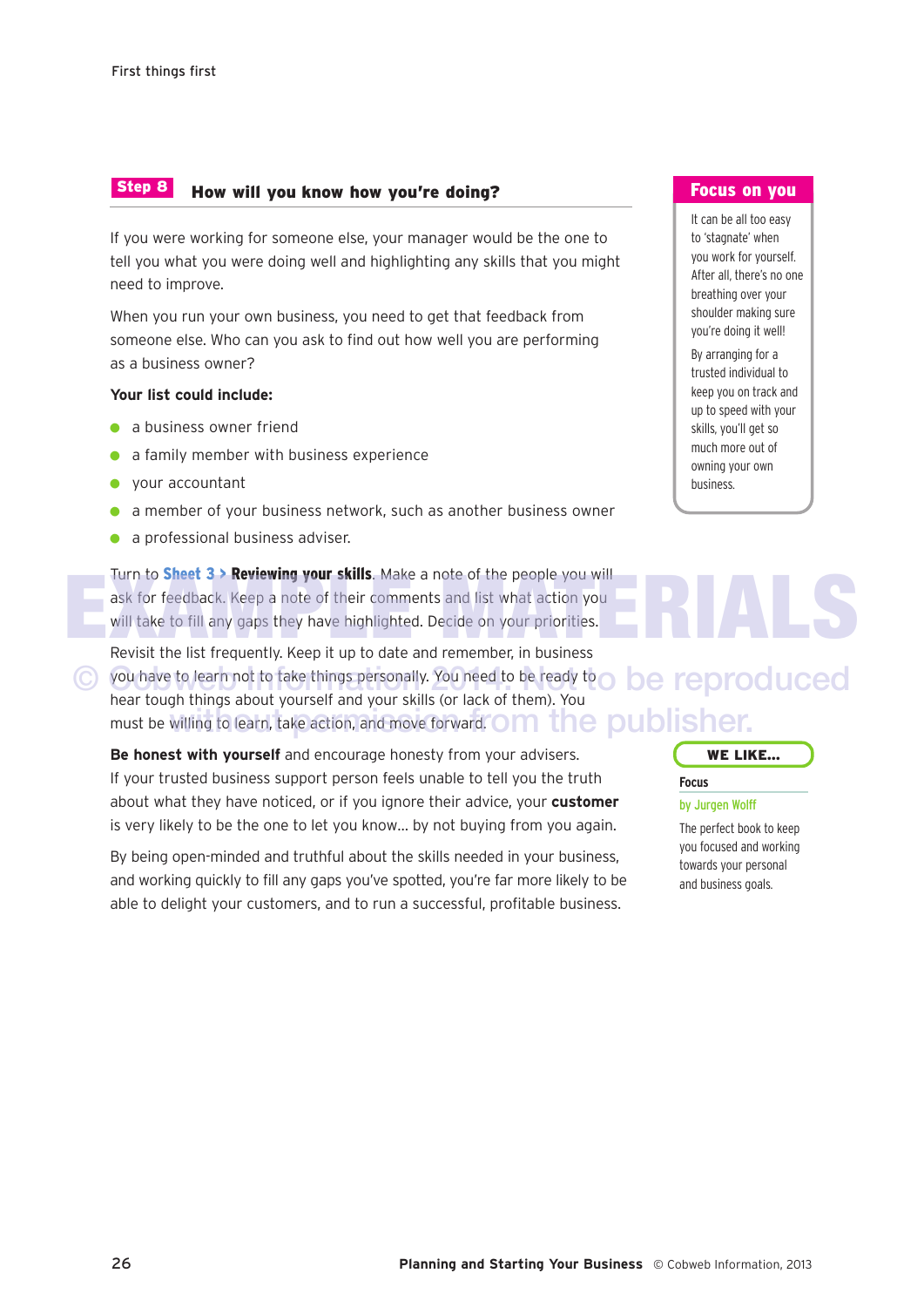# Reviewing your skills **Sheet 3**

|                                | Set a firm date!<br>By when?                                                                                    | 30th<br>September                                                                     |        |                             |                           |    |
|--------------------------------|-----------------------------------------------------------------------------------------------------------------|---------------------------------------------------------------------------------------|--------|-----------------------------|---------------------------|----|
|                                | Priority<br>1, 2, 3 etc                                                                                         |                                                                                       |        |                             |                           |    |
|                                | Will you take a course, invest in a business<br>coach, self-study? Be clear and specific<br>How will I do this? | course at the enterprise agency<br>Susan has advised me take a<br>For example:        |        |                             |                           |    |
| DO EVEN BETTER?                | yourself: better skills = better business<br>What do I need to improve?<br>Again, be specific and honest with   | I know nothing at all about profit<br>and loss or fuancial statements<br>For example: | hation | mission from the publisher. | 2014. Not to be reproduce |    |
| HOW ARE YOU DOING? HOW CAN YOU | What am I doing well?<br>Be specific about what you<br>have achieved so far                                     | I have enrolled for a<br>bookkeeping course<br>For example:                           |        |                             |                           |    |
|                                | Name and how you know them:<br>family/friend/mentor/other<br>Who is advising me?                                | My business adviser,<br>Susan Urwin<br>For example:                                   |        |                             |                           |    |
|                                |                                                                                                                 | Planning and Starting Your Business © Cobweb Information, 2013                        |        |                             |                           | 27 |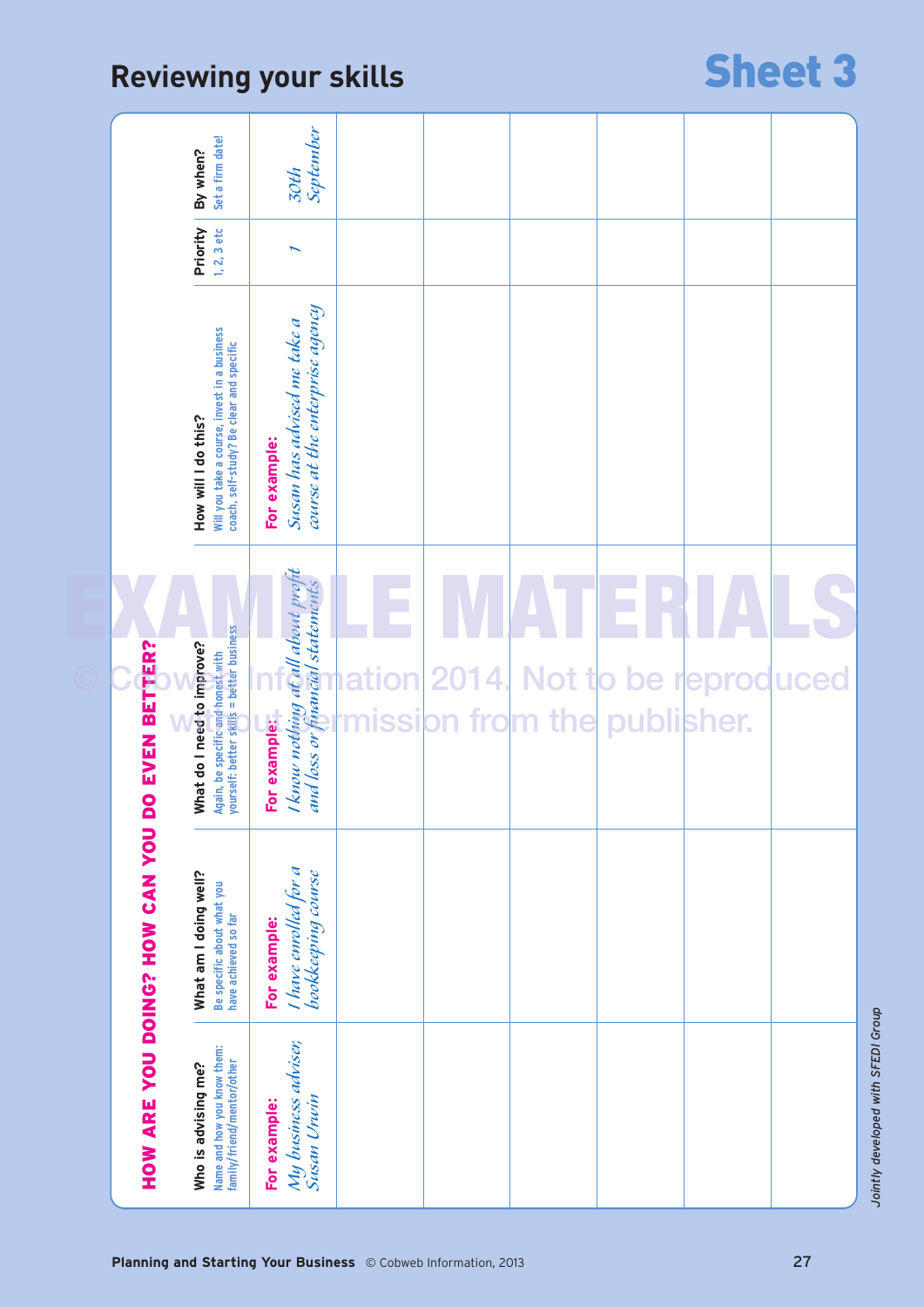# **Time to reflect**

Take a few moments now to reflect on what you've learned as you've worked through this section. Are there any areas that you need to revisit or ask for help with? Do you need to look for an adviser to keep you on track? Is anything making you feel anxious? Should you be taking action in light of what you've learned?

If you need to take any action, turn to **Sheet 34 > Action plan** on page 145 and make a note of what needs to be done.

**Don't forget, if it's written down, you're more likely to actually do it!**

# EXAMPLE MATERIAL

© Cobweb Information 2014. Not to be reproduced without permission from the publisher.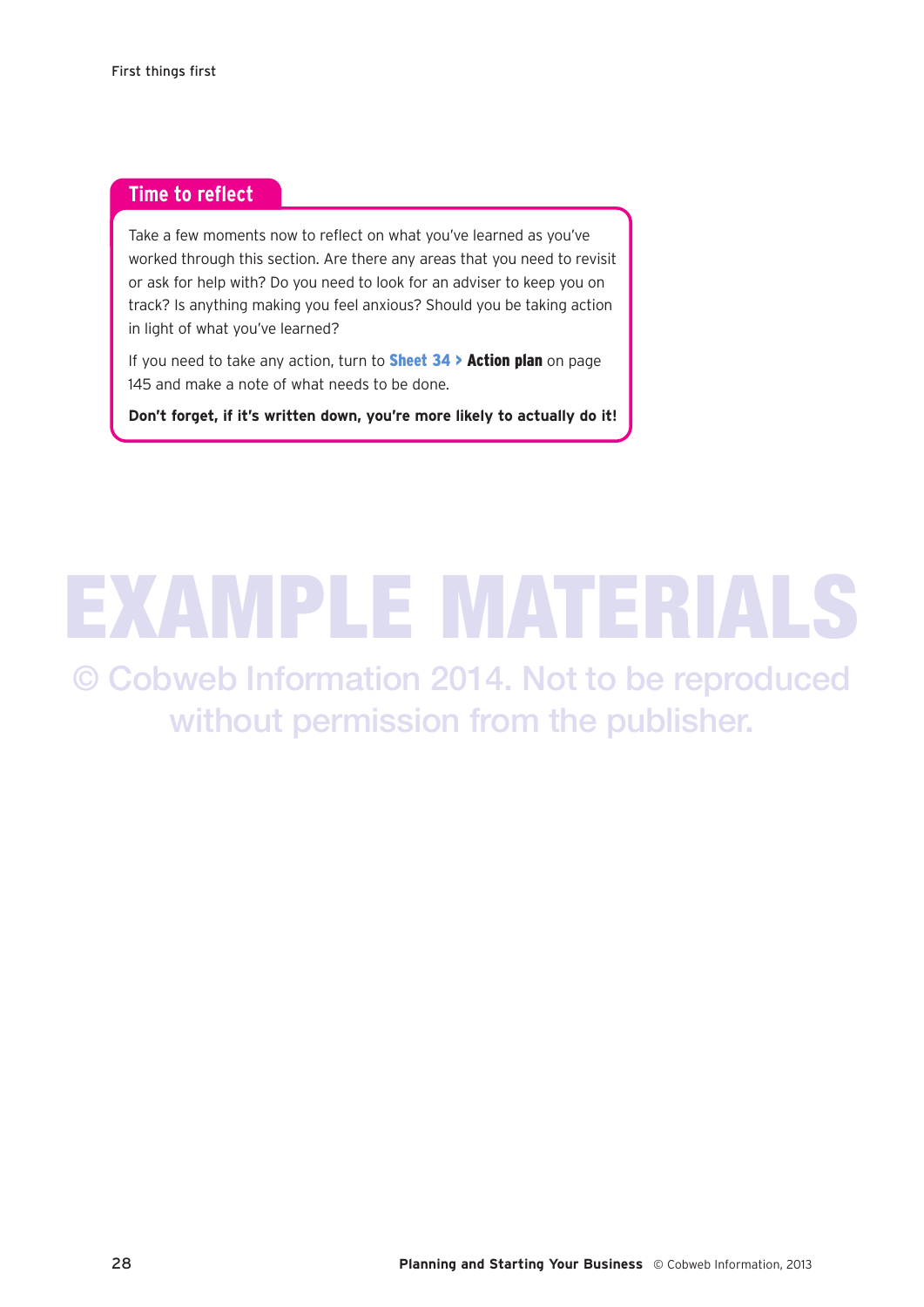

# **Deciding what sort of business to start**

# **WE LIKE…**

# **Business ideas store**

### www.scavenger.net

If you're stuck for just the right business idea for you, your skills and your circumstances, you might like to try our business ideas store.

# **Focus on you**

Don't just set up a business to do exactly the same as you did in your employed job without thinking hard about whether it is what you *really* want to do.

Starting a business to do what you've always done at work might just mean swapping one set of problems for more of the same.

**You have decided that you are going to take the plunge** and start your business, so… what next? If you have not yet made a firm decision about the sort of business you will start, now is the time to give it some thought. You can always adjust your decision later. If you already know what business you want to start, you can move straight to **Step 2** on page 30.

### **What are you going to do? Step 1**

Self-employed people have many different motives for starting a business: being in control, being unable to find a job, enjoying the cut and thrust of competition, or enjoying some particular aspect of business. You may **OCOB OF YOUR COBWORK A** already have noticed a gap in the market for a new product or service, **ICCO** and your whole focus may be on filling that gap. This is the mark of a to do exactly true entrepreneur. For you, the excitement of making your vision a reality<br>as you did is what you love about starting and running your own business. Self-employed people have many different motives for starting a business:<br>being in control, being unable to find a job, enjoying the cut and thrust<br>of competition, or enjoying some particular aspect of business. You may

> Many people set up businesses doing exactly the same as they did in the job they have left. This is fine as long as you loved your work before, but it is worth thinking hard about whether this is right for you before you start.

It may be that what you really, really like doing as a hobby is not something you can imagine turning into a business. But with some creative thinking and plenty of marketing research, perhaps it is.

A word of caution here though. Some people find that they lose much of their enjoyment of their hobby when they start relying on it for a living.

**For example,** if you work in an office and love making systems run more efficiently, perhaps you could set up a business consultancy, advising other companies. Or you may have been producing something as a hobby and find that so many people are buying it from you that you now have a long waiting list of customers.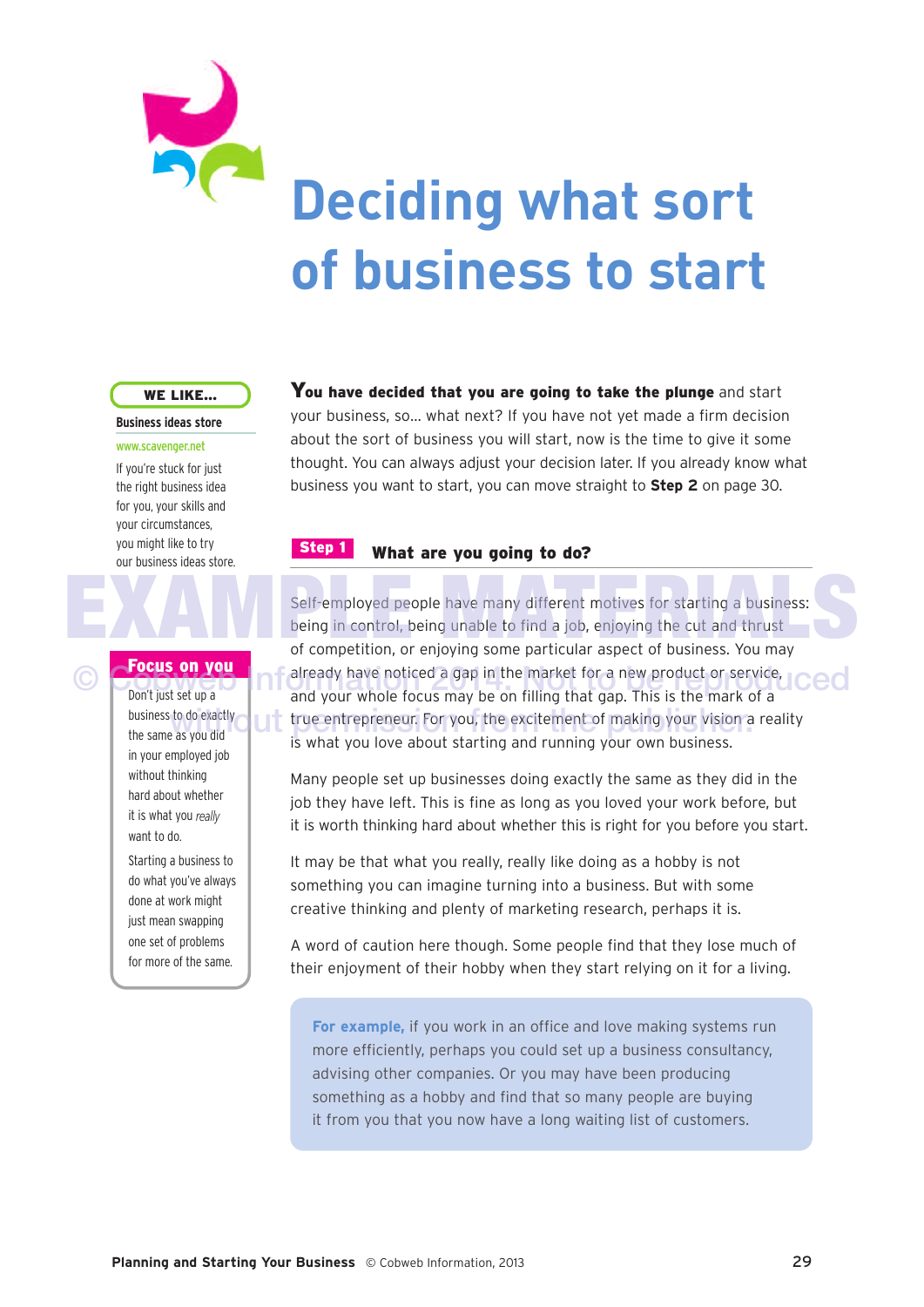If you cannot think of any way to turn something you love doing into a business, or if your initial research shows you that the idea you have will not make you enough money to be worthwhile, consider carefully whether you should pursue this as a business idea.

Spend some time thinking through other business ideas you may have. When you are certain you have the *right* business idea, proceed to **Step 2**.

### **How will you set up your business? Step 2**

Should you start your own business from scratch? Could you buy someone else's business? Or have you considered buying a franchise?

**Starting your own business from scratch** gives you the freedom to develop your own idea into a business. If you have a good, original idea, and plenty of research to prove to yourself that you will have plenty of customers, perhaps starting a business in this way is the option for you.

If you have a business idea and a friend or acquaintance that you're keen to work with, then you might consider **setting up in partnership**. The advantage here is that you can combine forces and money to do more than you might be able to on your own. But going into partnership with Cobwer can be like getting married. You need to be very open and **TO be reproduced** honest with any potential business partner — working through this honest with any potential business partner – working through this encoupled isher.<br>workbook together can be an excellent way of doing that. If you have a business idea and a friend or acquaintance that you're keen<br>to work with, then you might consider setting up in partnership. The<br>advantage here is that you can combine forces and money to do more

Maybe you've seen something that works in another town, or in another country, and you've thought, 'I could do that!' Some great businesses have come from copying someone else's ideas. **Setting up a similar business** and doing it in your own way could be for you. Just be careful that you don't just do *exactly* the same as someone else. You could be infringing their legal rights, or missing an opportunity to do it better.

**Buying someone else's business** can give you an existing customer base, and some proof that there is a market for what you will be doing. If you have enough money to buy an existing business, and prefer not to take the risk of starting something completely new, perhaps this option would work for you.

Sometimes you get the opportunity to join someone else in a business that's already up and running. **Buying into someone's existing business** can be great, because you know whether or not something is working already, and you might be able to add that certain something that the business needs to take off.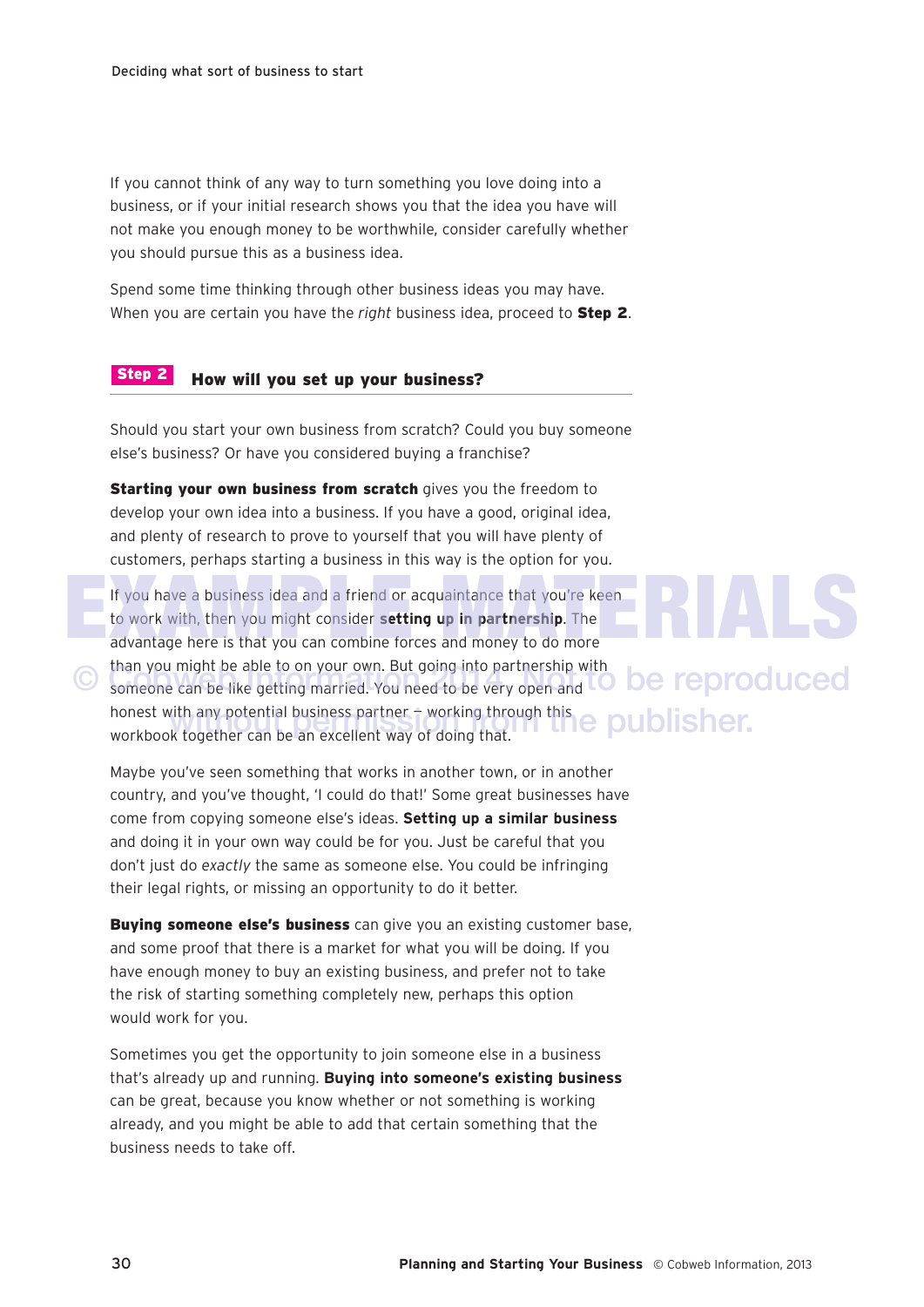# **WE LIKE…**

### **Whichfranchise.com**

www.whichfranchise.com The official online partner of the British Franchise Association. Packed with franchise information and opportunities.

**WE LIKE…**

**The Prince's Trust** www.princes-trust.org.uk Provides help for young people aged between

**The Prince's Initiative for Mature Enterprise**

www.prime.org.uk Offers advice and support for people over 50 who want to start or run their own business.

18 and 30.

**(PRIME)**

**Buying a franchise** has the advantage of giving you a ready-made **brand** name, and a certain amount of support. If you have money to invest and want to start a business, but are short of an original business idea, perhaps you should look into the option of franchising.

The guideline grid in **Sheet 4 > What form of business?** (page 34) and the information in 'Decide your form of business' below, will help you to work out the best way to start your business. Think about how each of the forms of business described fits with your own situation, including the originality of your idea, how much **capital** you have available to invest, and how much support you will need with branding and marketing.

It may be worthwhile talking to an accountant or another qualified professional to find out what form of business is appropriate for you. Making the right decision now could save you money in the long term.

Don't let this exercise restrict you, though. It is only a rough guide. The important thing is that you think about the options and choose the one that is right for you.

# **Decide your form of business**  EXAMPLE Decide your form of business ERIALS

**Cobweb Information** choose to start your business from scratch, you will need to cluced consider which form of business is right for you.

# **Sole trader** ermission from the publisher.

# People who work on their own, such as plumbers and consultants, often set up as a sole trader, which simply means that they are a self-employed person working alone. While this is the simplest and quickest way of setting up a business, many small businesses nowadays set up as limited companies from the start. This is because they can make significant savings on their tax bills and National Insurance contributions, even when their profits are relatively low (see page 114 for further information).

# **Advantages**

- $\bullet$  You have sole control of the business, allowing decisions to be made quickly and easily.
- **All profits from the business belong to you.**
- $\bullet$  Setting up as a sole trader is relatively easy, inexpensive and suitable for most small business start ups.
- $\bullet$  Financial record keeping is usually simple.
- **.** You can always form a limited company at a later date and transfer the business to it.
- A sole tradership is easy to close if or when you no longer wish to trade.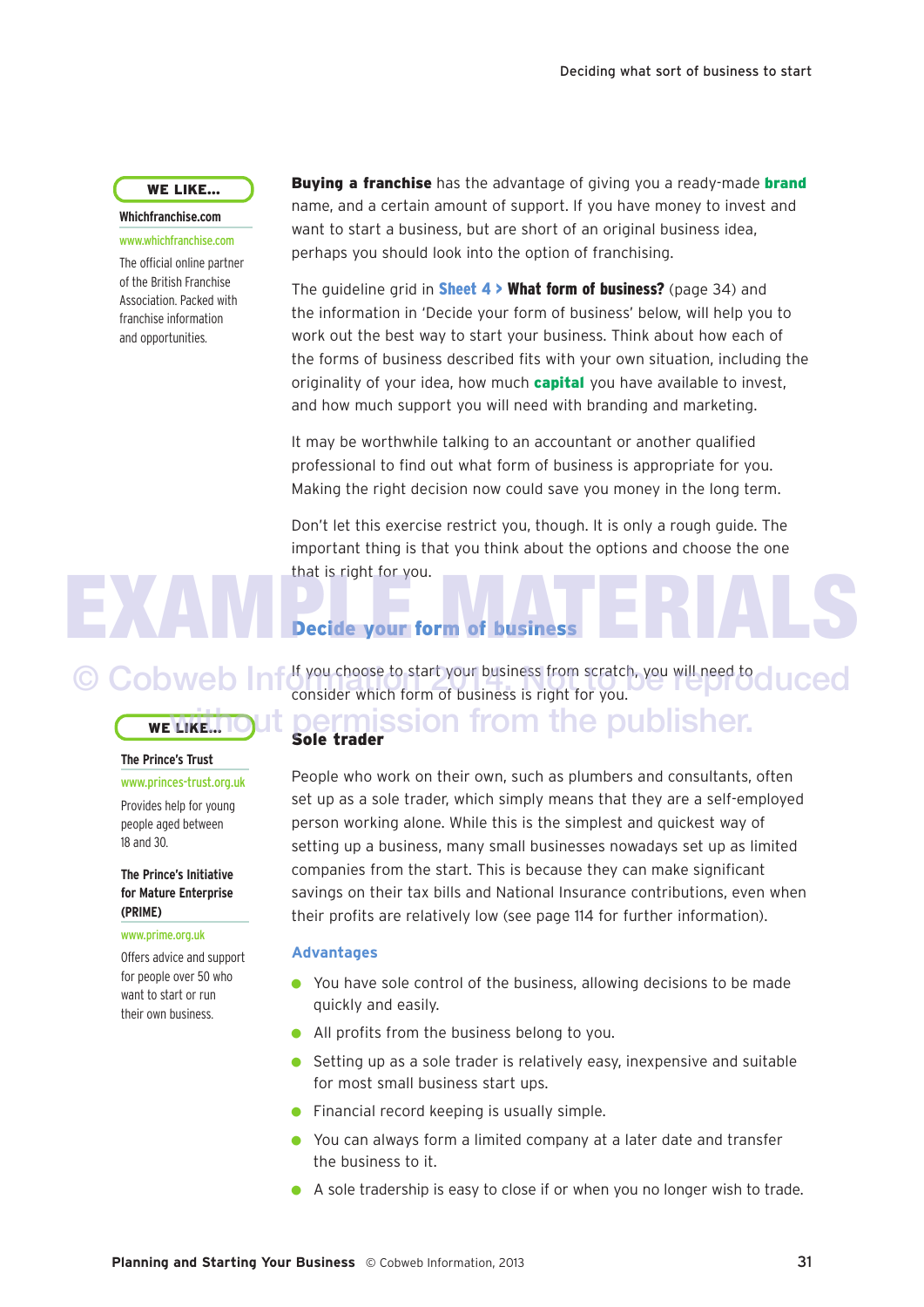# **Disadvantages**

- $\bullet$  As a sole trader you have unlimited liability so if something goes wrong and the business has debts, you are personally responsible for them. This means that all of your own personal assets (such as your house or your savings) are at risk.
- **.** You pay normal income tax rates on your business profits plus any money you take from the business for personal use ('drawings').
- **.** You may have to work very long hours, and if you suffer an injury or illness you might not receive an income during the time taken off.
- $\bullet$  It may be more difficult to raise money to finance the business.
- $\bullet$  It is harder to sell the business or to pass it on to someone else.

# **Partnership**

A partnership is a way that two or more people can run a business together; it is a legal entity recognised under law. It is similar to setting up as a sole trader, except that the costs and profits are shared. It is essential to draw up a legal partnership agreement so that each partner knows their roles<br>
and responsibilities.<br>
Advantages<br>
Advantages<br>
Advantages<br>
Advantages<br>
Advantages<br>
Advantages<br>
Advantages<br>
Advantages<br>
Advantages<br>
Advantages<br>
Advant and responsibilities.

# **Advantages**

- C CYou may have more start-up money available. 014. Not to be span the private, public
	- **•** You can pool your knowledge and experience.
	- **a** You can bring **capital** into the business by introducing more partners. Una sectors In other You can bring **capital** into the business by introducing more partners.

# **Disadvantages**

- $\bullet$  Each partner is personally liable for all the business debts, even if the debt was caused by another partner.
- $\bullet$  It is possible for one partner to make business decisions without informing the others.
- $\bullet$  There can be legal costs involved in setting up a partnership agreement.

# **Limited company**

A limited company is separate from its owners. It is a legal entity in its own right and is liable for any debts, rather than the individuals who own the company. A limited company can consist of one individual who is the director or it can have many co-directors. You can bring additional **capital** into a limited company by issuing **shares** or allowing an individual to sell or transfer their shares in the business.

Many small businesses are now run as limited companies because, even if they have a relatively small profit, the owner can save money on tax and National Insurance.

# **social enterprise?**

# You may have heard the term **social enterprise**.

This describes a wide range of organisations that are run as businesses but that are not set up simply to make money for their shareholders. Instead, they have other goals, such as to benefit the community or the environment.

Social enterprises can take many forms, including co-operatives, social firms, charities, development trusts, and community businesses. Social enterprises do not fit neatly into any particular sector and can span the private, public and voluntary ('third') sectors. In other words, it is what a business does with its profits that determines whether it is a social enterprise, rather than its specific legal structure.

To find out more about social enterprises, visit:

**socialenterprise.org.uk**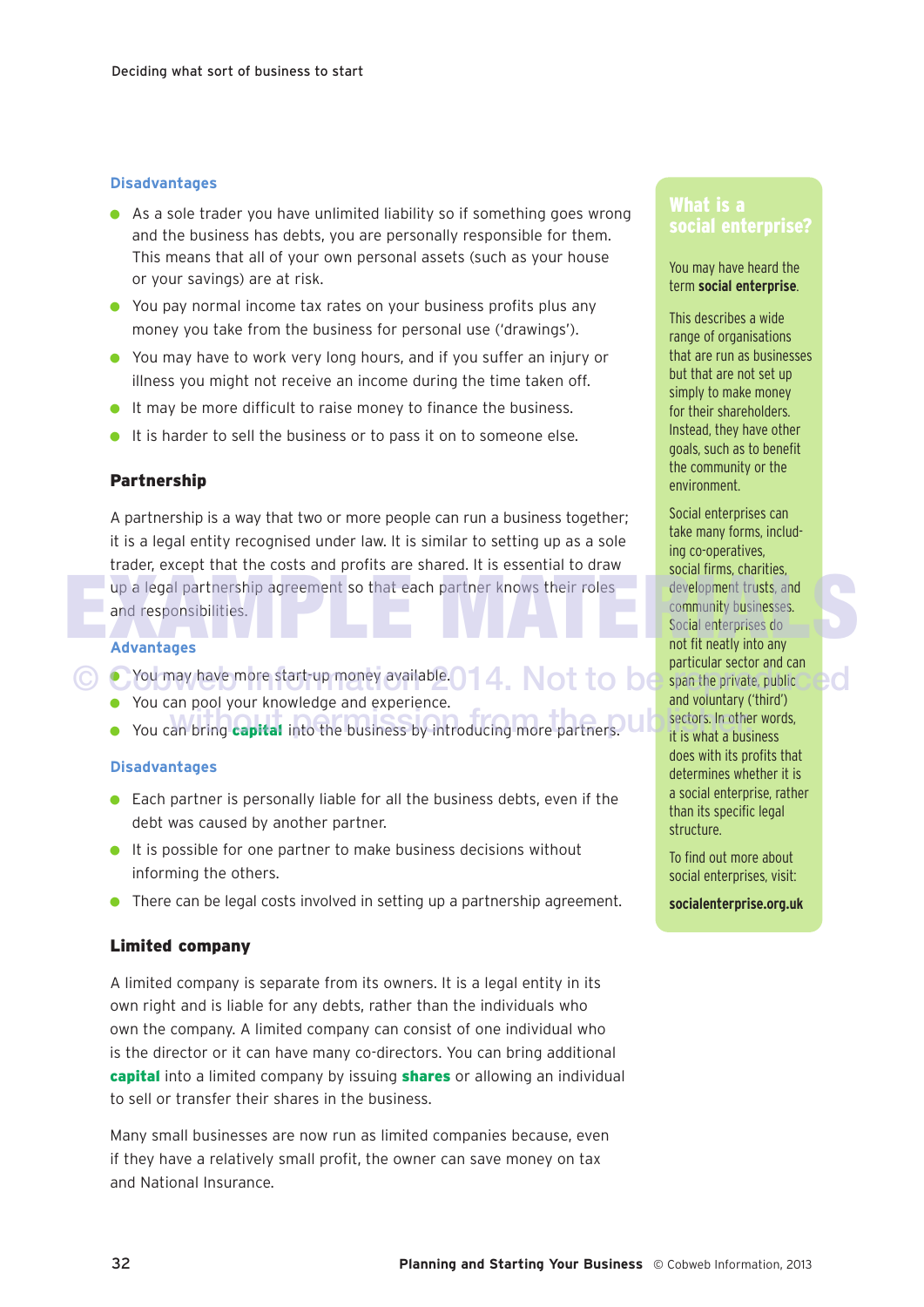## **WE LIKE…**

### **Companies House**

### www.companieshouse.gov.uk

Everything you need to know about limited companies, including sections which give quick answers to the most frequently asked questions. You can also search the list of companies already registered.

# **Advantages**

- $\bullet$  A limited company has a separate legal identity to that of its owners.
- **If something goes wrong, or someone sues you, your liability is limited** to the money in the company. Your personal assets, such as your house or car, are not at risk (unless you have signed **personal guarantees**).
- $\bullet$  The overall tax bill might be lower. As a company director you may also be able to take **dividends** out of the company's profits. These are payments that do not attract NI as wages do.
- **.** Financial losses are business losses, not personal losses.
- **.** Suppliers and customers may perceive that limited companies have more credibility, which could be a competitive advantage.
- $\bullet$  Selling your business as a limited company is easier.

# **Disadvantages**

- $\bullet$  Public disclosure of company information means that details about the shareholders and directors, as well as the company's financial performance, are on the public record at Companies House.
- $\bullet$  Directors of new companies often have to give personal guarantees to banks when applying for loans. performance, are on the public record at Companies House.<br>Directors of new companies often have to give personal guarantees<br>to banks when applying for loans.<br>National Insurance payments are higher because you have to pay
- l National Insurance payments are higher because you have to pay © Cobweb Informations' and employees' National Insurance contributions oduced

 $\bullet$  If you decide to stop trading, it can be more difficult and expensive without pto close the company. from the publisher.

# **Limited Liability Partnership (LLP)**

An LLP is a corporate body with its own legal identity. The trading status is like being both a limited company and a partnership.

## **Advantages**

- **In LLPs have a legal identity of their own and their members benefit from** limited liability.
- $\bullet$  It has the flexibility of a partnership.
- $\bullet$  It is taxed as a partnership so tax is charged on the LLP's profits rather than on the money taken out of the business by the individuals.

# **Disadvantages**

- **.** You need to prepare and file annual accounts with Companies House.
- $\bullet$  There are other filing requirements with strict time limits.
- $\bullet$  Formation is more complex and can be more costly than for an ordinary partnership.
- $\bullet$  It is important to draw up a suitable members' agreement.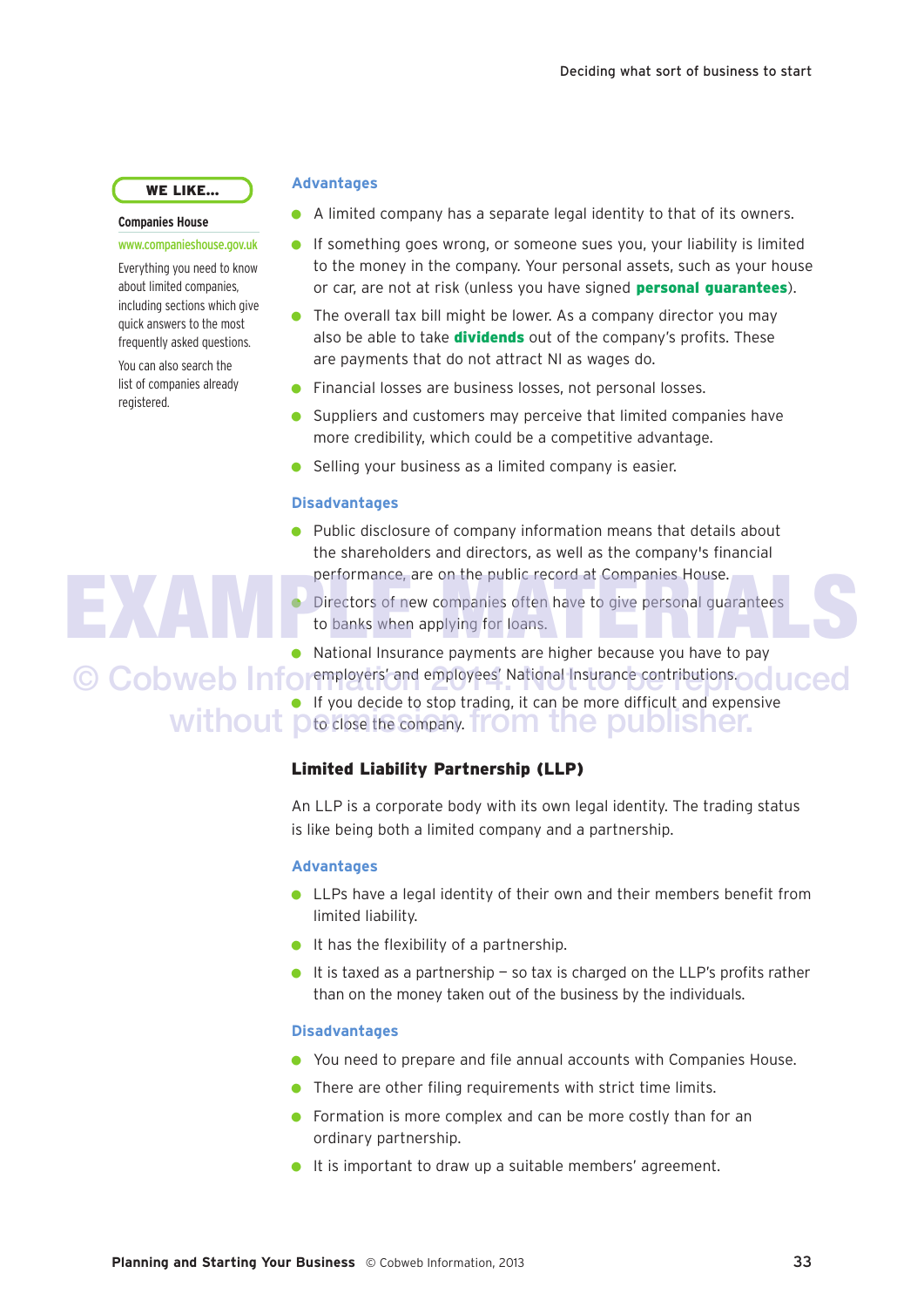# **Sheet 4**

|                  |                                        | What form of business?                                  |                                                                                                                                                                         |                                                              |
|------------------|----------------------------------------|---------------------------------------------------------|-------------------------------------------------------------------------------------------------------------------------------------------------------------------------|--------------------------------------------------------------|
|                  |                                        | Here is a rough guide to the form of business to choose |                                                                                                                                                                         |                                                              |
|                  |                                        | FIRST OF ALL, ask yourself the following questions:     |                                                                                                                                                                         |                                                              |
|                  |                                        |                                                         |                                                                                                                                                                         |                                                              |
|                  |                                        |                                                         | 2 How much of a risk (and what types of risk) will I take in my business?                                                                                               |                                                              |
|                  |                                        |                                                         | 3 How much <b>capital</b> (money) can I invest in my business?                                                                                                          |                                                              |
|                  |                                        |                                                         | 4 How much help would I need with my business's <b>image and brand</b> ? Would I prefer<br>for it to be in place already so that I don't have to worry about it?        |                                                              |
|                  |                                        |                                                         |                                                                                                                                                                         |                                                              |
|                  |                                        |                                                         |                                                                                                                                                                         |                                                              |
|                  |                                        |                                                         | <b>NOW</b> , transfer your answers to the chart below. For each of the four questions, ask:<br>'is my answer a lot, medium or a little?' then tick the relevant circle: |                                                              |
|                  | How original is your<br>business idea? | What level of risk is<br>acceptable to you?             | How much money<br>do you have available<br>to invest?                                                                                                                   | How much support<br>will you need for<br>image and branding? |
| A lot/           | Own start                              | Own start                                               | $\bigcirc$ Buy existing                                                                                                                                                 | $\bigcirc$ Buy existing                                      |
| high             |                                        |                                                         | $\bigcirc$ Buy franchise                                                                                                                                                | $\bigcirc$ Buy franchise                                     |
| <b>Medium</b>    | <b>Buy existing</b>                    | <b>Buy franchise</b>                                    | Own start                                                                                                                                                               | <b>Buy existing</b>                                          |
| A little/<br>low | <b>Buy franchise</b><br>( )            | <b>Buy existing</b>                                     | Own start                                                                                                                                                               | Own start                                                    |
|                  | Own start<br><b>Buy existing</b>       | <b>Buy franchise</b>                                    | FINALLY, add up the number of ticks you have for each of the business forms:<br>Based on your answers in the chart, and the information on pages 29-33,                 |                                                              |
|                  | <b>Start-up method</b>                 |                                                         | decide which business format and business status are likely to work best:<br><b>Business status</b>                                                                     |                                                              |

 $\bigcirc$  Franchise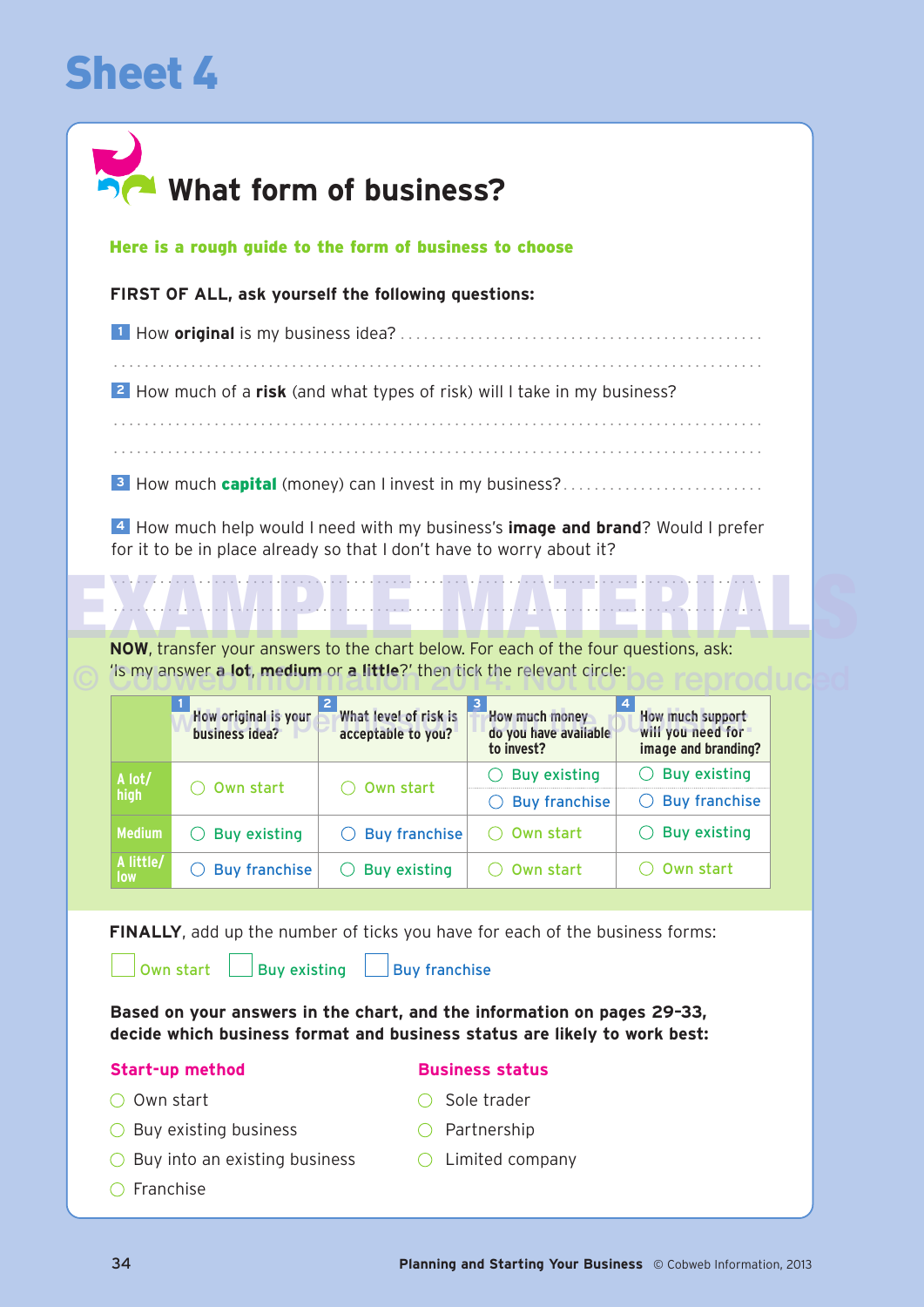# **Step 3**

## **Summarise your business idea**

# **Why do this??**

It will focus your mind and help you add some substance to your idea. Now we're beginning to focus in more detail on your business idea… and how to make it work!

Complete **Sheet 5 > Your initial business idea** (overleaf).

Don't worry. It is unlikely that you will be able to answer all these questions at this stage. If you find that you can't answer some of the questions yet, you can return to this sheet later. It will help you to identify the areas where you need to focus your research, or where you might need outside help.

### **Will it work? Step 4**

We all tend to be too close to our own business ideas to be able to make rational judgements about them.

Imagine you are sitting in front of someone very hard to convince<br>
(or even better, find someone who really is, and sit in front of them).<br>
Using Sheet 6 > 10 reasons for success on page 38, write down 10 reasons (or even better, find someone who really is, and sit in front of them).

Using **Sheet 6 > 10 reasons for success** on page 38, write down 10 reasons why you can be reasonably sure your business idea is going to work. If you can think of more than 10, great! Write the rest on another sheet. C Cobweb Information 2014. without permission from the publisher.

**Get the critics in**

Open your mind and be ready to listen to what your critics say.

**Focus on you**

As a business owner, you will have to be flexible and quick to respond to the feedback from your customers and the trends in your chosen market.

So you may as well start practising now! That was the easy bit. Now go through each of your answers on **Sheet 6**

and be really critical. Better still, ask a couple of other people to do this with you, too. Try not to be too defensive or upset by the feedback. Their ideas could be very valuable and help you to adjust your idea in ways that could save you time, money and disappointment in the long term. Record your critical comments and theirs on **Sheet 7 > Challenges to your business idea** on page 39.

Ask yourself whether what you have written is enough to *prove* that the business will be a success. Almost certainly, at this stage, it is not.

**For example,** if you want to open a shop, you may have argued that there was no shop in your area selling what you plan to sell. This may suggest that a shop like yours is needed, but it may also suggest that there is actually no need for one.

**Step 5**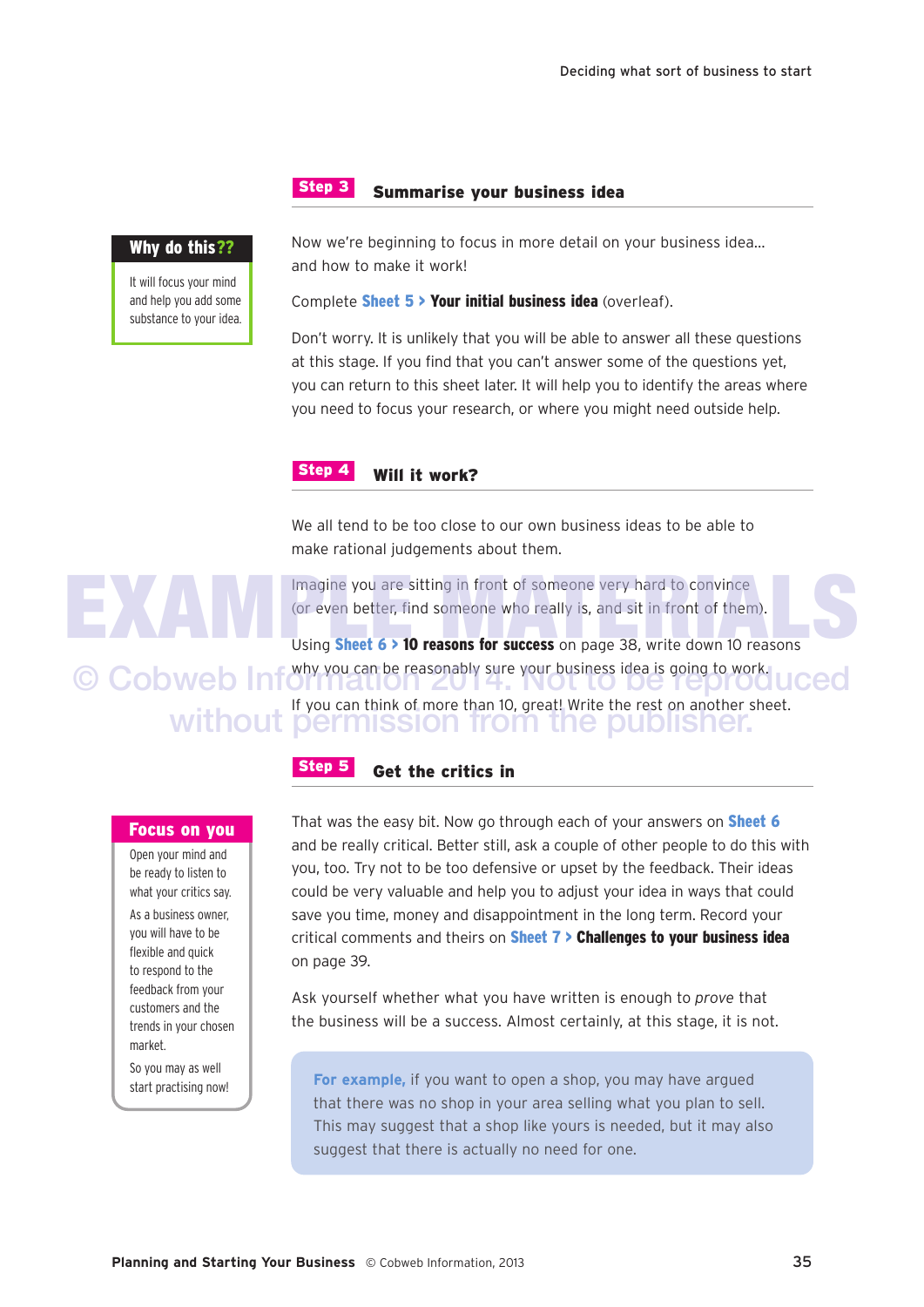# **Sheet 5**



This is your starting point, how you think your product or service will be created and delivered to your customers. After this, you will use research to find out whether your initial idea works, or whether you need to change any aspects of your initial business idea before you start.

What do you think your product or service should be?

| What will your total 'package' include (product or service, plus level of customer<br>service, quality, credit terms, any other lextras')? 4. Not to be reproduc |
|------------------------------------------------------------------------------------------------------------------------------------------------------------------|
| without permission from the publisher.                                                                                                                           |
|                                                                                                                                                                  |
|                                                                                                                                                                  |
|                                                                                                                                                                  |
|                                                                                                                                                                  |
|                                                                                                                                                                  |
|                                                                                                                                                                  |
| How will you make it (your product) or create it (your service) and deliver it (your<br>product or your service)?                                                |
|                                                                                                                                                                  |
|                                                                                                                                                                  |
|                                                                                                                                                                  |
|                                                                                                                                                                  |
|                                                                                                                                                                  |
|                                                                                                                                                                  |
|                                                                                                                                                                  |
| Continued                                                                                                                                                        |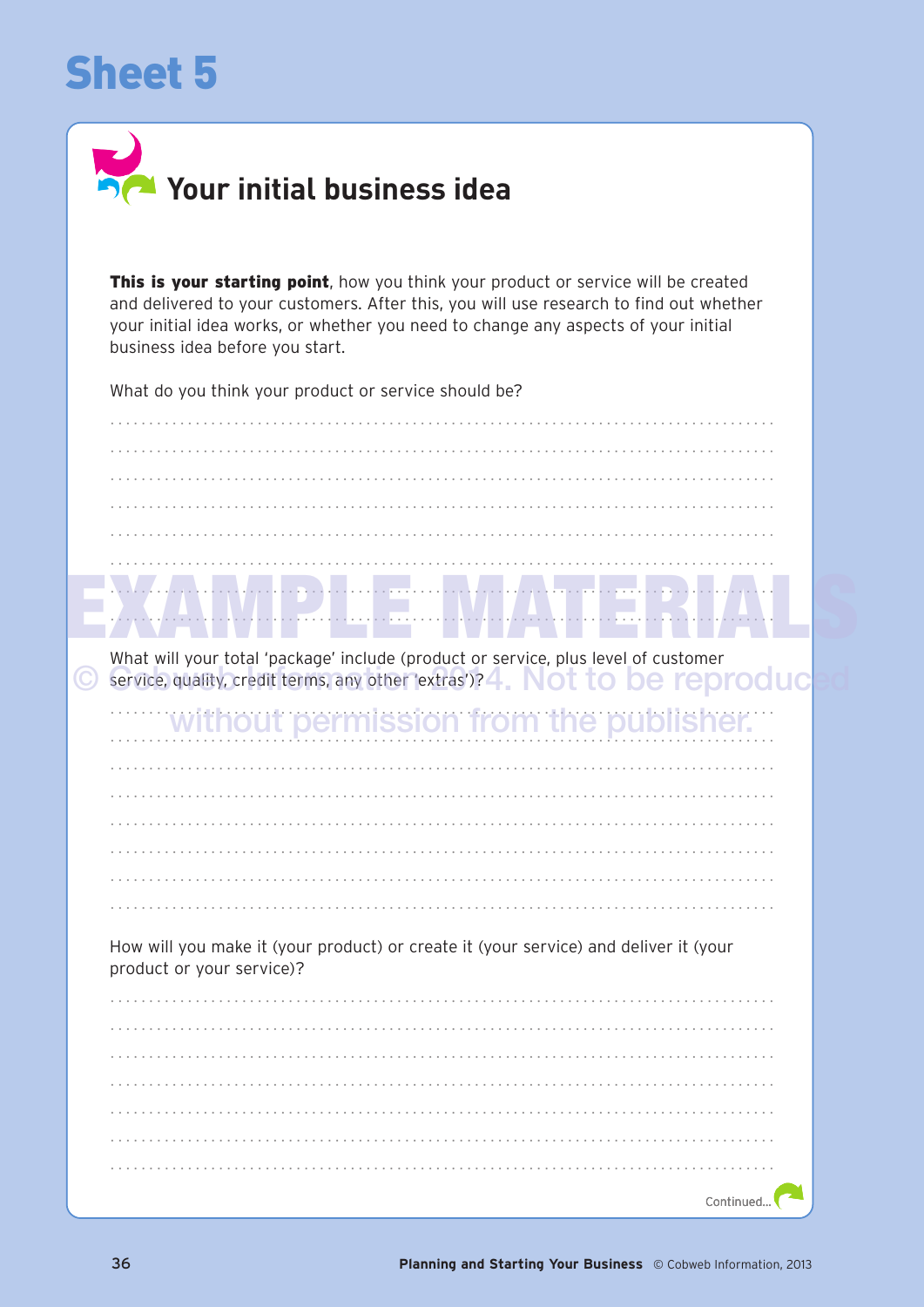# Your initial business idea

# continued

What makes you think there is a need for what you plan to offer?

What types of people do you expect to buy your product or service?

# bbweb Information 2014. Not to be reproduced ..without permission from the publisher.

. . . . . . . . . . .

What evidence do you have that they will buy your product or service?

How will you tell those people about your product or service?